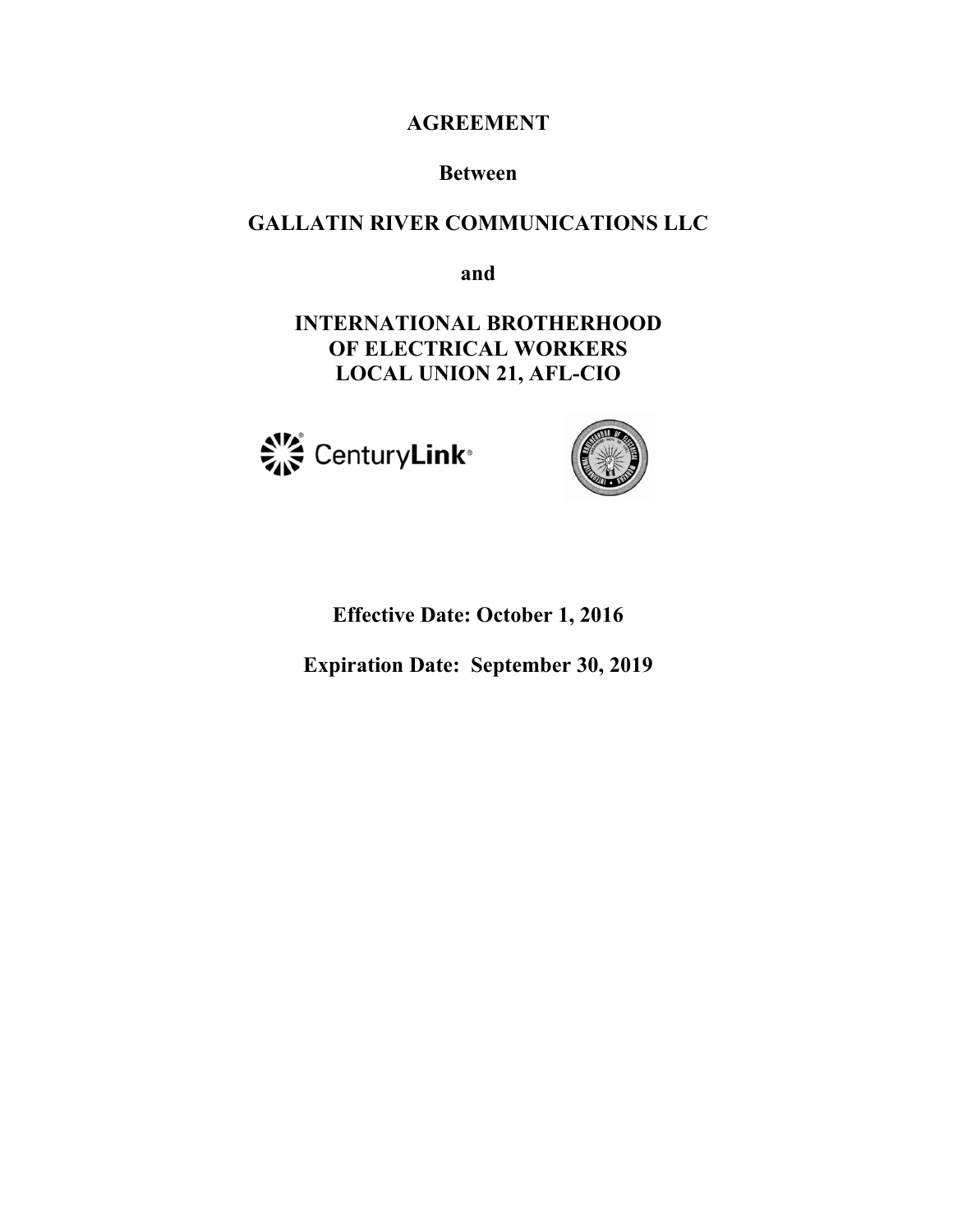# **ARRANGEMENT OF AGREEMENT**

| <b>Articles</b> | Pages                                        |
|-----------------|----------------------------------------------|
|                 |                                              |
| Article I       |                                              |
| Article II      |                                              |
| Article III     |                                              |
| Article IV      | Temporary, Part-Time, and Regular Employees  |
| Article V       |                                              |
| Article VI      |                                              |
| Article VII     | Classification of Employees and Wage Rates11 |
| Article VIII    |                                              |
| Article IX      |                                              |
| Article X       |                                              |
| Article XI      |                                              |
| Article XII     |                                              |
| Article XIII    |                                              |
| Article XIV     |                                              |
| Article XV      |                                              |
| Article XVI     |                                              |
| Article XVII    |                                              |
| Article XVIII   |                                              |

IBEW 21 IL i October 1, 2017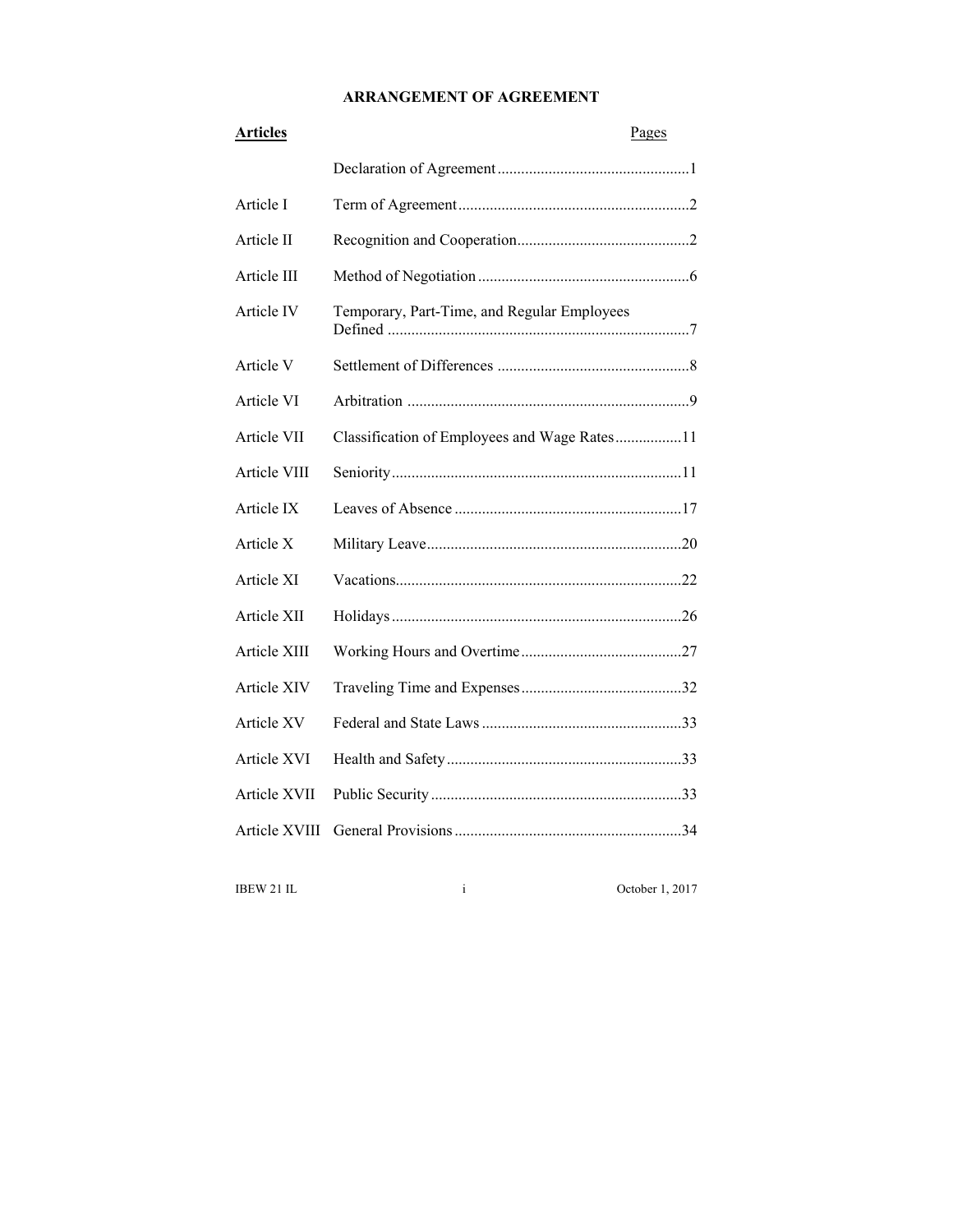| Article XIX |                                             |
|-------------|---------------------------------------------|
| Article XX  |                                             |
| Article XXI |                                             |
|             |                                             |
|             |                                             |
|             |                                             |
|             |                                             |
|             |                                             |
|             |                                             |
|             |                                             |
|             |                                             |
|             | Memorandum of Agreement - CenturyLink Union |
|             |                                             |

IBEW 21 IL ii October 1, 2017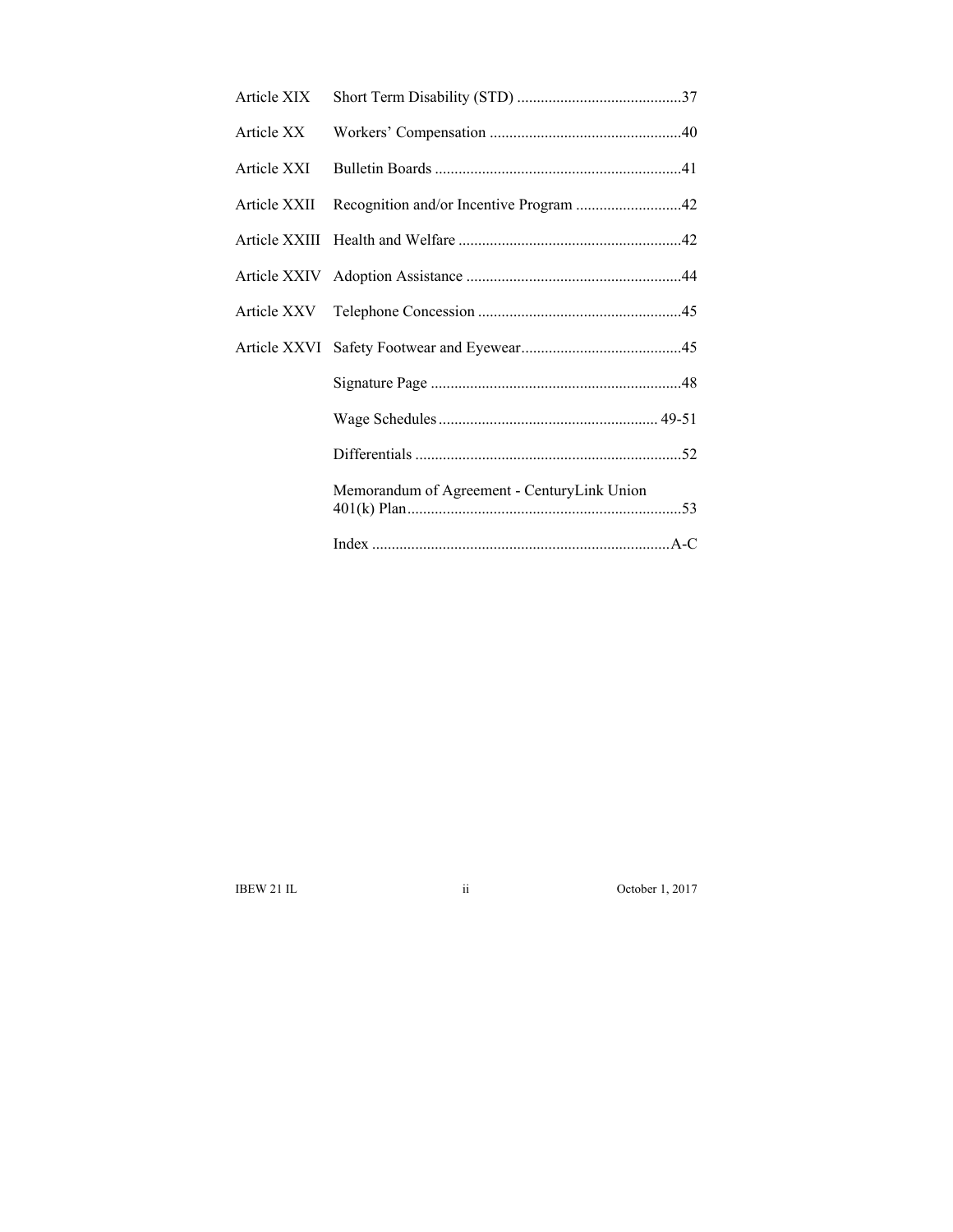### **BETWEEN THE GALLATIN RIVER COMMUNICATIONS LLC AND THE LOCAL UNION NO. 21 OF THE I.B.E.W. (A.F. OF L. – C.I.O.)**

#### **DECLARATION OF AGREEMENT**

This Agreement is entered into effective October 1, **2016** between the **R** GALLATIN RIVER COMMUNICATIONS LLC d/b/a CenturyLink, hereinafter also referred to as the "Company" and LOCAL UNION No. 21, of the INTERNATIONAL BROTHERHOOD OF ELECTRICAL WORKERS, an affiliate of the A. F. of L. – C. I. O., also referred to as the "Union" or "Bargaining Agency", "Employee", or "Employees".

The provisions of this Agreement apply to:

- 1. All employees working in the various classifications shown in attached **wage schedules** and to the work performed by them for or on the **R** Gallatin River Communications LLC, Pekin District properties located at Pekin, Havana, and Lacon, Illinois and Dixon District properties located at Dixon and Savanna, Illinois, except that:
	- a. Only the occupational wage rates, working hours and Union membership provisions apply to part-time employees; and
	- b. Only the occupational wage rates, working hours and Union membership provisions apply to temporary employees; and
	- c. Only the occupational wage rates, working hours and Union membership provisions apply to probationary employees until they have completed at least one hundred eighty (180) days or more of continuous service with the Company and become regular employees. Regular employees remaining in the employ of the Company after such one hundred eighty (180) days shall automatically be credited with one hundred eighty (180) days accredited seniority; and
- 2. All employees working in the various classifications shown in attached **wage schedules**, EXCLUDING all professional employees, guards, and **R**supervisors as defined in the ACT. (Per N.L.R.B. Certification, Case No. 14-RC-7855, dated March 24, 1975.)

IBEW 21 IL 1 October 1, 2016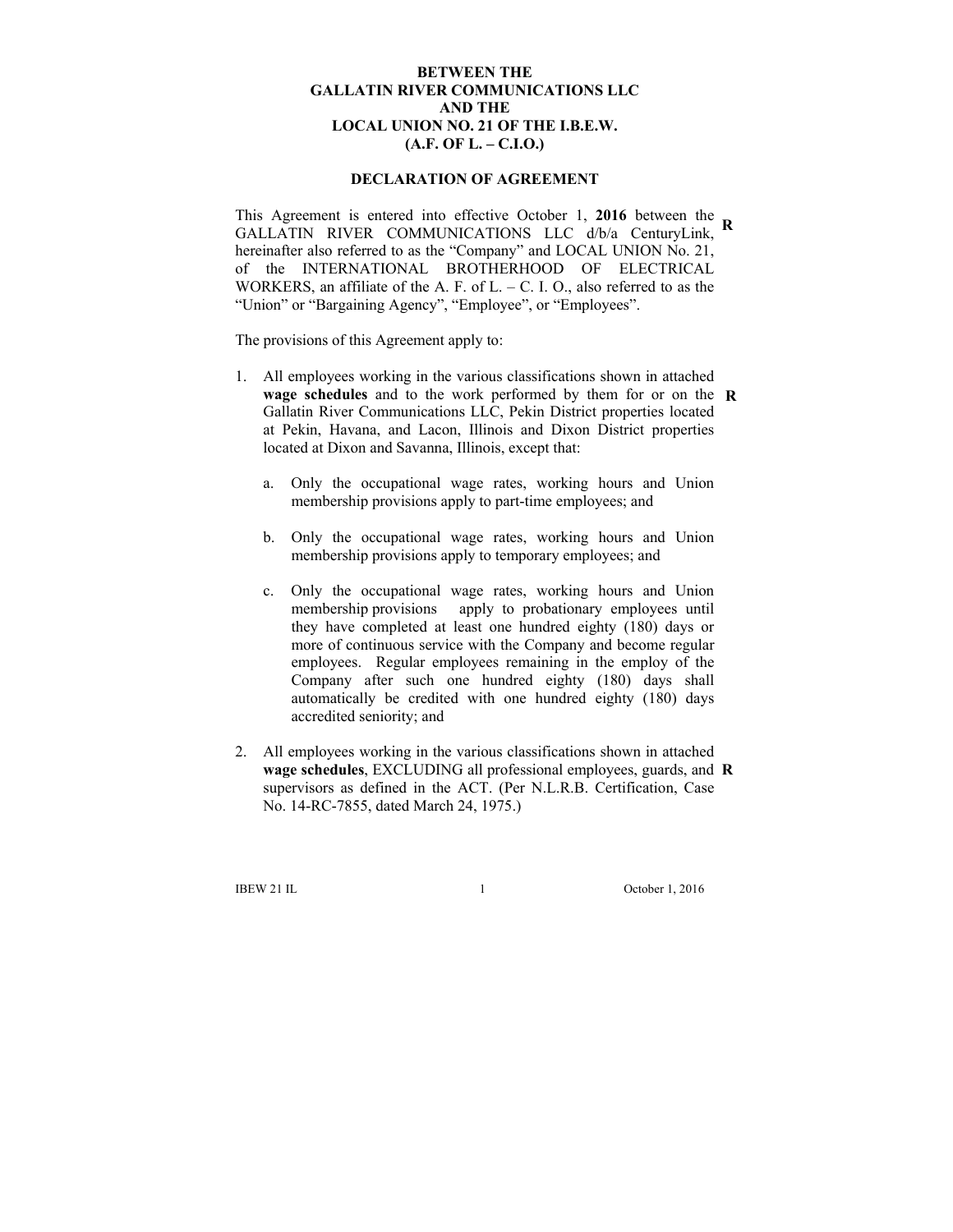#### **ARTICLE I TERM OF AGREEMENT**

1.01 This Agreement and the provisions thereof, when signed by the proper officials of the Company and the Union, and approved by the President of said Brotherhood, shall become effective as of October **R**1, **2016**, for a period ending midnight September 30, **2019**, and shall continue in full force and effect from year to year thereafter unless terminated by written notice from the party to the other on or before sixty (60) days prior to the annual expiration date, requesting that the Agreement be amended or canceled.

### **ARTICLE II RECOGNITION AND COOPERATION**

- 2.01 The Company recognizes the Union as the sole collective bargaining agent in matters with respect to wages, hours, working conditions and other conditions of employment for all employees employed on work covered by this Agreement.
- 2.02 Each regular employee covered by this Agreement who is a member of the Union on the date of this Agreement and all such employees who subsequently become members, shall as a condition of employment be required to remain members of the Union during the term of this Agreement;

 New, regular, and temporary employees hired – and part-time employees reassigned as temporary or regular employees and temporary employee reassigned as regular employee – after the date of this Agreement, coming within the classifications covered herein, shall become members of the Union on the thirty-first (31st) day of their employment or reassignment and shall remain members during the term of this Agreement as a condition of their continued employment, provided that:

- a. The Union agrees that such employees will be accepted as members of the Local Union in accordance with the provisions of its Constitution and By-Laws upon the payment by each employee of the regularly established initiation fee.
- b. Temporary (full-time) employees are not exempt from the foregoing provisions, however, because the period of their employment is strictly temporary such employees may, if they so choose, and commencing on the thirty-first (31st) day of their employment or reassignment, compensate the Union each month

IBEW 21 IL 2 October 1, 2016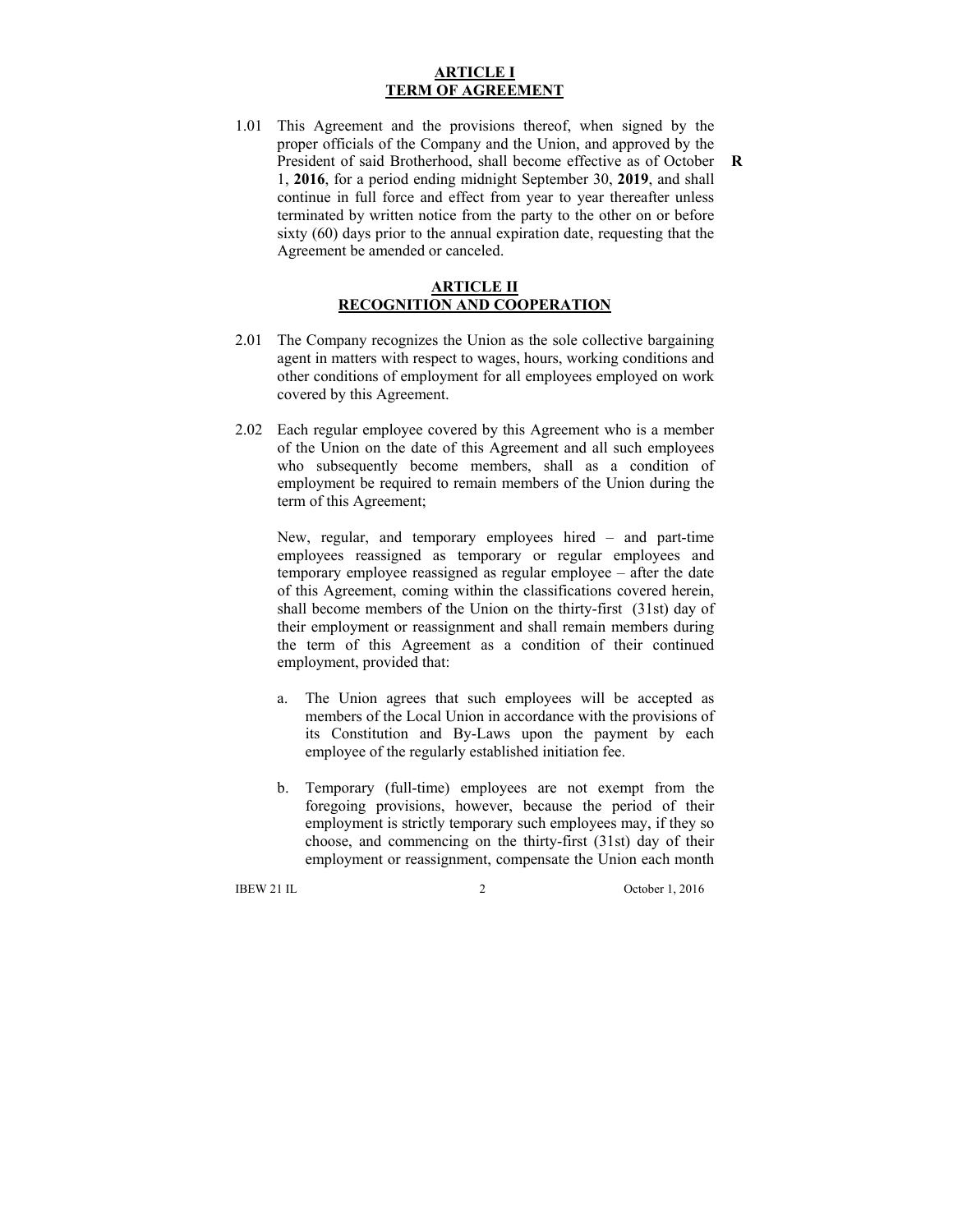with an amount equal to the regular monthly Union dues in lieu of Union membership.

- 2.03 The members of the Union, employees of the Company, through their Union, agree they will individually and collectively perform loyal and efficient work and service, and that they will use their influence and best efforts to protect the property of the Company and its service to the public and that they will cooperate in promoting and advancing the welfare of the Company at all times during the life of this Agreement. The Company agrees to respect the Union Member/Employees, their collective affiliation as a Trade Union and the Collective Bargaining Agreement and its systems and processes the parties have agreed to herein.
- 2.04 It is understood and agreed that the Company has all customary and usual rights, powers, functions and authority of management.

 The rights to employ, promote, demote, discipline, discharge and classify employees and the management of the business and property of the Company, are reserved by and vested in the Company. The Company shall have the right to exercise discipline in the interest of good service and proper conduct of its business. In the event the Company suspends or demotes for cause any employee, the Company shall notify the employee's Chief Steward as soon as practical, but not later than the close of the next working day, and review the reasons for the suspension or demotion. It is further agreed, however, that when the Company contemplates the discharge for cause of any employee, the Company will notify the Business Representative of the Union and will review the facts prior to the actual suspension pending dismissal.

2.05 Work and Safety Policies and Rules. Company may from time to time establish, change and/or withdraw such reasonable work and safety policies and rules as it deems necessary or appropriate including, but not limited to, policies and rules governing attendance, family and medical leave, unlawful harassment and discrimination, personal appearance and dress, performance evaluations, conflicts of interest, visitors, outside employment, smoking, personnel files and records, confidentiality and confidential information, alcohol and drugs (including testing), use of vehicles on Company business, and reimbursement for business related expenses.

 The Company will provide the Union with copies of such policies and rules (or any changes) at least ten (10) calendar days prior to implementation unless earlier implementation is mandated by federal,

IBEW 21 IL 3 October 1, 2016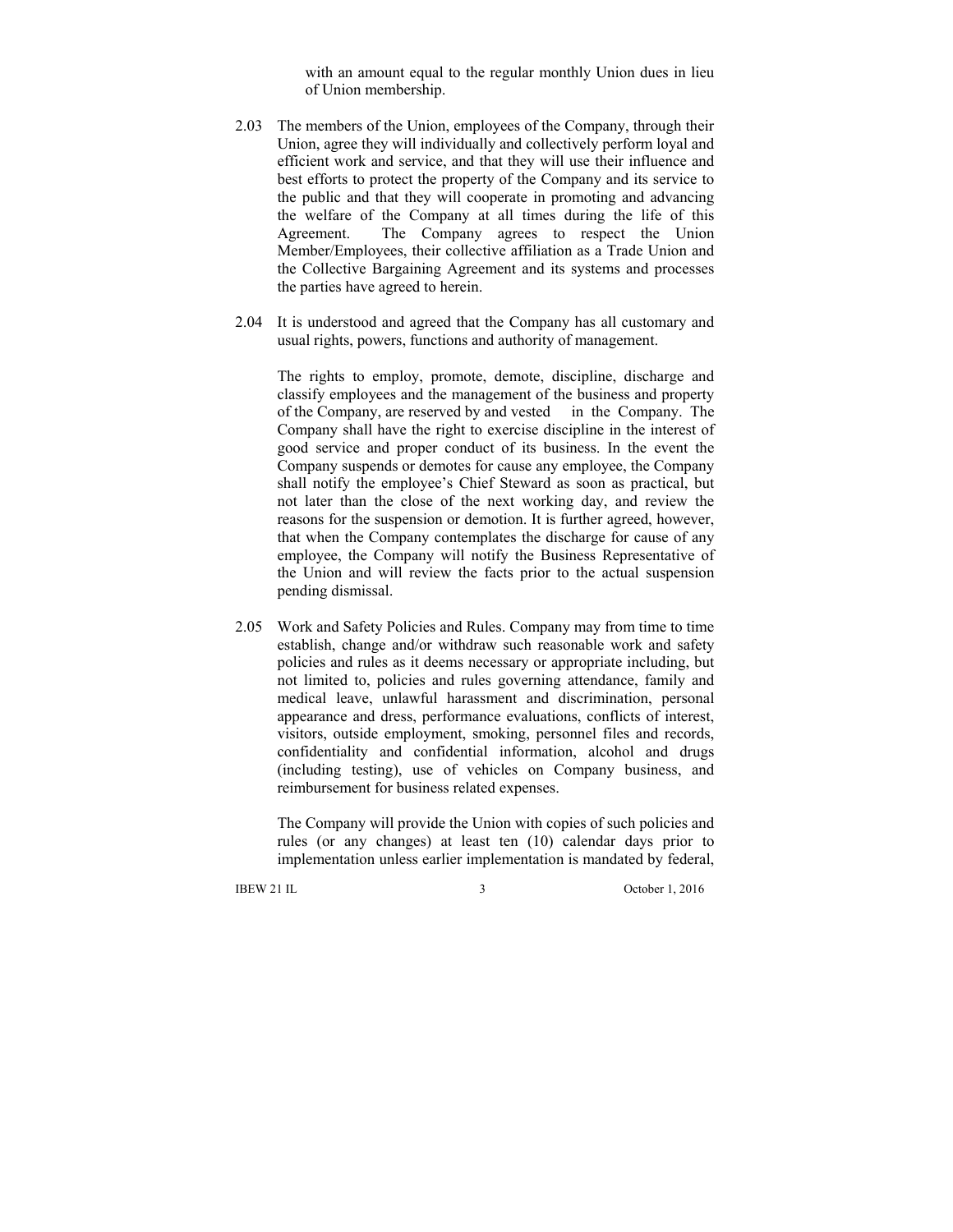state or local legislation or regulations. The Union reserves the right to file a grievance at Step 2 of the grievance procedure if it believes any such policies, rules, or changes are inconsistent with any express provision of this Agreement, but any such grievance must be filed no later than ten (10) work days after its effective date.

2.06 Newly created job classifications may be established by the Company and included within this Agreement. In the event a new job classification is created, the Company shall inform the Union at least fifteen (15) calendar days in advance of the new classification being implemented. Any dispute over the new job classification that cannot be resolved may be referred by the Union to Article V of this agreement by filing a grievance at Step 2 within ten (10) calendar days.

**The parties agree that routine changes to operational procedures, equipment, and systems occur on a regular basis as a result of improvements in technology, processes, etc., and often change how job responsibilities are performed. These are not considered modifications to the job classification and do not require notice or bargaining with the Union. Any dispute about whether a change in procedures, equipment, or systems is routine and has minimal (in contrast to a substantial) impact must be brought by the Union within fourteen (14) calendar days of the date of the change using the Arbitration Procedure below.** 

 Existing job classifications may also be restructured. In the event a modified job classification is required, the Company shall inform the Union at least thirty (30) calendar days in advance and shall identify any proposed change in wage or wage schedule. The Union shall have the right, by giving written notice within thirty (30) calendar days from receipt of the notice, to request negotiations concerning the wage rate established by the Company. If the Union does not timely request negotiations, the restructured job title will become permanent as will the wage rate.

 If the Union timely initiates negotiations, and the parties are unable to reach agreement on the wage rate, the Union may submit the issue to arbitration in accordance with **Article VI**.

 Within not less than fourteen (14) days prior to any arbitration hearing, each party will submit to the other its final offer (i.e., the wage rate that is appropriate) and neither party may thereafter change the offer without consent of the other. Notwithstanding the limitations on an arbitrator's authority under **Article VI**, there shall be a change

IBEW 21 IL 4 October 1, 2016

**R**

**N**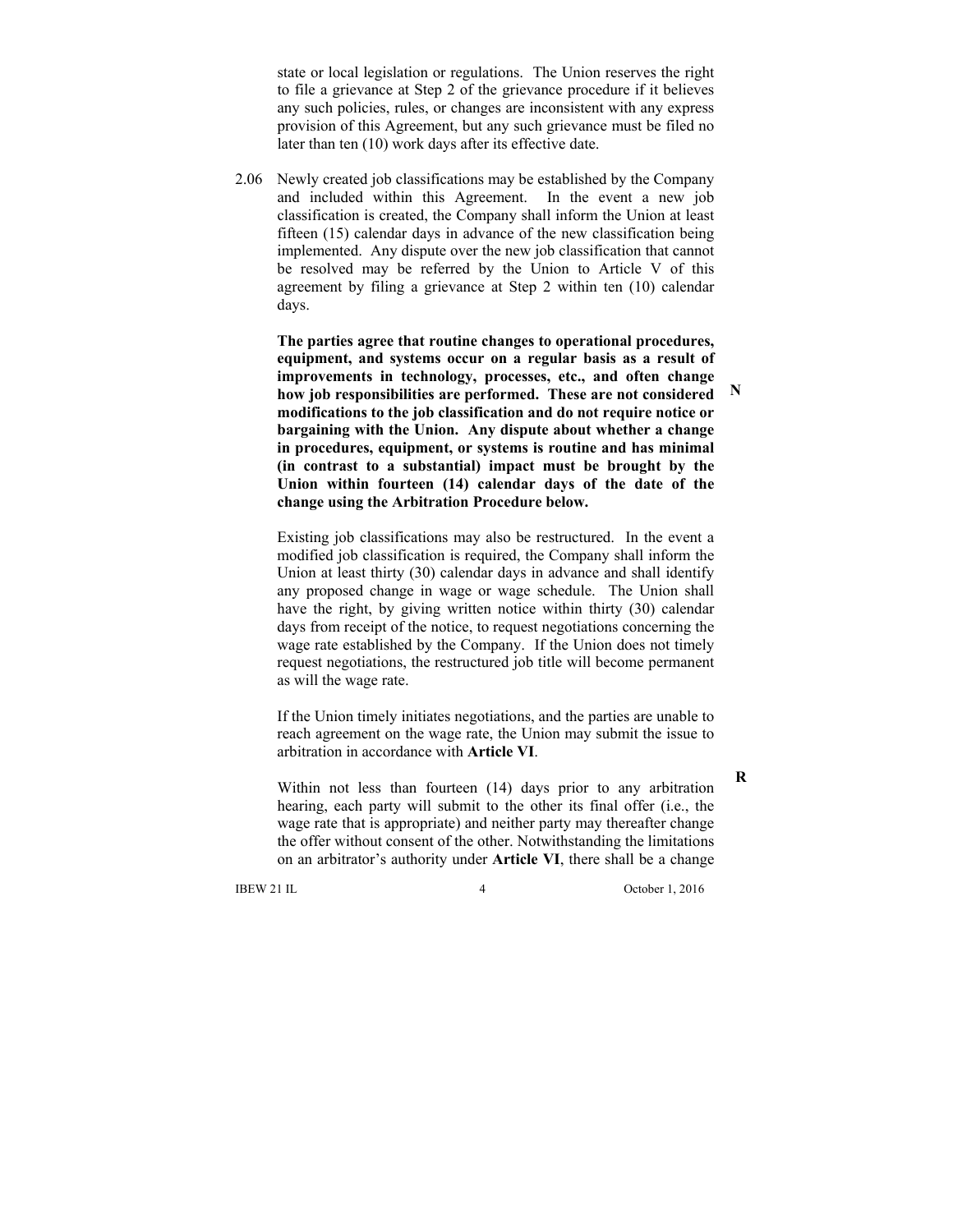in wage rate only if the Arbitrator finds that there has been a substantial change in job responsibilities which justifies an increase or decrease in the existing wage rate. If the Arbitrator determines that a substantial change has occurred, the Arbitrator shall then select between the proposed wage rates and issue an appropriate opinion and order.

- **2.07 The following classifications have been eliminated from this agreement effective October 1, 2016. It is understood that should the classifications/work be reinstated within IBEW 21 territory covered by this agreement, all language and references from the October 1, 2013 through September 30, 2016 agreement will apply. The classifications eliminated are Assigner, Garage Mechanic, Storekeeper/Warehouseperson, Service Representative, Retail Sales Consultant, Clerk, and Custodian.**
- **2.08** The Company agrees that during the term of this Agreement it will, if furnished a written individual payroll deduction authorization form voluntarily executed by an employee covered by the terms of this Agreement, deduct from the wages of such employee, such amount monthly Union dues (including initiation fees) to be paid to the Union as certified to the Company by the "President of the Local Union": as having been legally established in accordance with the Constitution and By-Laws of the Local Union and the International Brotherhood of Electrical Workers, provided that:
	- a. Each such payroll deduction authorization shall: (1) be made on forms approved by the Company; (2) be dated; (3) provide that it is to remain in full force and effect until countermanded by the employee.
	- b. The total sum of Union dues so deducted for the purpose indicated shall be forwarded by the Company to the Financial Secretary of the Union monthly. The Union agrees to at all times keep the Company informed as to who the Financial Secretary of the Union is and of his/her official address.
	- c. It is agreed that the Company assumes no responsibility in connection with the Union dues deducted except that of forwarding monies so deducted to the Union's Financial Secretary.

IBEW 21 IL 5 October 1, 2016

**N**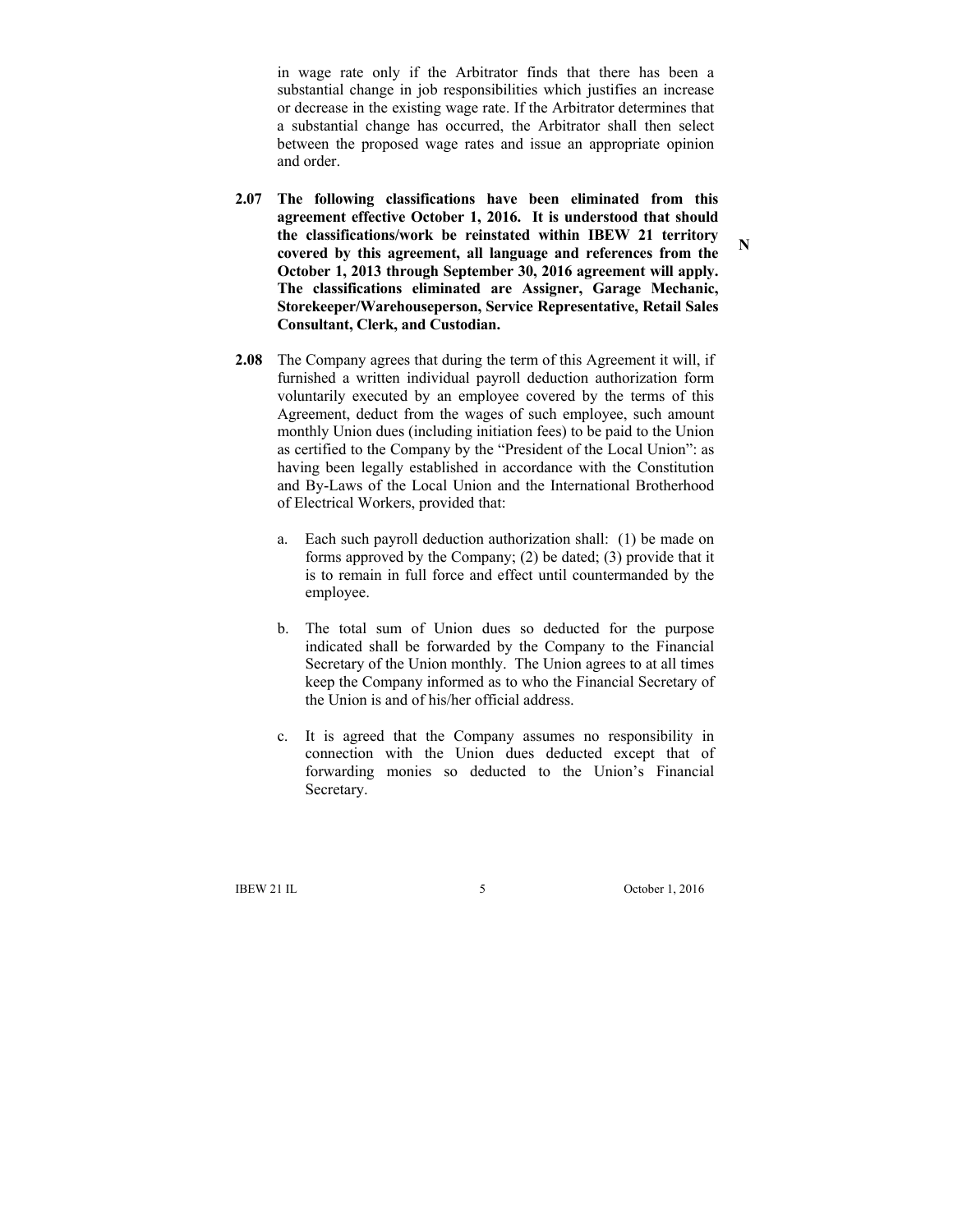- d. The Company will forward to the Union a monthly list of such deductions showing the employee's name, basic hourly wage rate, amount of Union dues and initiation fees.
- e. The Company's obligations under this Section **2.08**, as well as under any payroll deduction authorization form signed by any employee, regardless of its contents, shall not survive the termination of this Agreement (or the termination of any written extensions). The Company may, therefore, unilaterally and without negotiation, discontinue the payroll deductions until the parties have successfully negotiated a successor Agreement which includes a dues check off obligation.

### **ARTICLE III METHOD OF NEGOTIATION**

- 3.01 The Company and the Union agree to meet and deal with each other through their duly accredited officers and committees on matters relating to hours, wages, and other definite conditions of employment of the employees of the Company covered in this Agreement.
- 3.02 The Company and the Union, through the President of the Company or his delegated representative and the President/Business Manager of the Local Union, shall keep each other informed regarding the personnel who are authorized to represent them in bargaining proceedings, and in conferences held to settle complaints.
- 3.03 Meetings between authorized representatives of the Union and the Company will be held at any time upon reasonable notice by either party to the other. The Union Bargaining Committee shall consist of up to three (3) employee members who will be excused from their jobs during regular scheduled work time for the purpose of attendance at collective bargaining sessions, for the purpose of negotiating changes, amendments or modifications to this Agreement. Such employees shall be paid a maximum of eight (8) straight time hours per day at their basic hourly wage rate. Minutes shall be kept of any such meetings at the request of either party. The Company agrees that if a complaint of any employee or group of employees has been placed in the hands of a Union representative for negotiation with the Company, and the Union representative has dealt with a Company representative with relationship thereto, no Company representative shall discuss the matter with the employee or employees involved, except in the presence of the representative originating the negotiations, or any other Union representative who may be assigned to the case.

IBEW 21 IL 6 October 1, 2016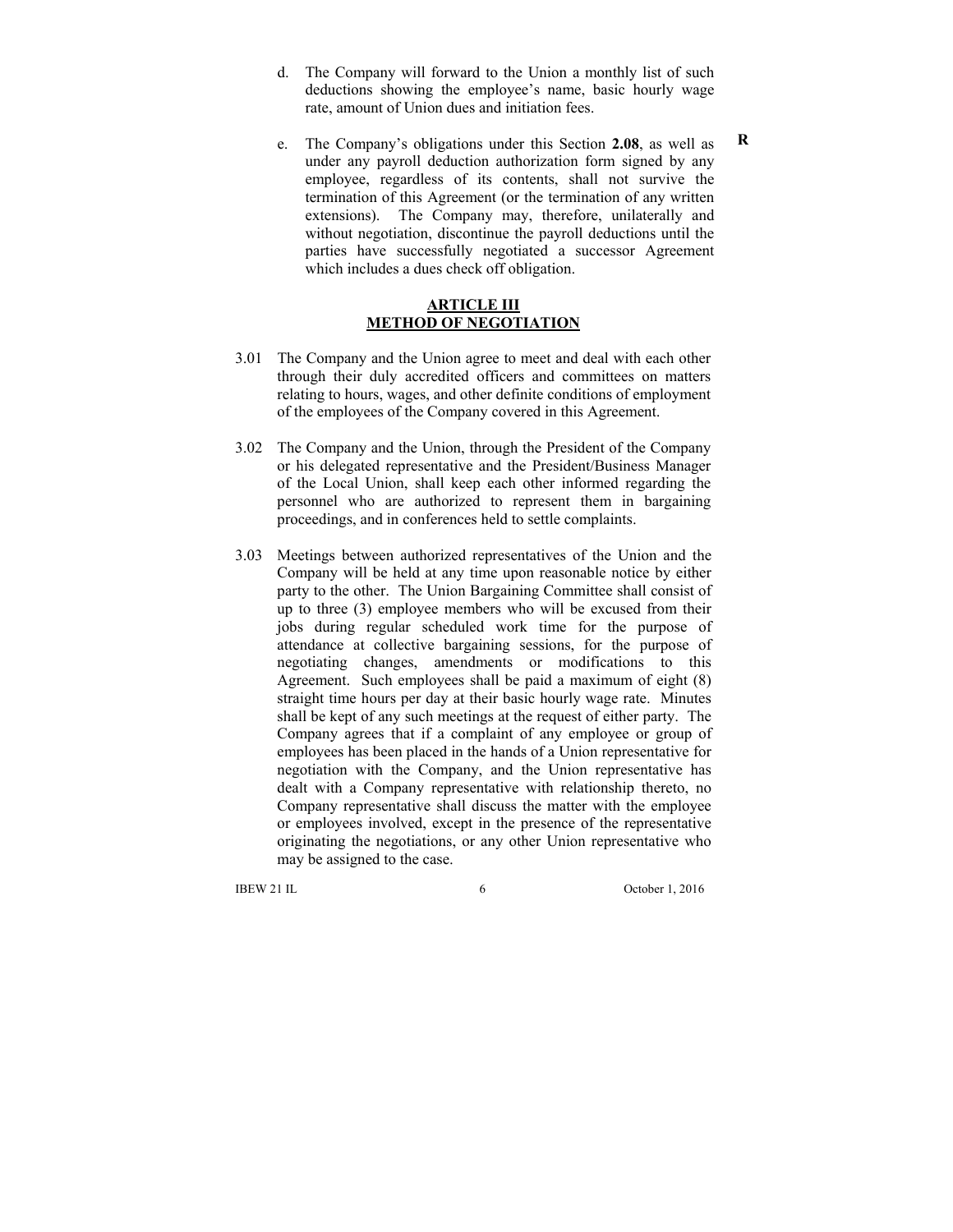### **ARTICLE IV TEMPORARY, PART-TIME, AND REGULAR EMPLOYEES DEFINED**

- 4.01 "Temporary employees" are employees hired to work during a period when additional work of any nature requires temporarily augmented forces, or in the event of an emergency, or to relieve regular employees because of illness, or to work during vacation periods. The Company may, at its option, layoff or dismiss temporary employees at any time.
	- a. An employee shall not be classified as a temporary employee for more than six (6) months, except when by mutual agreement between the Company and the Union this time is extended to cover the full period of the particular employee's temporary employment.
- 4.02 "Part-time employees" are regular or temporary employees who regularly work less than 30 hours per week. Part-time regular employees will accrue service and seniority for wage progression, vacation pay, and holiday pay on a pro rata basis (taking into consideration their actual hours worked). Part-time employees assigned to work more than four (4) regular work weeks shall, depending upon the nature of the assignment, be reclassified either as "temporary" or "regular" employees.
- 4.03 "Regular employees" are those whose employment is intended to be permanent at the time they are engaged, although it may be terminated subsequently either by the Company or by the employee. Regular employees temporarily assigned to part-time work shall continue to accrue accredited seniority and wage service credit on a pro rata basis. The date of employment of regular employees who have satisfactorily completed one hundred eighty (180) days or more of continuous service with the Company shall be the last date upon which the employee entered the Company's full time employment.
- 4.04 "Regular employees" who because of advanced age, or due to physical handicaps, are not able to efficiently perform the work of their regular assignment, may by mutual agreement between the Company designated representative and the Business Manager or his/her designate of the Union:
	- a. Be assigned to perform available work which they are able to perform and which needs to be performed; and

IBEW 21 IL 7 October 1, 2016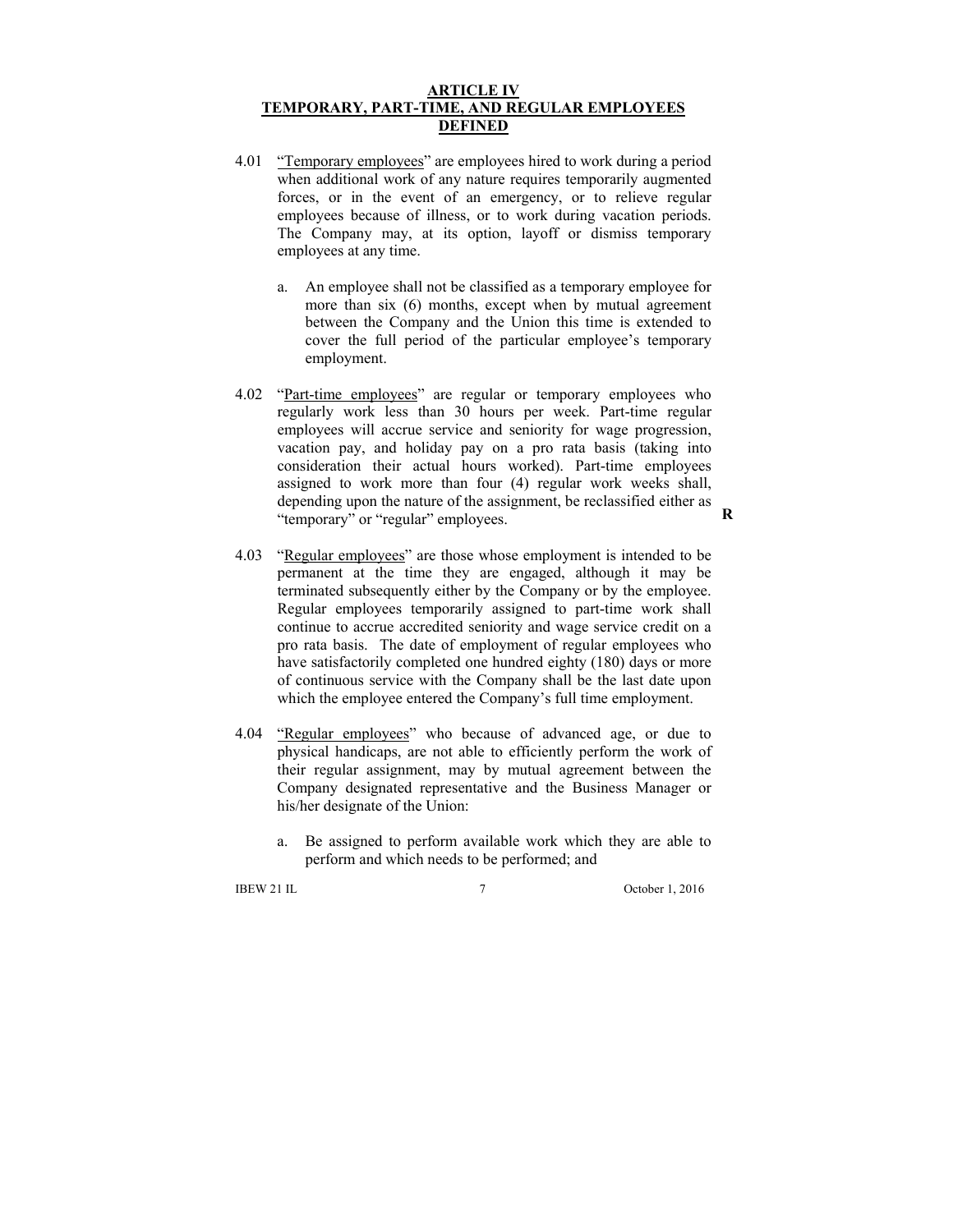b. Be paid for such work at the appropriate wage rate for the classification to which the employee is reassigned.

### **ARTICLE V SETTLEMENT OF DIFFERENCES**

5.01 Any individual employee or group of employees shall have the right to present grievances to the Company and such grievances may be settled without the intervention of the Union, so long as the settlement is not inconsistent with the terms of this Agreement and provided that the Union has been given an opportunity to be present at such settlement. After an employee has referred a grievance to the Union and the Union representative has so informed the Company that the Union represents that employee, the Company shall not discuss or settle such grievance unless a Union representative is given an opportunity to be present.

 In the event of any disagreement arising between the Company and any employee(s), such disagreement shall be processed as follows:

a. Informal Resolution

 Prior to the first step meeting, an informal resolution meeting between the supervisor, the employee, and a union representative should take place within ten (10) working days of the occurrence. If the issue is not resolved and the Union desires to move forward with the grievance process, the grievance shall be reduced to writing and presented to the Company within ten (10) working days of the informal resolution meeting.

b. Step 1 – Area/General Manager

 If the grievance is not resolved at the Informal Resolution, the Union may refer the grievance for a meeting with the Area/General Manager or designee by making a written request within fifteen (15) working days after receiving the supervisor's informal response. A face-to-face meeting shall be held within ten (10) working days of the Union request, and the Area/General Manager or designee shall issue a written response within ten (10) working days following the meeting. If the Area/General Manager or designee does not provide a timely written response, the grievance automatically moves to Step 2.

IBEW 21 IL 8 October 1, 2016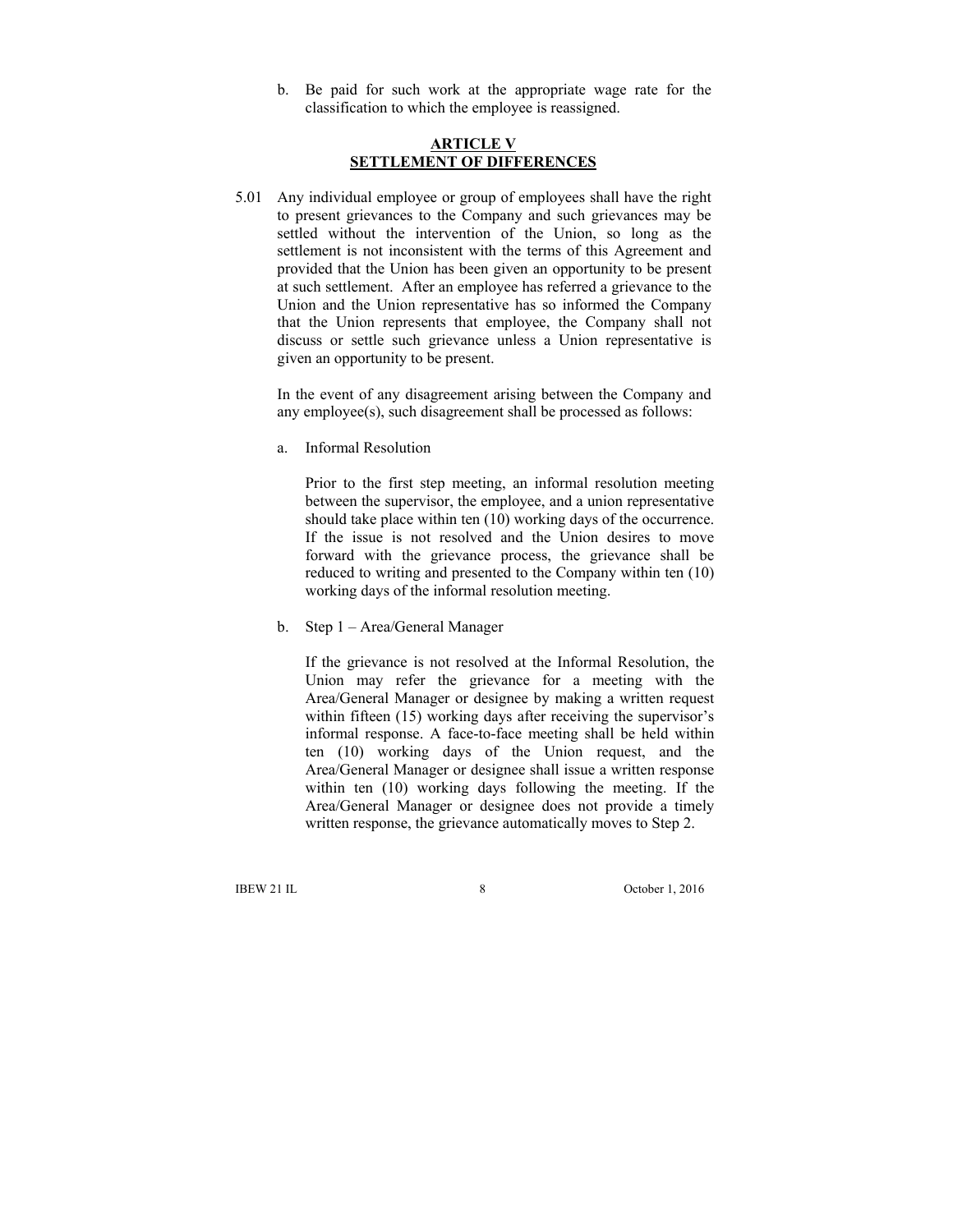#### c. Step 2 – Manager Labor Relations

 If the grievance is not resolved at Step 1, the Union may refer the grievance for a meeting with the Manager, Labor Relations or designee by making a written request within ten (10) working days after receiving the Step 1 response. A face-to-face or telephone conference meeting if mutually agreed to, shall be held within ten (10) working days of the Union request, and the Manager, Labor Relations or designee shall issue a written response within ten (10) working days following the meeting. If a timely written response to the grievance is not given, Union may move the grievance to arbitration by timely following the procedure in **Article VI** – Arbitration.

- 5.02 When the Company suspends pending discharge as set forth in Article 2.04 for cause any employee, the Company will notify the Business Representative of the Union to that effect and will review the facts prior to the actual suspension pending dismissal. After the Company gives notification of a contemplated dismissal for just cause of an employee with six (6) or more months of Net Credited Service, the Union may, within ten (10) working days, file a grievance which will be escalated to the 2nd step.
- 5.03 If a disagreement or grievance is not submitted at the various levels within the time limits set forth in Paragraph 5.01 it shall be considered disposed of and shall not be considered further. However, any time limit specified in Paragraph 5.01 may be extended with respect to a particular grievance by mutual consent, expressed in writing.
- 5.04 Any meetings, discussions, and/or correspondence in any form between the Company and the Union to discuss grievance and/or schedule meetings at any of the above steps shall be without loss of pay when conducted during normal work hours.
- 5.05 Differences of an emergency nature shall be handled with the speed which circumstances warrant.

#### **ARTICLE VI ARBITRATION**

6.01 A grievance which has not been satisfactorily resolved through the Grievance Procedure may be submitted to arbitration by either party, provided the grievance was initiated before termination of this agreement. To do so the filing party shall submit a written request for

IBEW 21 IL 9 October 1, 2016

**N**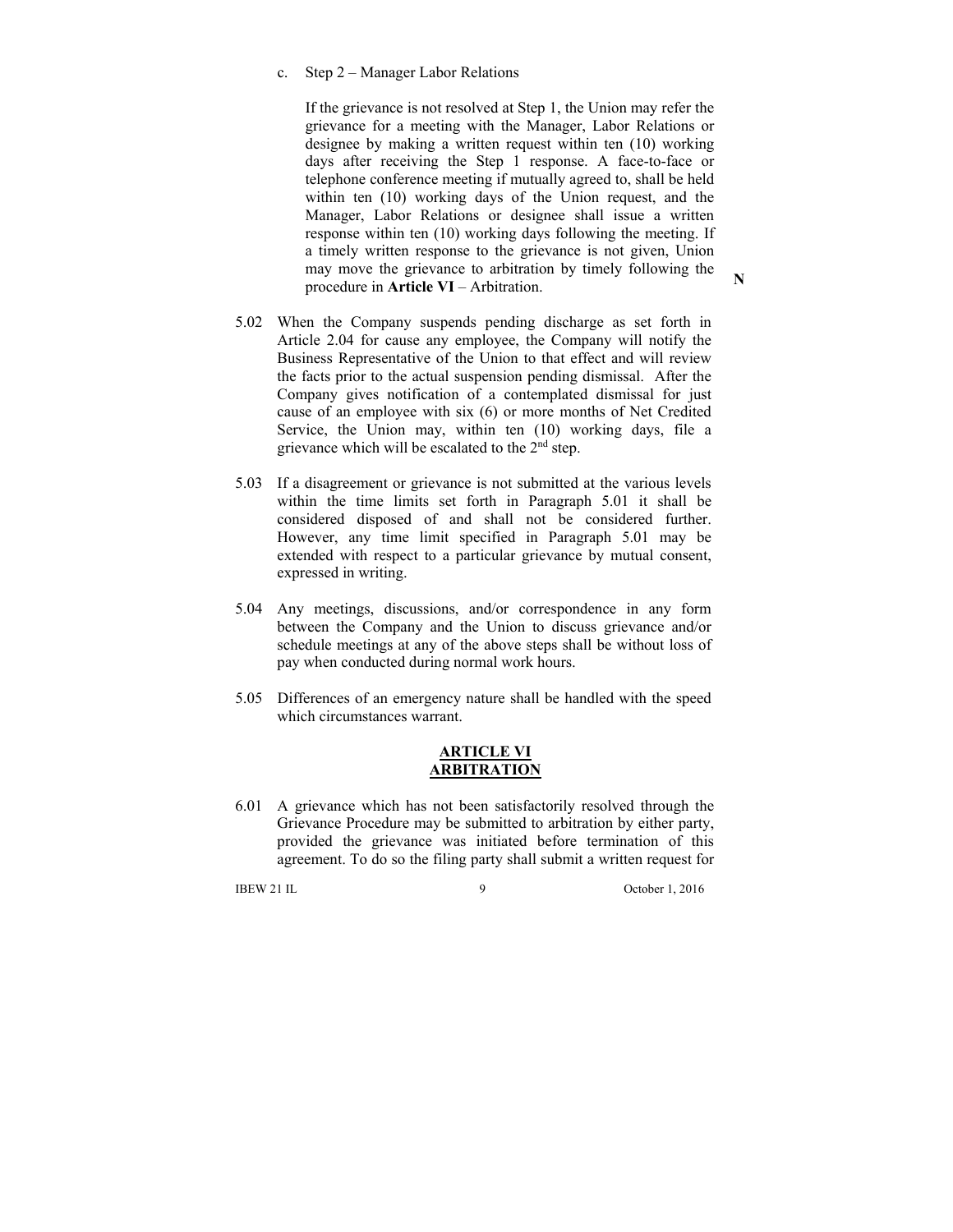a panel of seven (7) members of the National Academy of Arbitrators with their principal place of residence in Ohio, Kentucky, Indiana, Wisconsin, Michigan and Illinois to the Federal Mediation & Conciliation Service, with a simultaneous copy to the other party designated representative within fifteen (15) workdays of the Step 2 answer.

- 6.02 The Company and Union may attempt to agree on a neutral arbitrator in lieu of using the FM&CS list, and with mutual agreement may submit multiple grievances to the same arbitrator. Within fifteen (15) work days of receiving the list, the moving party will contact the other party to select the arbitrator. The parties will alternately strike names from the list until one name remains and he/she shall serve as arbitrator.
- 6.03 The arbitrator shall interpret the contract in accordance with the reserved rights theory of labor contracts. The arbitrator shall be confined to the issue(s) presented by the parties, and shall have no right to alter, amend, modify, or change the terms or provisions of this Agreement. The decision of the arbitrator shall be final and binding.
- 6.04 This arbitration procedure shall be expeditiously pursued by all concerned. Where the issue submitted to arbitration involves the payment of money to an employee, the Arbitrator shall have the authority to include in the award a direction for the payment of money, retroactively or otherwise, but limited to making the employee whole and no more. With respect to wages "make whole" means reimbursing the individual for the basic wages at straight time only (unless the employee worked overtime in the immediate period prior to their termination and there was overtime available in their classification during the period that they were terminated) they would have made if employment had been continuous, less wages, from any source, Workers' Compensation, Unemployment Compensation, or other monetary compensation which the employee would not have been eligible for had the employee not been suspended or discharged, during that period. In situations where the Company has allowed the Union additional time for its internal appeal process, it is also understood that the Company shall assume no backpay or other grievance liability for that time and the Union will also be obligated to notify the Company of the outcome of such process within ten (10) working days of its conclusion. If the appeal is upheld, the Union shall then request hearing dates from the arbitrator previously selected under Section 6.02 and the Company's grievance liability will resume as of the date of that request.

IBEW 21 IL 10 October 1, 2016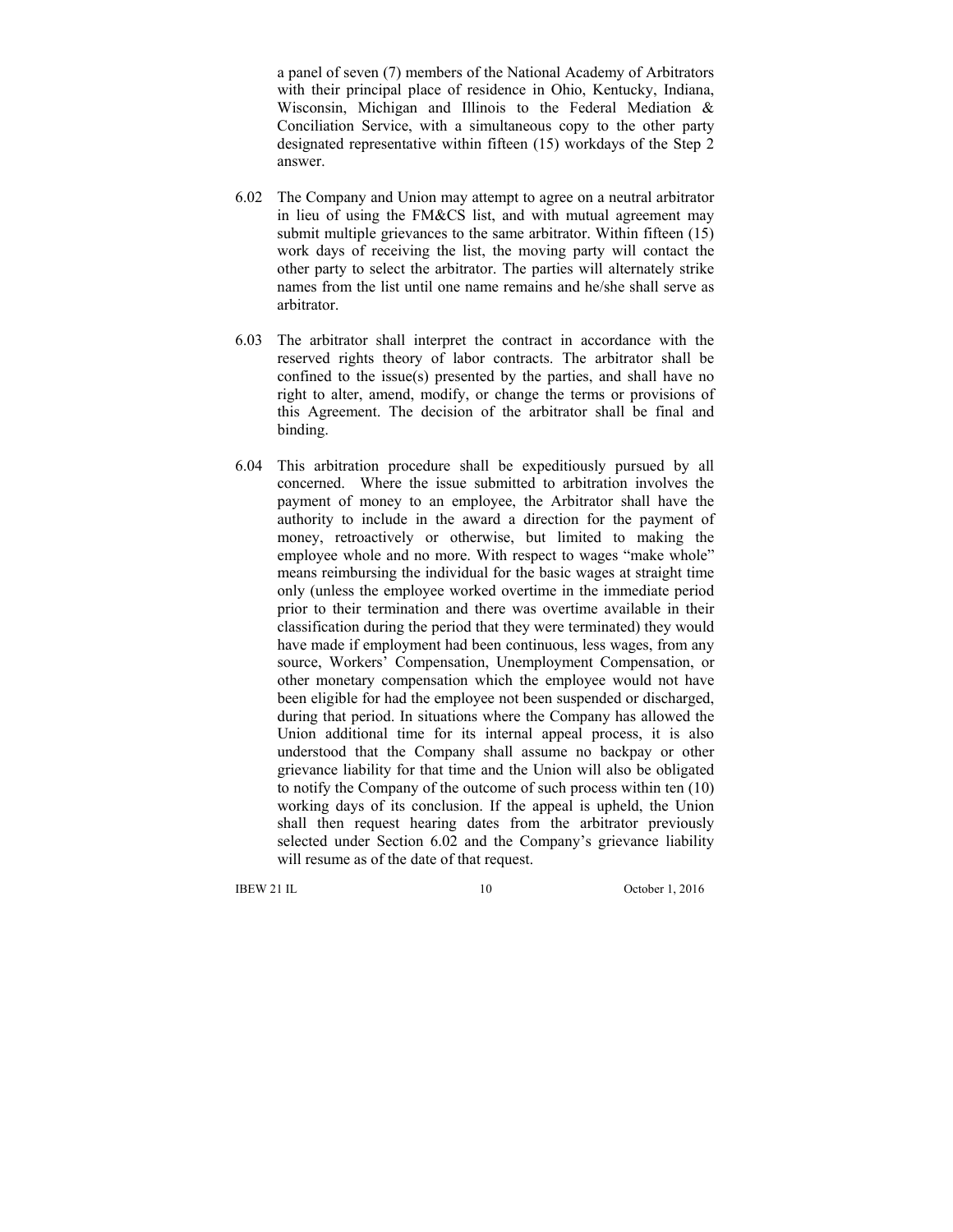- 6.05 Either party may require that an official record of the proceedings be prepared by a professional reporter and that a copy be provided to the arbitrator. The party requiring an official record of the proceedings will pay the full cost of all reporting and transcript fees unless the other party requests a copy or the right of inspection or use, in which event the full cost shall be equally divided between the parties.
- 6.06 Each party shall bear the expense of preparing and presenting its own case, including any attorneys' fees. The compensation and expenses of the arbitrator and the incidental expenses of the arbitration proceeding shall be equally shared by the parties.

### **ARTICLE VII CLASSIFICATION OF EMPLOYEES AND WAGE RATES**

- 7.01 The wage rates and respective job classification of employees covered hereby shall be as shown in **the wage schedules**, and shall remain in **R**effect during the tenure of this Agreement.
- 7.02 It is the Company's privilege to employ persons who are fully trained or partially trained in the types of work which they are to perform, and to recognize such previous training and experience in fixing such employee's starting wage rates in accordance with the wage schedules set forth herein, provided that there is not a sufficiency of such trained and experienced employees already available under this Agreement. Any questions as to the experience or qualifications of any such employees shall be dealt with and settled by regular application of the provisions of this Agreement.

### **ARTICLE VIII SENIORITY**

- 8.01 Accredited seniority is defined as the length of accrued time worked in the properties of the Company located at Pekin, Havana, Lacon, Dixon and Savanna, IL as provided in Paragraphs 1 and 2, Page 1, of this Agreement for the Company.
	- a. Pekin, Havana and Lacon will be considered as one district with respect to seniority.
	- b. Dixon and Savanna will be considered as one district with respect to seniority.

IBEW 21 IL 11 October 1, 2016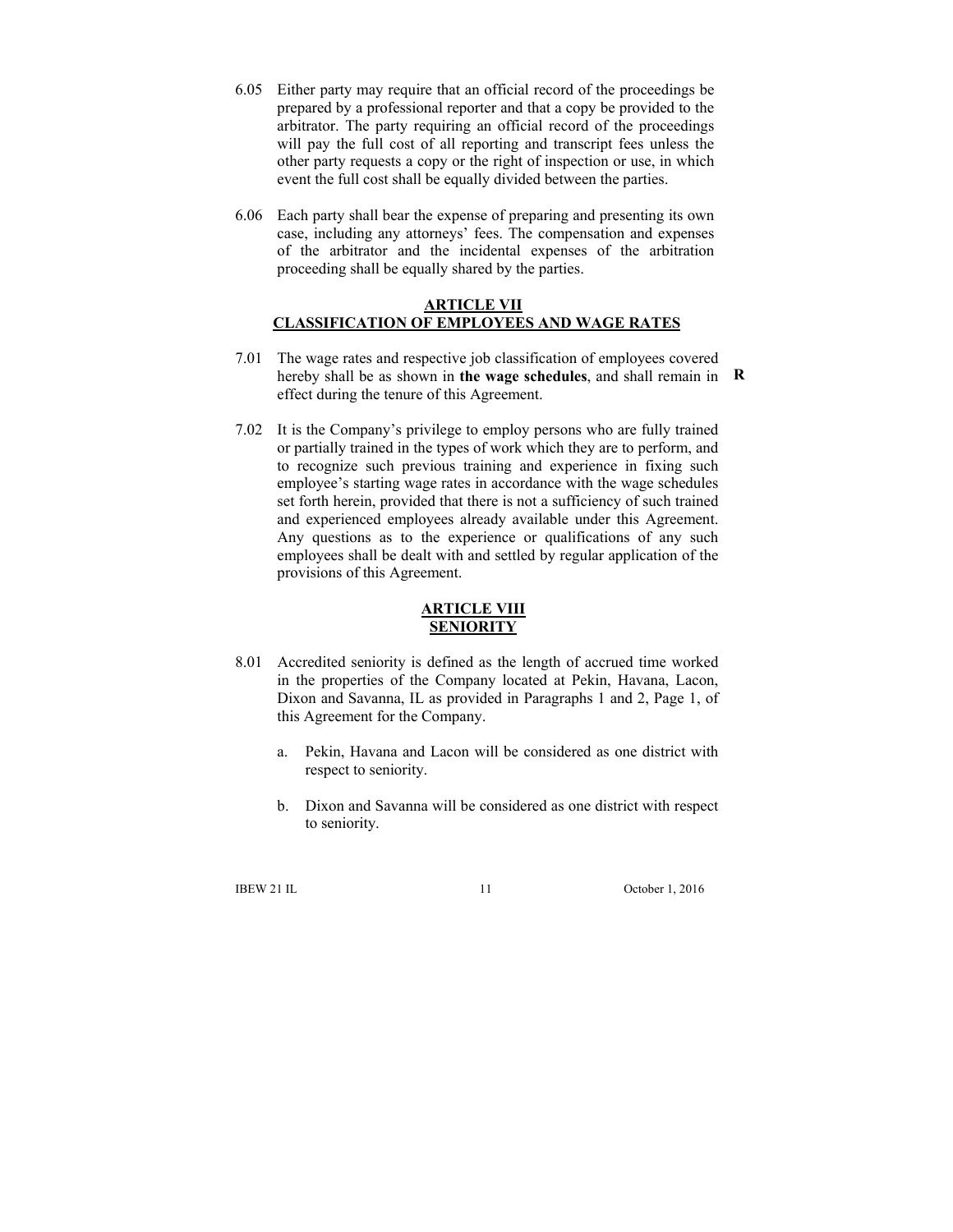- 8.02 When there is a lack of work, employees shall be laid off in inverse order of accredited seniority, in their respective districts, to the extent necessary in the affected classification, provided such practice does not require the laying off of an employee fully qualified and having previously performed work in the classification which is still available and must be performed; while at the same time continuing the employment of a person senior in accredited seniority in the classification, but whose regular work has been eliminated or curtailed, and who has not previously performed or is not qualified to perform work in said classification which is still available and must be performed. Prior to such layoff, but no less than ten (10) work days, detailed discussions between the Union and the Company will be held on the scope and effect of the planned layoff. **Employees subject to layoff shall be given not less than thirty (30) calendar days notice of such layoff. N** 
	- a. Prior to a layoff of any bargaining unit employee, the Company agrees to remove from the payroll any probationary employee as defined in the Declaration of Agreement 1.c., who are performing bargaining unit work.
	- b. Next, the Company will assign displaced employees to perform bargaining unit work being performed by contractors if the employee has been trained and otherwise able to perform the work, and the Company can reasonably accommodate displacing the contractor.
	- c. To avoid layoff or displacement of employees to other locations and/or areas, the Company may first attempt to address workforce adjustments by offering voluntary termination, in seniority order, to employees in the affected job classification(s) and location(s).
	- d. In cases of work force adjustments where the Company has determined a need to reduce a job classification in one report location and increase it in another report location, the Company will give consideration to volunteers on the basis of qualifications and seniority in the report location being reduced and transfer the required number of qualified employees to the report location being increased. If there are not enough volunteers, the Company may transfer the required number of qualified least senior employees to the report location being increased.
- 8.03 Regular employees remaining in an over-staffed job classification shall be permanently assigned to replace junior employees, or fill vacancies according to service requirements, in classifications within

IBEW 21 IL 12 October 1, 2016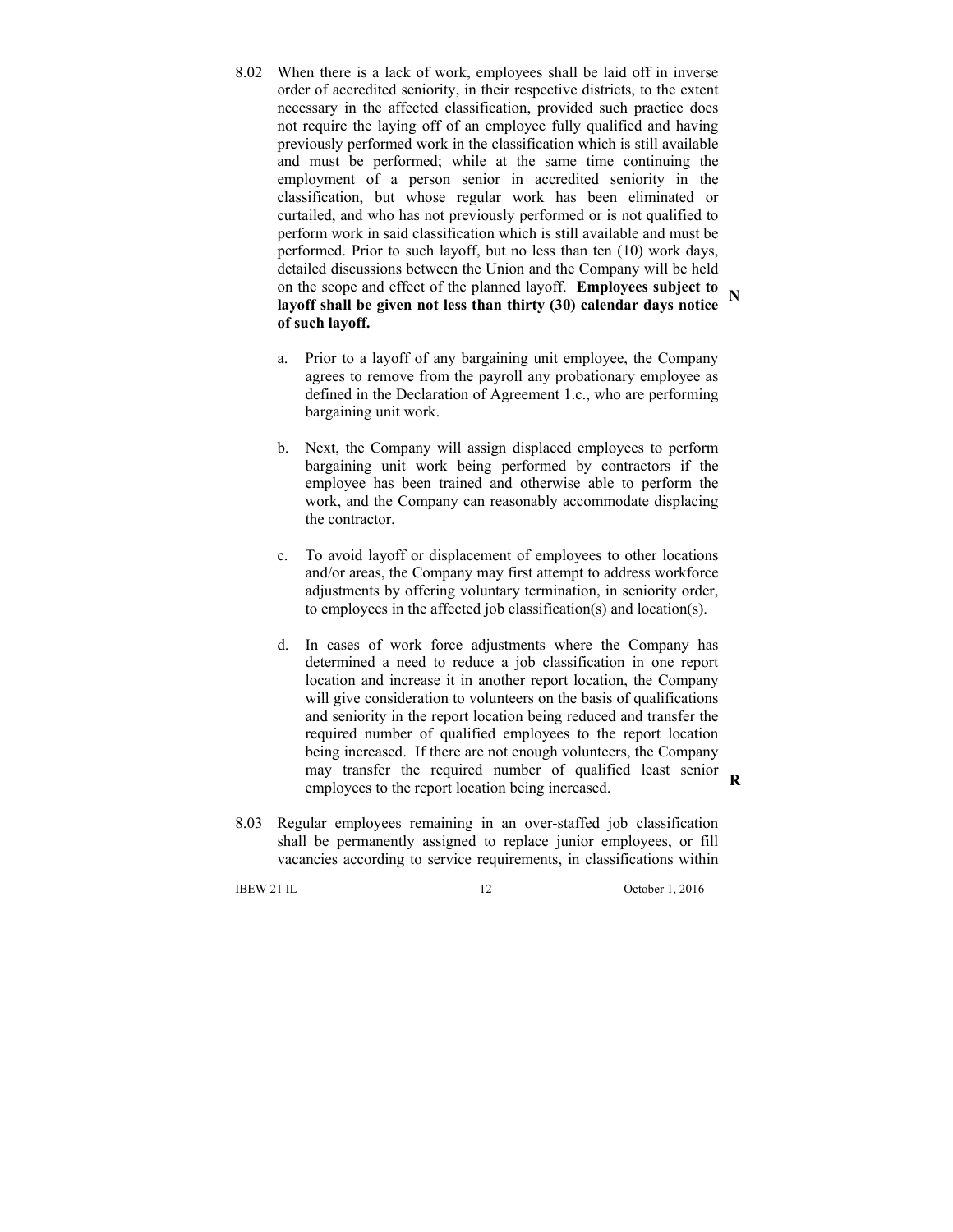their respective title groups. In order for an employee to be reassigned to a position, they must have previously held the title and/or be currently qualified to perform the work with minimal refresher training **not to exceed 80 hours.** 

- 1. If a regular employee refuses to accept such reassignment offered in order to preserve his employment, to available work at the prevailing wage rate for that classification, he may be laid off without regard to his seniority.
- 2. If a regular employee accepts such reassignment, offered in order to preserve his employment, to available work at the prevailing wage rate for that classification, and is later transferred to his former classification, his wage service credit in his former classification shall be the same as it would have been had he remained in his former classification.
- 8.04 The accredited seniority of an employee shall not be affected if he, or she, is temporarily absent from work due to sickness and returns to active work within a period of **twenty-six (26) weeks**, provided that he, or she, returns to active work promptly upon recovery and after his, or her, physician finds and reports to the employee and the Company that he, or she, is physically qualified to do so. **Solely with respect to any employee who is or becomes disabled as determined in accordance with the definition of disability in the CenturyLink Disability Plan, employment generally ceases on the later of (1) January 1, 2017, or (2) the date the employee exhausts their Short-Term Disability as defined by the CenturyLink Disability Plan because, at that time, the employee is terminated from active employment with the Company and no longer is on the Company's active payroll.**
- 8.05 When adding to the forces, the former employees in each department most recently laid off on account of curtailment of work shall, in accordance with the employees' accredited seniority, be the first to be recalled if available, qualifications being sufficient, and provided they are physically qualified to return to work and have heretofore satisfactorily performed the type of work available and to which they are to be assigned.
- 8.06 The accredited seniority of an employee shall not be affected if he or she is temporarily laid off, through no fault of his, or her own, and recalled within one (1) year after layoff; provided that when a laid-off employee is requested to return to work, the employee shall be given not less than two weeks notice to that effect; such notice to be sent to

IBEW 21 IL 13 October 1, 2016

**R** 

**N**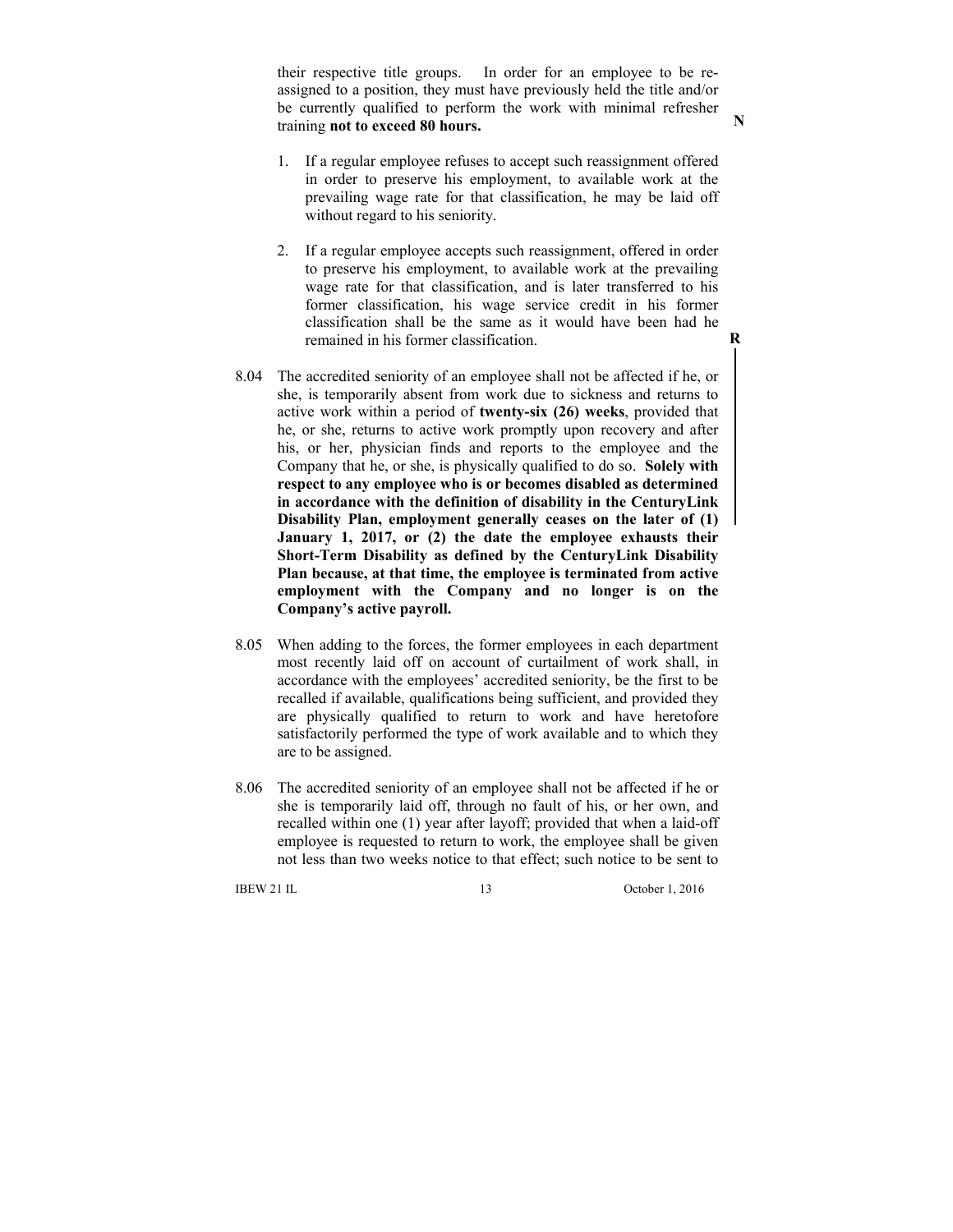the employee's last known address, and the accredited seniority of an employee who fails to report as directed shall be deemed to have terminated.

- 8.07 Insofar as practical and consistent with rendering good telecommunications service, seniority in length of accredited service shall apply to the following:
	- a. Selection of work hours, work days, work schedules, shifts and tours in each work group.
	- b. Selection of vacation periods.
	- c. Job postings will be available on-line on the Company's internal website. Such notice shall include the title and job duties of the position available, the skills required for the position, the closing date for submission of bids, and the work location of the position. Only those job vacancies which the Company has declared to be a job vacancy will be available for employee bids. Once a job opening has been approved by the Area/General Manager, the Business Representative for the Union will be notified via email.

 Applications must be submitted electronically within the specified time period using the on-line application tool provided by the Company. The application shall contain a clear, concise statement of the employee's background, training and overall qualifications and the reasons the bidding employee should be considered for the position.

 The job will be considered a promotion if it pays a higher maximum rate than the job in which the employee is presently working.

 An employee's bid will be considered except employees who at the time of the vacancy are in one of the following categories:

- 1) Probationary and temporary employees;
- 2) Laid off employees;
- 3) Employees who within the previous six (6) months have been returned to their former job because of failure to qualify on a job in the same classification as the vacancy involved;

IBEW 21 IL 14 October 1, 2016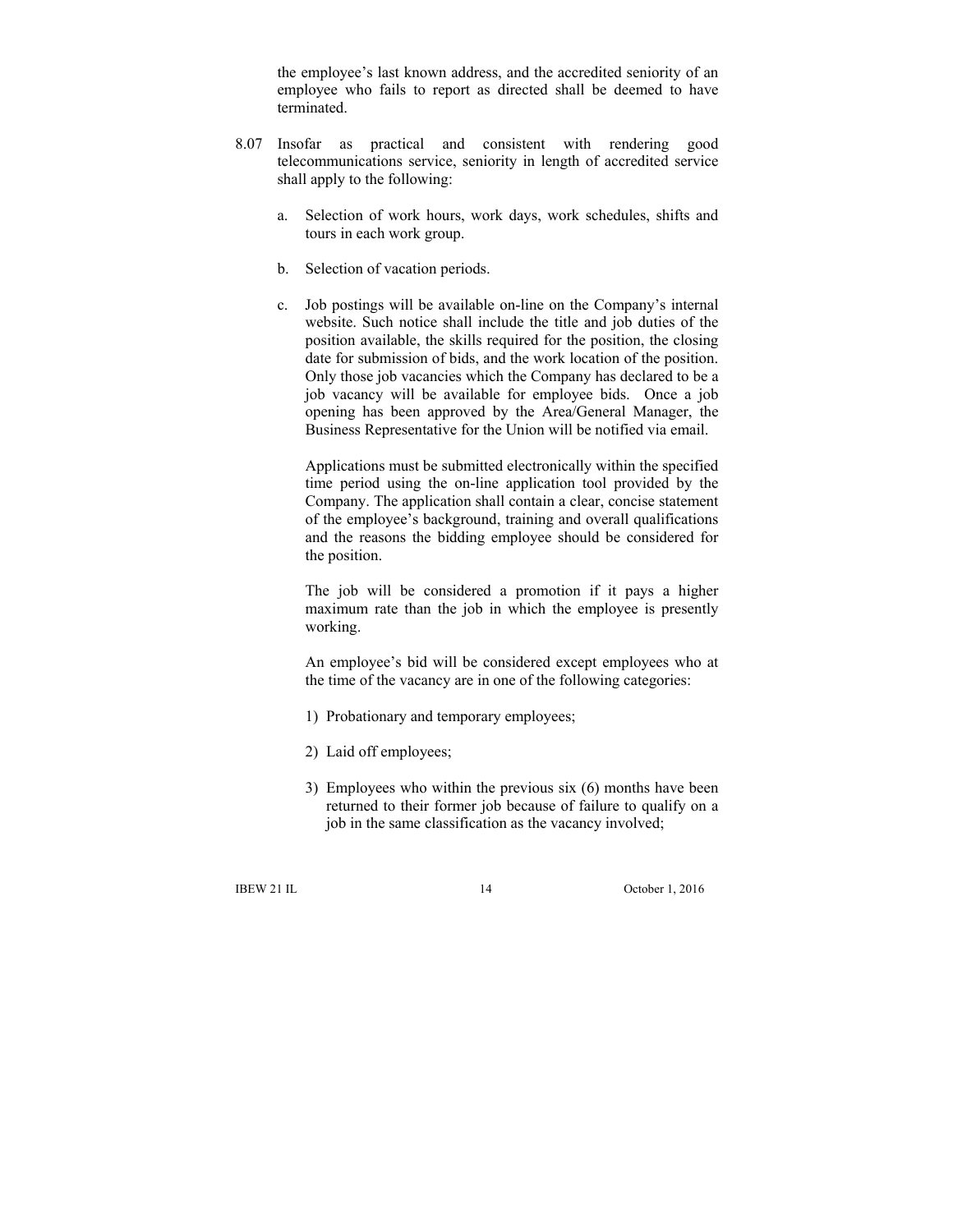4) Employees who have not been in their present position for at least eighteen months. When the Company and Union agree, employees with less than eighteen months service in their present position may submit a job bid.

 The Company will fill the vacancy with the candidate it determines to be the most qualified. In doing so, the Company will attempt to fill the vacancy internally from those employees submitting a job bid request. However, it is understood that the Company may also consider candidates outside the bargaining unit when filling those vacancies. In order to be considered a candidate for selection (either internal or external), the candidate must successfully pass any reasonable and job appropriate tests used by the Company for the position. If the candidate passes such testing or if the Company elects not to use testing as part of the selection process, qualifications shall be determined by the total circumstances including work experience, performance (and any performance evaluations), applicable technical education and attendance. The Company may use other forms of testing, interviews and/or other reasonable methods of determining qualifications as herein defined. Seniority will govern in the event multiple internal candidates are deemed to be equally qualified by the Company. The position will be filled by the most qualified candidate from any source, as determined by the Company. If no candidates are deemed qualified by the Company, the Company may elect to fill the vacancy from any available source.

- d. Temporary assignment normally will not be for more than six (6) months, except that by mutual agreement, between the parties hereto, this time may be extended to cover the full period of the temporary assignment.
- e. When job vacancies occur within the Pekin or Dixon district (except for Custodian), the vacancy will be awarded in accordance with Paragraph **8.07c**. of this Agreement. Employee awarded such a position will be transferred to their new assignment within sixty (60) days after notification to the employee, unless such time limit is extended by mutual agreement between the Union and the Company.
- 8.08 An employee transferred in accordance with the provisions of the Article shall be employed on the job to which he was transferred for a reasonable trial period not to exceed six (6) months. If an employee

**IBEW 21 IL 15** October 1, 2016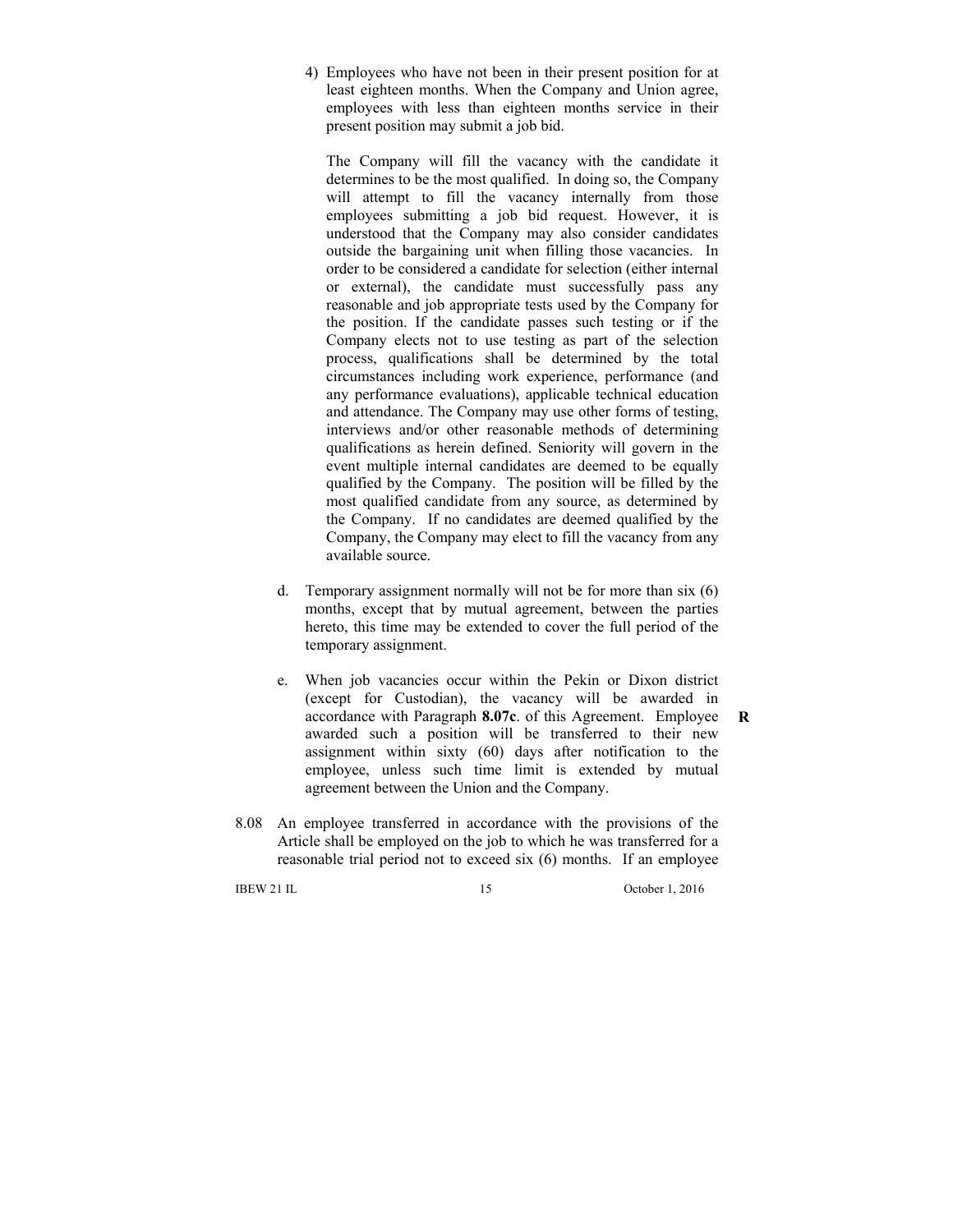so transferred is unable to satisfactorily perform the job in his new classification, the Company may, at its option, return the employee to his/her former job classification or a similar job classification and wage rate at any time during this six (6) month trial period.

- 8.09 An employee who has been transferred in accordance with the provisions of this Article will not be allowed to bid for a job vacancy until he has performed in his current classification for at least eighteen (18) months. When the Company and Union agree, employees with less than eighteen (18) months of service in their current classification may submit a job bid.
- 8.10 The accredited seniority rights of an employee who is absent from work for a period of three (3) full work days without notifying his, or her, Company's supervisor, shall be deemed to have been terminated, and if such employee later re-enters the employ of the Company, he, or she, shall do so as a new employee.
- 8.11 Accredited seniority for any employee promoted to a position outside of the Bargaining Unit shall continue to accrue for a period of:
	- a. Twelve (12) months if his accredited seniority at the time of the promotion is less than five (5) years; or
	- b. Twenty-four (24) months if his accredited seniority at the time of promotion is five (5) years or more; and thereafter his accredited seniority as thus accrued shall be retained.
- 8.12 Regular, full time employees who are terminated because of lack of work, or who voluntarily leave under this article shall be given a termination allowance **(paid in a lump sum)** based on years of net **R**credited service in accordance with the following schedule:

| Term of Employment              | <b>Termination Allowance</b><br>(Basic Weekly Pay) |
|---------------------------------|----------------------------------------------------|
| 1 year and less than 3 years    |                                                    |
| 3 years and less than 4 years   | $\overline{c}$                                     |
| 4 years and less than 5 years   |                                                    |
| 5 years and less than 6 years   |                                                    |
| 6 years and less than 7 years   | 6                                                  |
| 7 years and less than 8 years   | 8                                                  |
| 8 years and less than 9 years   | 10                                                 |
| 9 years and less than 10 years  | 12                                                 |
| 10 years and less than 11 years | 14                                                 |
| 11 years and less than 12 years | 17                                                 |
| 12 years and less than 13 years | 19                                                 |
| 13 years and less than 14 years | 21                                                 |

IBEW 21 IL 16 October 1, 2016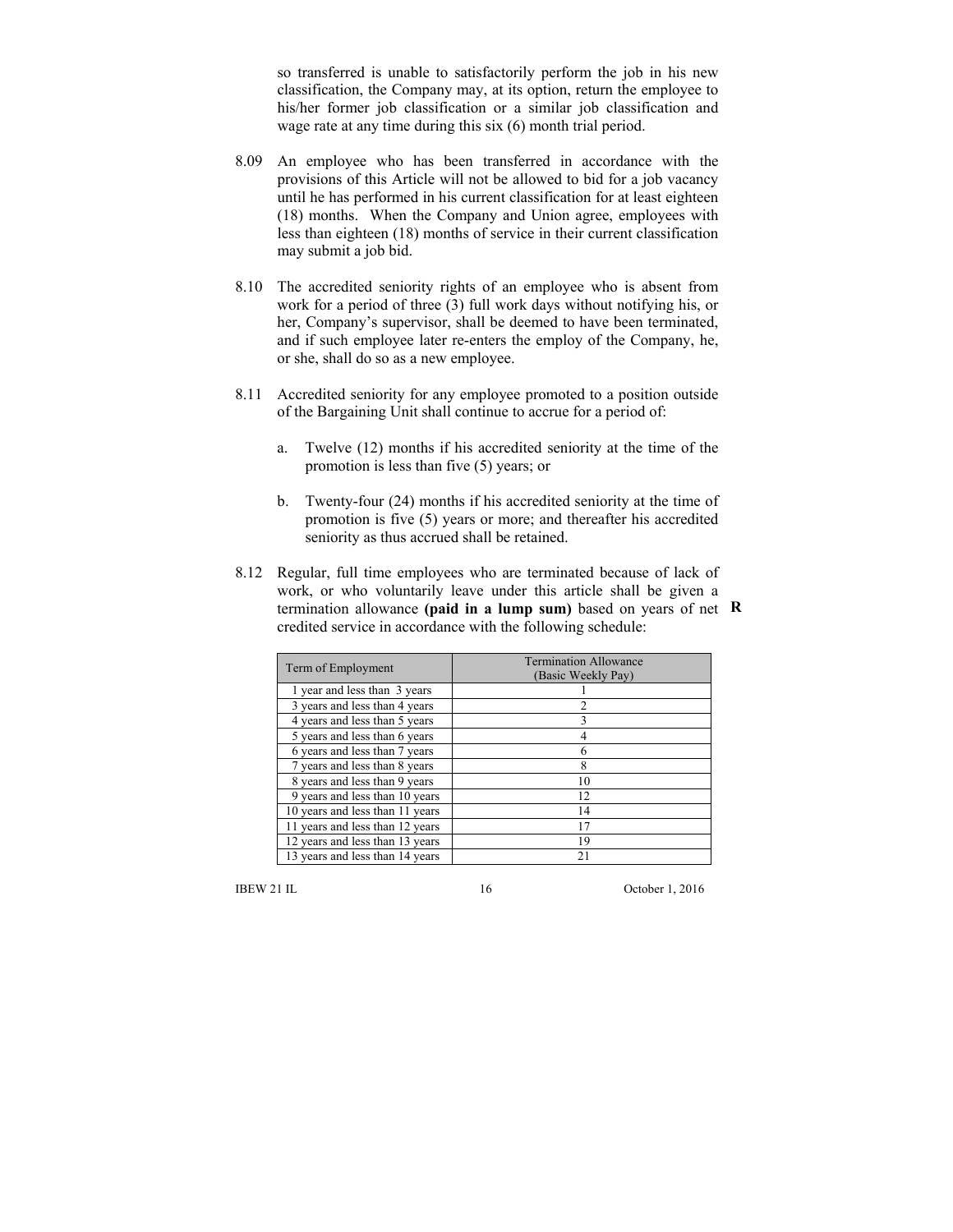| 14 years and less than 15 years |                                                                                                                                                   |
|---------------------------------|---------------------------------------------------------------------------------------------------------------------------------------------------|
| 15 years and less than 16 years |                                                                                                                                                   |
| 16 years and over               | Equivalent of 25 weeks pay plus 2 weeks for<br>each additional full year of service to a<br>maximum of 39 weeks or \$42,000 whichever is<br>less. |

#### **ARTICLE IX LEAVES OF ABSENCE**

- 9.01 Full pay shall be allowed for the following absences:
	- a. Any regular employee who has been lawfully summoned to report for jury service, or subpoenaed to appear as a witness in court, and who actually performs jury service, or appears as a witness, will be paid by the Company at his basic hourly straight time rate of pay for such regular time as he is required to be absent from duty, (not to exceed 8 hours per day). This pay shall be in addition to any amount paid to the employee by civil authorities for such service, provided that:
		- (1) Such employee notifies his immediate supervisor (outside the Bargaining Unit) of the receipt of such summons on the employee's first scheduled work day following receipt of such summons or subpoena unless prevented from so doing by conditions beyond the employee's control – will be assigned or reassigned, to regular 8:00 a.m. to 5:00 p.m. Monday through Friday shifts for the period of such service.
		- (2) Any such employee who on any day is excused from such jury or witness duty, at a time that will permit him to return to work for a part of the day, shall communicate with his immediate supervisor (outside the Bargaining Unit) for such assignment as is reasonable under the circumstances.
	- b. Any full time employee who is called upon to be absent from duty due to a death in the employee's immediate family will be excused from duty in order to permit the employee to attend the funeral without loss of regular pay. When the employee is also called upon to make arrangements for the funeral or when the funeral is held at another location, then additional time off, without loss of pay, will be allowed, provided that the total time to be paid for by the Company in connection with any one (1) death shall not exceed three (3) days.

IBEW 21 IL 17 October 1, 2016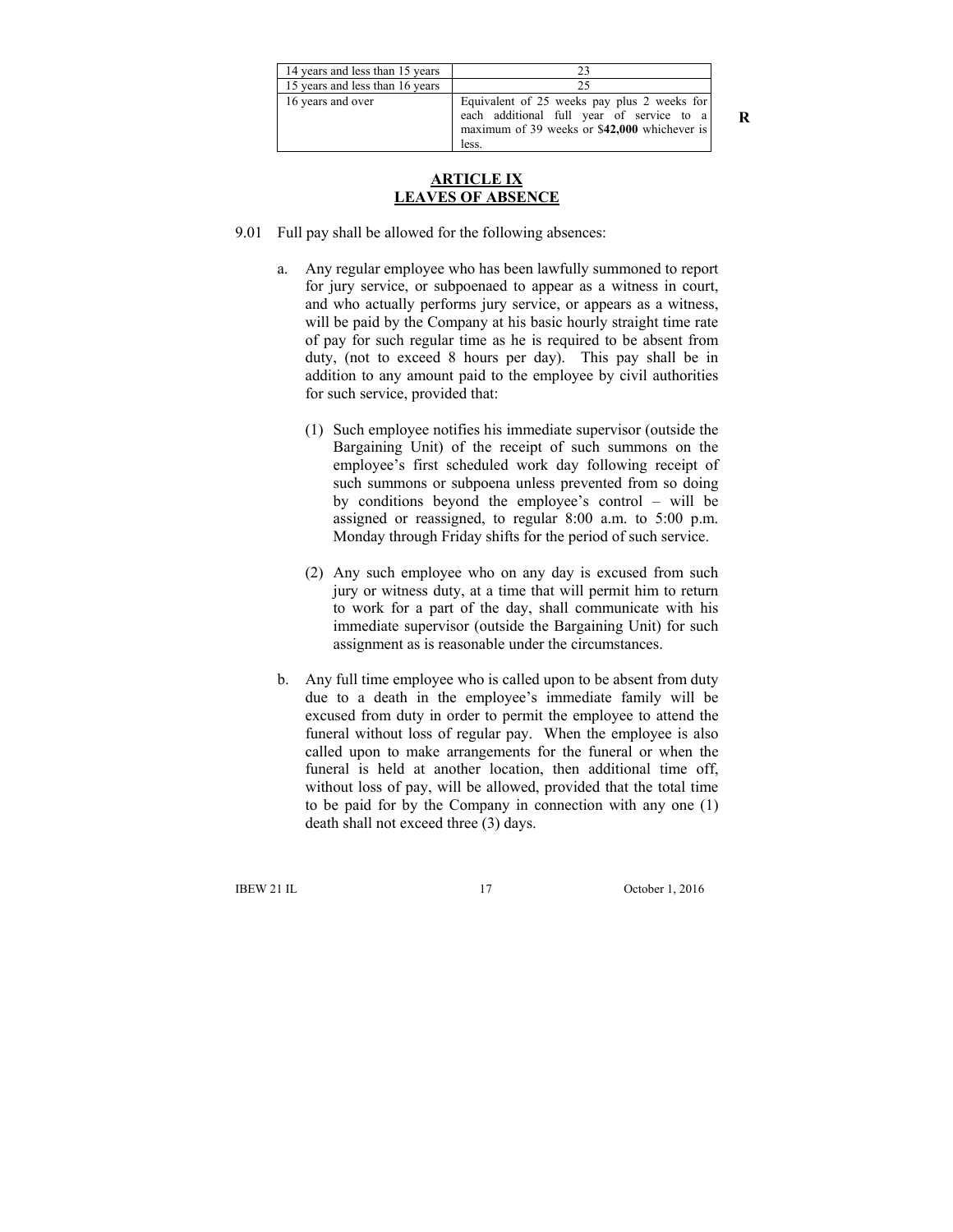"Immediate family" as used in the above subparagraph means the employee's father, mother, son, daughter, brother, sister, husband, wife, mother-in-law, father-in-law, brother-in-law, sister-in-law, grandchildren, employee's or spouse's grandparents, son-in-law, daughter-in-law, stepchildren, stepparents, their minor child's parent or grandparent and other persons who live with, as part of employee's family. Father and mother, mother-in-law and fatherin-law, as used in the preceding sentence shall include substitutes therefore.

c. Any full time employee who is required to operate a motor vehicle in the performance of his, or her, regular employment with the Company and who is required by the State of Illinois to take a test or an examination for the renewal of his or her motor vehicle operator's license shall be excused from duty for a reasonable period of time (subject to a two (2) hour maximum), without loss of regular pay in order to take such test, or examination, provided that the place for the taking such test, or examination, is not open for business and available to the employee at any time when the employee is normally off duty, and that the employee makes appropriate arrangements with his or her immediate supervisor (outside of the Bargaining Unit) in advance.

 Time excused, but paid for as provided in this Paragraph, shall be construed as time worked in the computation of weekly overtime.

- d. Time to vote in accordance with the State Law.
- 9.02 Administrative/Personal LeaveAn Administrative/Personal leave of absence without pay may be granted to an employee by the Company in its sole discretion and in accordance with the Company's Leaves of Absence Policy. Administrative/Personal leaves may only be requested for an absence of five (5) consecutive workdays or more and shall be limited to a cumulative total of thirty (30) calendar days in any rolling **twelve (12)** month period. Any extension beyond thirty (30) calendar days requires additional approvals from the Company. An employee must have a minimum of 6 months service to be eligible for an Administrative/Personal Leave. All available Vacation/Personal Holiday hours must be exhausted prior to going into unpaid status while on Administrative/Personal Leave.

 Family and Medical Leave - The parties recognize the applicability of the federal Family and Medical Leave Act, and the Union recognizes the Company's right to establish FMLA policies and rules which are

IBEW 21 IL 18 October 1, 2016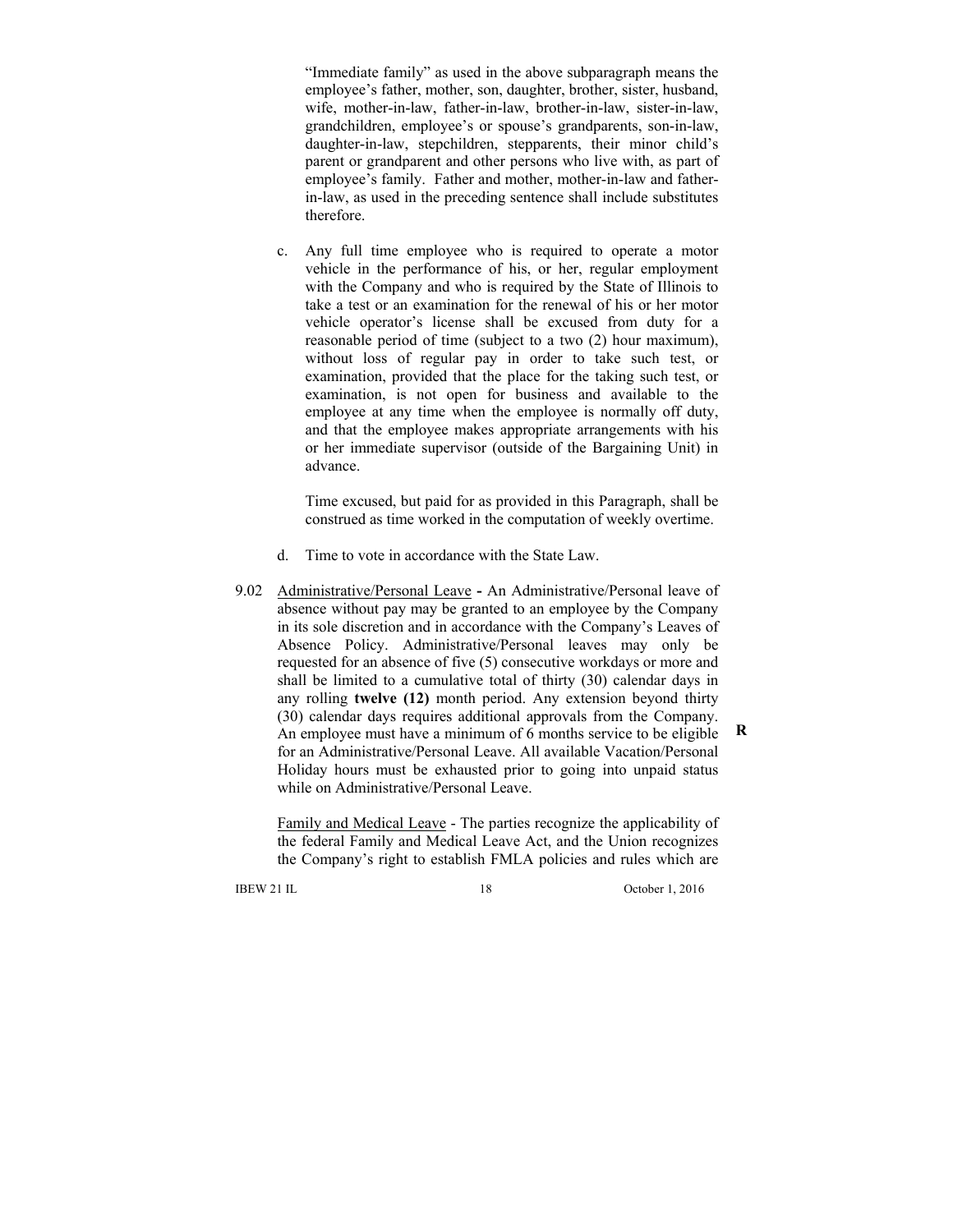consistent with that law and/or any applicable state law as well as any express provision of this Agreement. These benefits are described and administered in accordance with the Company's Leaves of Absence Policy.

 Disability Leave - All employees who are not eligible for federal or state Family and Medical Leave, or have exhausted the maximum time available, are eligible for disability leave for recovery from bona fide disabling illnesses or injuries. This includes all on- and off-thejob illnesses and injuries. Except as otherwise allowed by law, disability leaves will be administered in accordance with the Company's Leaves of Absence Policy. Employees on disability leave may qualify for benefits under several Company plans (PTO/Vacation, Workers' Compensation, Short-Term Disability, Long-Term Disability) subject to all of the policies and rules governing eligibility and use of such benefits.

 General Rules Governing Leaves - The following rules shall apply to all leaves:

 An employee shall not seek or accept other employment of any kind, including any business of his own, while on an authorized leave of absence, without advance written approval from the Company. Should an employee violate this Section, he is subject to immediate discharge.

 Leaves granted for less than a maximum period may be extended to the maximum if the employee remains eligible, has permission and has satisfied the conditions applicable to the granting of such leave.

 The Company may require such physical or other professional examinations from healthcare providers as are allowed under the Americans with Disabilities Act, the Family and Medical Leave Act and/or any other applicable law or regulations as well as when an employee is claiming benefits or privileges under this Agreement. This shall include, but not be limited to, independent medical examinations to confirm a disability, circumstances in which an employee seeks disability or family leave and applies for or is receiving any benefits financed by the Company; and 'fitness for duty' examinations.

 Administration of leaves, including the application process and timelines, notice requirements, return to work rights, and modified duty programs will be governed by the Company's Leaves of Absence Policy.

IBEW 21 IL 19 October 1, 2016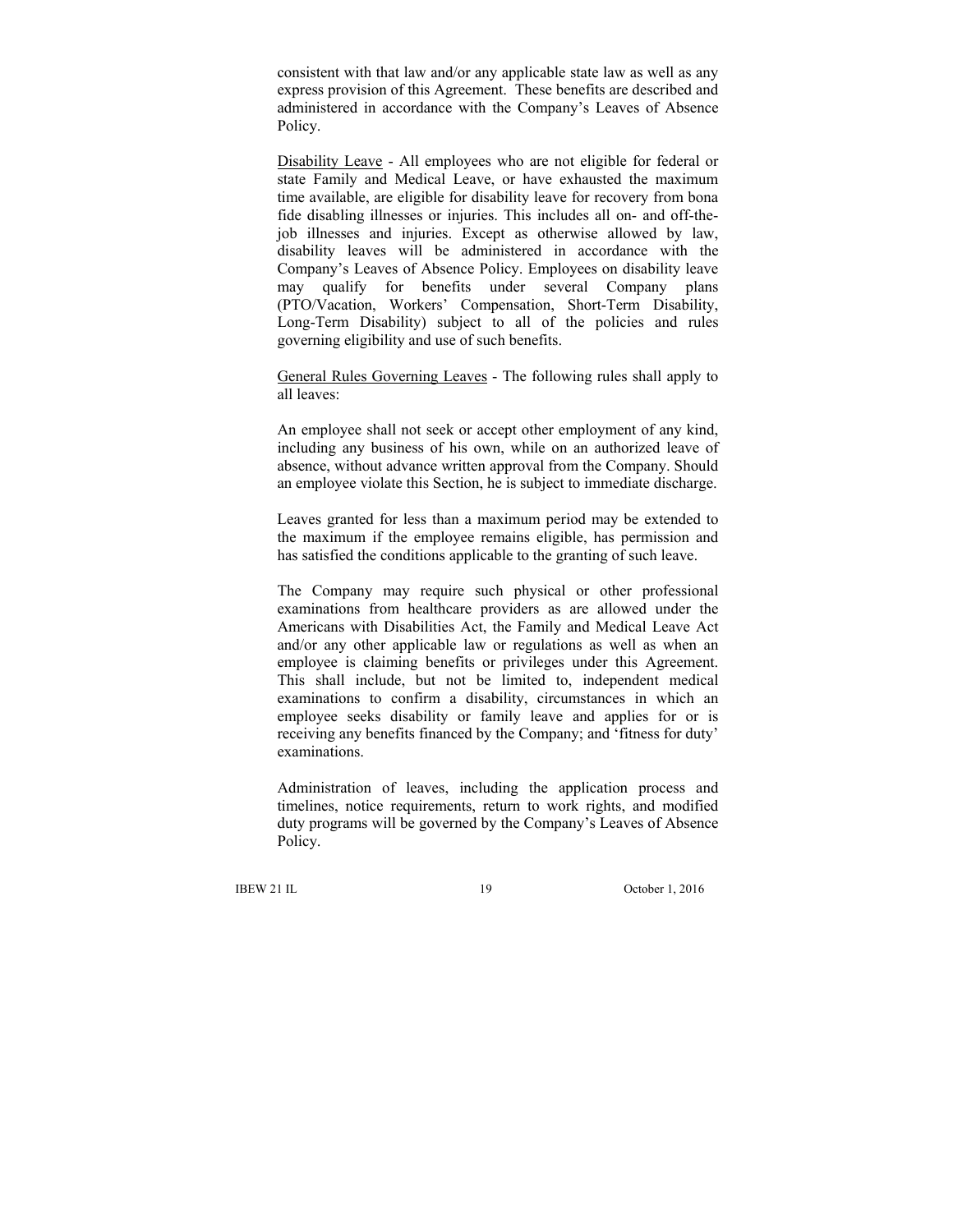The Company maintains the right to modify or amend the administration guidelines described in the Company's Leaves of Absence Policy at its discretion.

 Specific leaves of absence for sickness, recuperation, or for other reasons may be granted for any period, with or without pay. All leaves of absence shall be granted in writing, and the Union shall be furnished a copy thereof. However, leaves of absence, except for sickness or recuperation, extending beyond six (6) months or working for another employer during a leave of absence without a written sanction of the Company, except as provided by Paragraph 9.03, shall be deemed as a termination of employment with the Company. Employees shall be permitted to return to work following leaves of absence provided the employee has the physical and mental fitness and capacity to perform the work, subject also to accredited seniority and associated provisions of this Agreement.

- 9.03 In the event an employee is elected to fill a term of office with the Local Union which requires that he be absent from duty with the Company and both the Union and the employee request, in writing, as far in advance as possible – normally not less than sixty  $(60)$  days – that the employee be granted a leave of absence, then the Company will, if the needs of the service will permit, grant him a leave of absence without pay for the term of such assignment not to exceed three (3) years. No more than one (1) employee shall be on leave of absence for Union business at any one time.
- 9.04 An employee shall, upon his return from a leave of absence, be reinstated –
	- a. At work generally similar to that in which he was engaged immediately prior to his absence; and
	- b. On the payroll at the wage progression level he left at the time his leave of absence began; provided that such job is still available and must be performed.

#### **ARTICLE X MILITARY LEAVE**

10.01 Leaves of absence, hereinafter referred to as military leaves, will be granted to all regular employees entering the Armed Forces of the United States under any law, including USERRA, now in effect, or which may be enacted.

IBEW 21 IL 20 October 1, 2016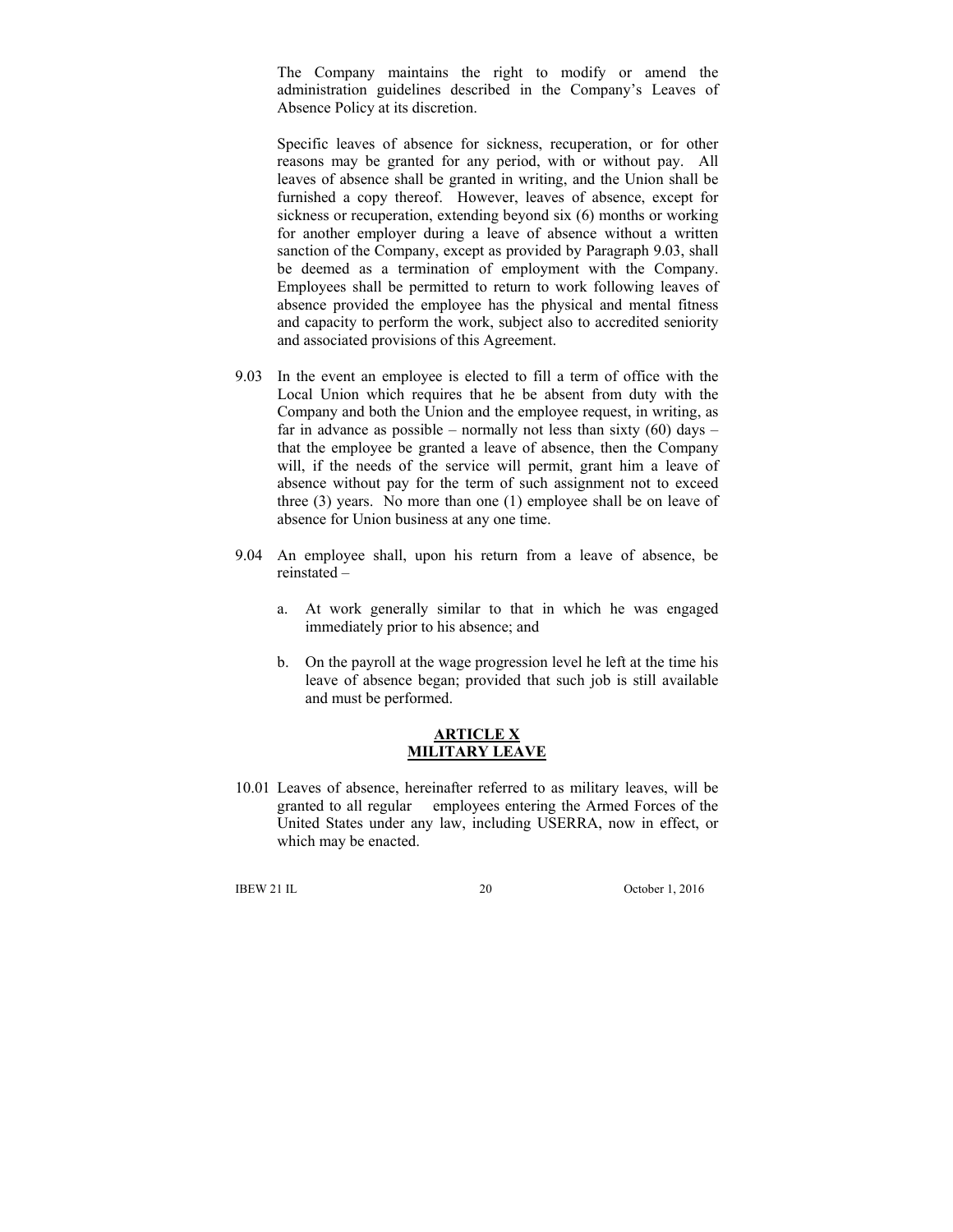Such leaves shall be for the initial period of the employee's military service. Military leaves will not be extended to include a reenlistment or a voluntary continuation of active duty.

10.02

- a. Employees granted such military leaves shall continue to accrue accredited seniority during the initial period of their military service and during any hospitalization continuing after discharge for a period of not more than one (1) year.
- b. Employees on annual military leave shall be paid their basic hourly rate for up to two (2) weeks per year (up to eighty hours), and allowed to retain any military pay received. Employees who are to be gone more than two (2) weeks during any one (1) year shall be allowed to use available vacation time or shall be granted an unpaid leave of absence. All arrangements should be discussed with the immediate supervisor at least two (2) weeks in advance of the assignment, if employee was given such notice.
- 10.03 Following honorable discharge from military service, any such employee shall, upon written application made within ninety (90) days thereof, or from hospitalization continuing after discharge for a period of not more than two (2) years, subject to other provisions of this Agreement, be employed in his former position at the rate of pay then in effect for that position at the wage level left upon the employee's entry into the military services; provided that –
	- a. The employee may be given wage service credit under the wage progression schedule from time he has shown to the satisfaction of the Company and the Union that he worked, while in the military services, on substantially the same type of work that he would have performed had he continued in the Company's active regular service;
	- b. Upon discharge from military service such employee is physically and mentally fit for employment;
	- c. Employees granted military leaves, who do not apply for reemployment with the Company within the time specified above will be considered to have resigned.
- 10.04 If at the time of application for re-employment by an employee who has been in military services, no vacancy exists, one may be created by discharge or layoff. In such cases the discharge or layoff shall be in accordance with procedure outlined in Article VIII, Paragraph 8.02.

IBEW 21 IL 21 October 1, 2016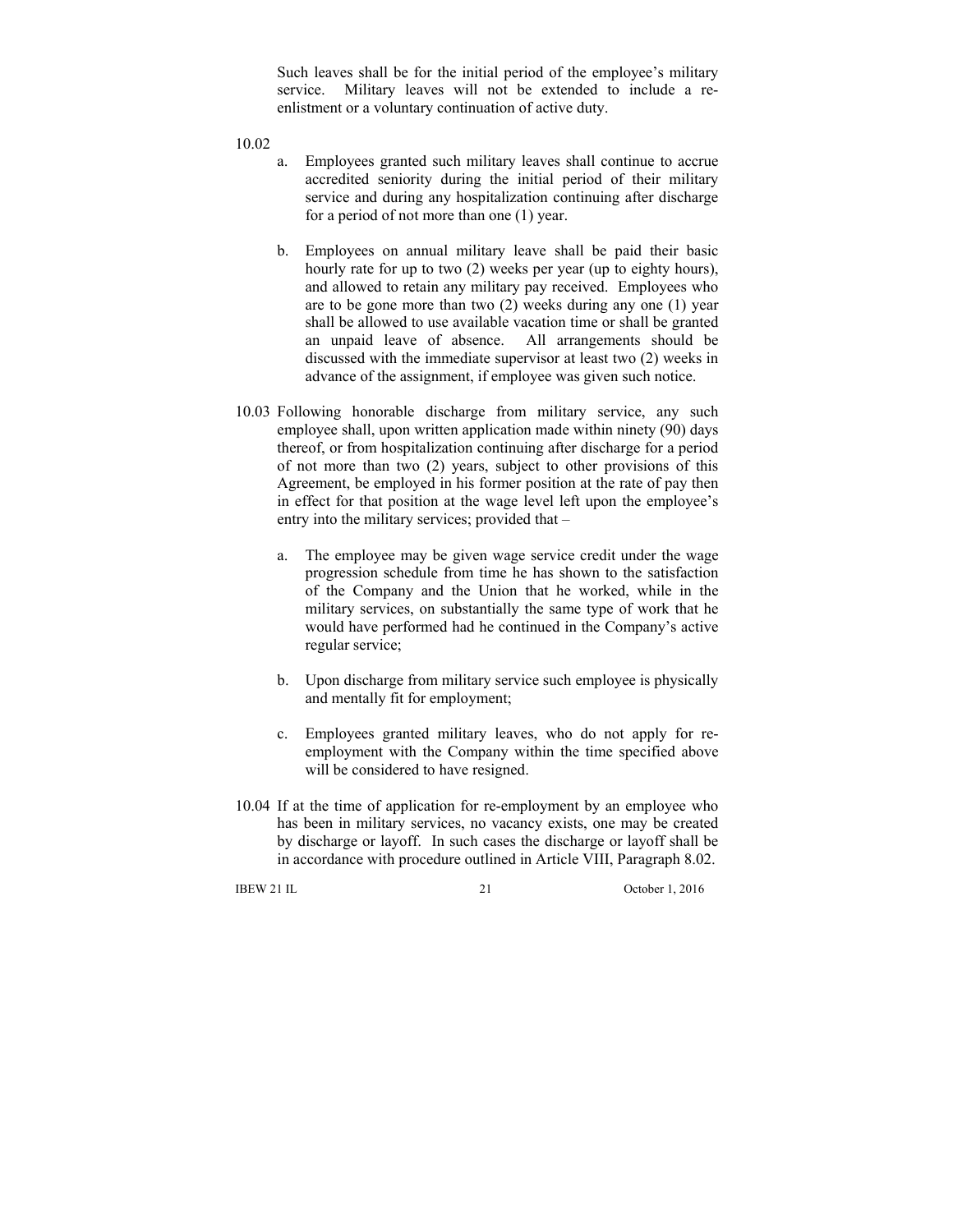- 10.05 Employees granted military leaves who are eligible for a paid annual vacation in the current calendar year, which they have not already taken, shall at the time of their induction, or within a reasonable period thereafter, receive their appropriate vacation pay, or unpaid portion thereof.
- 10.06 Employees returning from military leaves will be eligible for paid vacations in accordance with the provisions of Article XI after they have completed four (4) or more consecutive months of on the job service with the Company subsequent to the employee's return from military service; the amount of such vacations to be computed upon the basis of the employee's continuous service with the Company, plus the period of the employee's military leave granted in accordance with the forgoing provisions.

#### **ARTICLE XI VACATIONS**

- 11.01 Vacation Eligibility. Regular employees will be allowed vacations to be paid for at the employee's regular scheduled straight time rate of pay, in and for the current calendar year, on the following basis:
	- a. Employees who have been employed for twelve (12) consecutive months will be granted **80 hours of** vacation.
	- b. Employees who have been employed for six (6) consecutive years will be granted a **120 hours of** vacation.
	- **c. Employees who have been employed for ten (10) consecutive years will be granted 140 hours of vacation.**
	- **d**. Employees who have been employed for fifteen (15) consecutive years will be granted **160 hours of** vacation.

#### **e**. **Employees who have been employed for twenty (20) consecutive years will be granted 180 hours of vacation.**

**R**

**R**

- **f.** Employees who have been employed for twenty-five (25) consecutive years will be granted **200 hours of** vacation.
- 11.02 Regular employees temporarily assigned to part-time work not to exceed twelve (12) consecutive months shall continue to accrue service used in determining eligibility for vacations in a pro rata basis (taking into consideration their actual hours worked).

IBEW 21 IL 22 October 1, 2016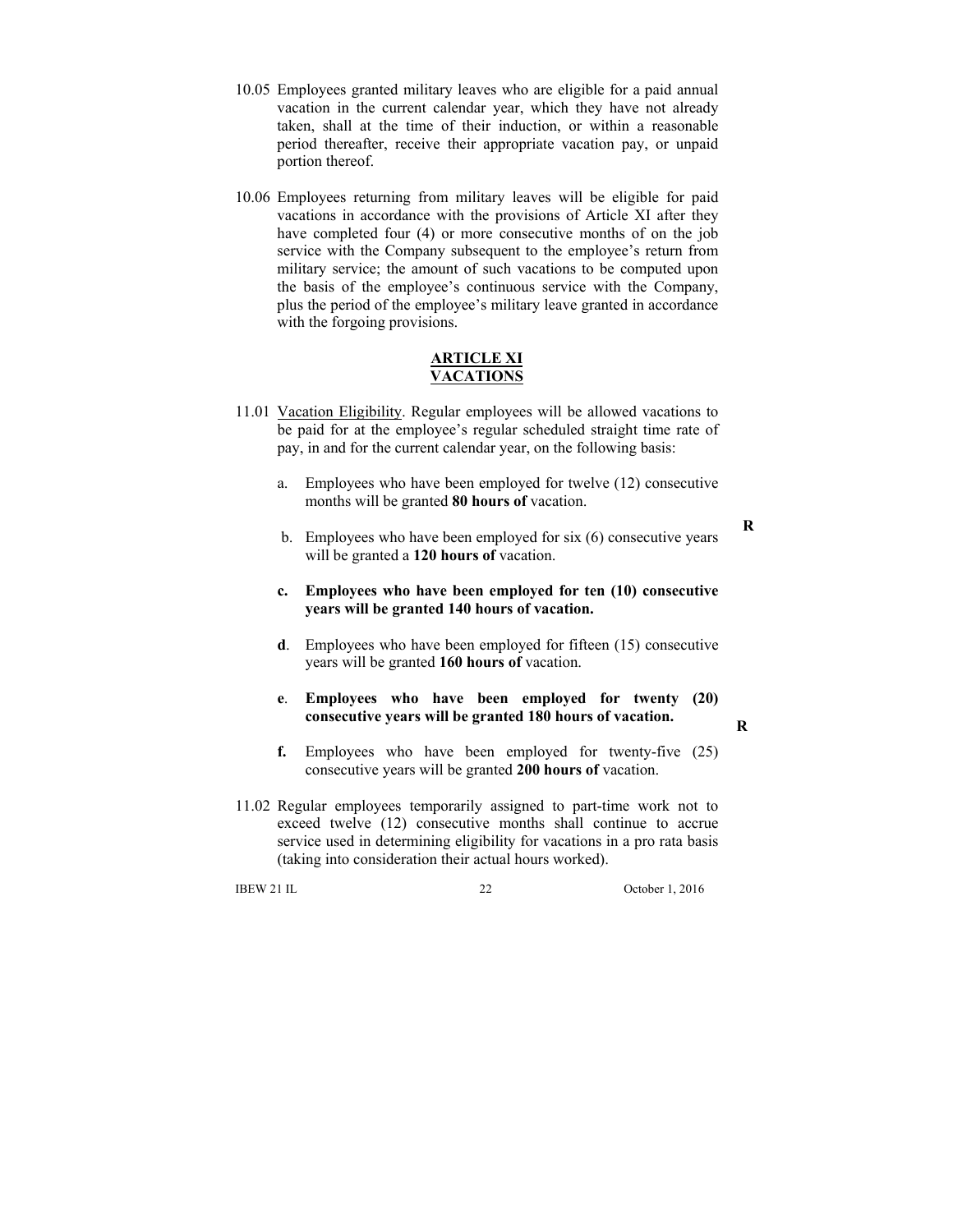- 11.03 A week of vacation shall mean a period of seven (7) consecutive days, 12:01 a.m. Sunday through midnight Saturday, including normal days off which are not to be paid for.
- 11.04 When a holiday occurs on a regularly scheduled work day, except Saturday, during a scheduled vacation period the employee shall be allowed an extra day of vacation and be paid for the same at the employee's regular straight time rate of pay. Before leaving on vacation, and before the schedule for the particular holiday is posted, the employee may consult with his supervisor as to when an extra day of vacation may be taken; and his expressed preference will be considered to the extent that work and service conditions permit.
- 11.05 An employee who leaves the employ of the Company before his vacation is completed shall be granted pay in lieu of such vacation, or remainder thereof, if any, as he is entitled to in conformity with the foregoing provisions.
- 11.06 Employees on leave of absence for any full calendar year will not be eligible for a paid vacation during that year.
- 11.07 When vacation may be taken. Employees whose first service anniversary date falls within the current calendar year shall be eligible to take the weeks of vacation for which their service makes them eligible at any time after their service anniversary date, subject to their accredited seniority rights, and work and service conditions permitting, provided that –
	- a. If the employee's service anniversary date occurs on or after October first (1st), the Company, taking into consideration the wishes of the employee and the service requirements, will make arrangements for such employee's weeks of vacation to be taken at another time, not earlier than October first (1st) of the current calendar year.
- 11.08 Employees who have completed one (1) or more years of consecutive service may take their vacations at any time during the year that work and service conditions and their accredited seniority will permit.
- 11.09 When the requirements of the business permit and when it will not interfere with equitable scheduling of the vacations for other employees, employees will be permitted to take their vacations in consecutive or separate weekly periods subject to the limitations of Paragraph 11.12.

IBEW 21 IL 23 October 1, 2016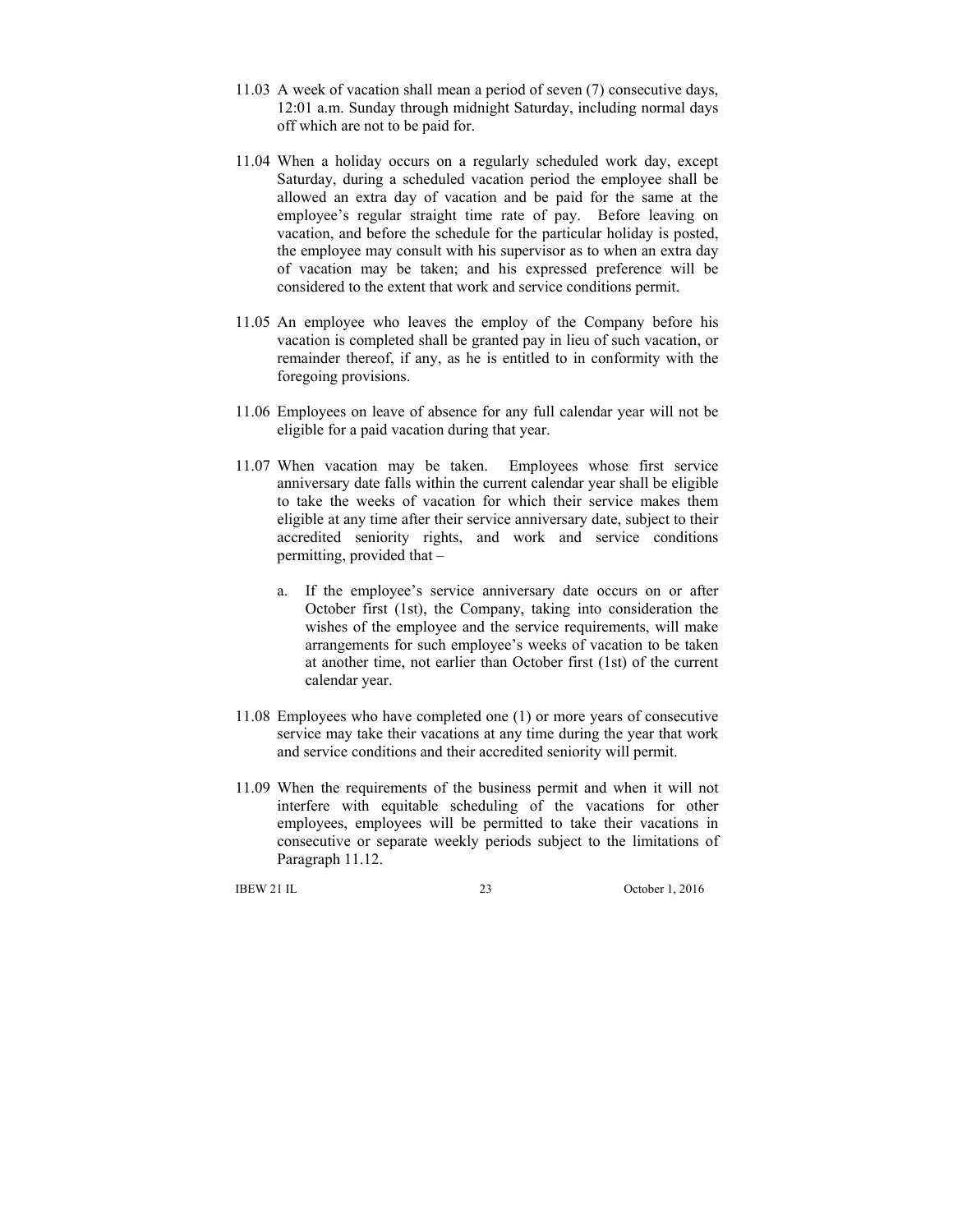- 11.10 Selecting vacation periods; posting vacation schedules. By December 1st of each calendar year the Company will post on appropriate bulletin boards a list showing the vacation allowance which each employee at the particular location is, or will become, eligible for within the following calendar year and a chart showing the available vacation periods in the particular department with space provided for employees to indicate their choice according to accredited seniority.
- 11.11 All vacations will be selected by December 31st.
	- a. No employee eligible for two (2) weeks vacation shall select more than one (1) vacation period; and
	- b. No employee eligible for three (3), four (4), or five (5) weeks of vacation shall select more than two (2) vacation periods; until all eligible employees have had the opportunity to make selections in conformity with the foregoing provisions.

 After the selections provided for by the foregoing provision have been made – not later than December 31st – all remaining selections shall be made from available periods, in the order of accredited seniority, and before the last day of January.

- 11.12 Between January 1st and the end of January the Company through its respective managers will arrange for all employees eligible for vacation period(s) on the chart to be contacted in the order of their accredited seniority, provided that they are actively at work, or can be contacted by telephone. Any employee who fails to indicate a choice at the time of such contact will be construed to have waived their right to choose their vacation period(s) for that calendar year.
- 11.13 After the vacation periods for all employees who have informed the Company of their choice of vacation period, or periods (as provided for in the second preceding Paragraph) have been assigned, vacations for all other employees who are or will be eligible for vacations shall be assigned to such periods as remain available.
- 11.14 On or before February 1st of each year The Company shall post on appropriate bulletin boards the vacation time schedule for employees at the particular location.
- 11.15 For the purposes of vacation selection, a calendar year will be identified as a 12-month period that commences on January 1st of the first year and ends on December 31st of the same year.

IBEW 21 IL 24 October 1, 2016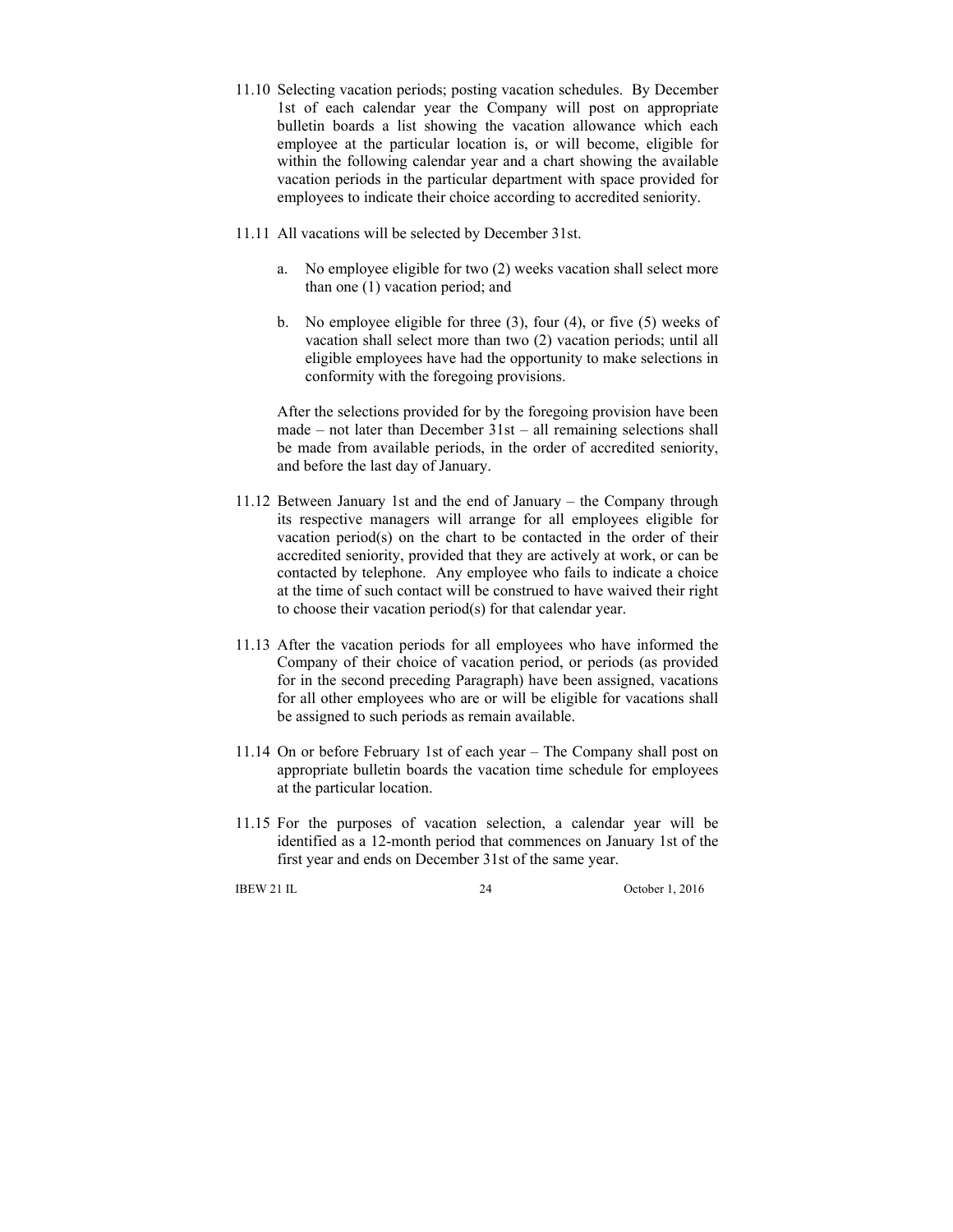- 11.16 Any employee who, due to either an occupational or non-occupational accident or sickness, is unable to take his vacation when scheduled will be rescheduled to take such vacation promptly following his release to return to work. If time is insufficient to permit rescheduling the remainder of his vacation to be taken, then the employee will be paid in cash for and in lieu of that part of his vacation which, subsequent to his release, could not be rescheduled and taken except as provided in Paragraph 11.06.
- 11.17 Employees who are eligible for two (2) weeks of vacation may, at their option, and in accordance with the present vacation scheduling practice, schedule a one (1) week portion of such vacation as a tentative vacation week. Employees who are eligible for **three (3), R**four (4) or five (5) weeks of vacation may, at their option and in accordance with the vacation scheduling practice, schedule one (1) or two (2) weeks as tentative vacation week(s). This tentative vacation week(s) will consist of five (5) paid vacation days that may be scheduled on a day-at-a-time or half-day-at-a-time basis. A week containing a holiday may not be selected as a tentative vacation week. (This exclusion does not apply to normal vacation weeks).
	- a. If the employee has not taken all five (5) days of the tentative vacation week, on a day-at-a-time or half-day-at-a-time basis, prior to the employee's scheduled tentative vacation week, those vacation days remaining will be taken during the scheduled tentative vacation week or rescheduled to available dates with supervisor approval.
	- b. The employee shall submit his request for such day(s) of vacation to his immediate supervisor (outside the Bargaining Unit) no later than one  $(1)$  day in advance of the day(s) he wishes to use as his tentative vacation day(s).
	- c. Vacation may be cancelled in emergency situations or other causes beyond the control of the Company.
	- d. Such days shall be granted upon request, service requirements permitting.
	- e. Premium pay days (Sundays and Holidays) may not be selected as tentative vacation days.

IBEW 21 IL 25 October 1, 2016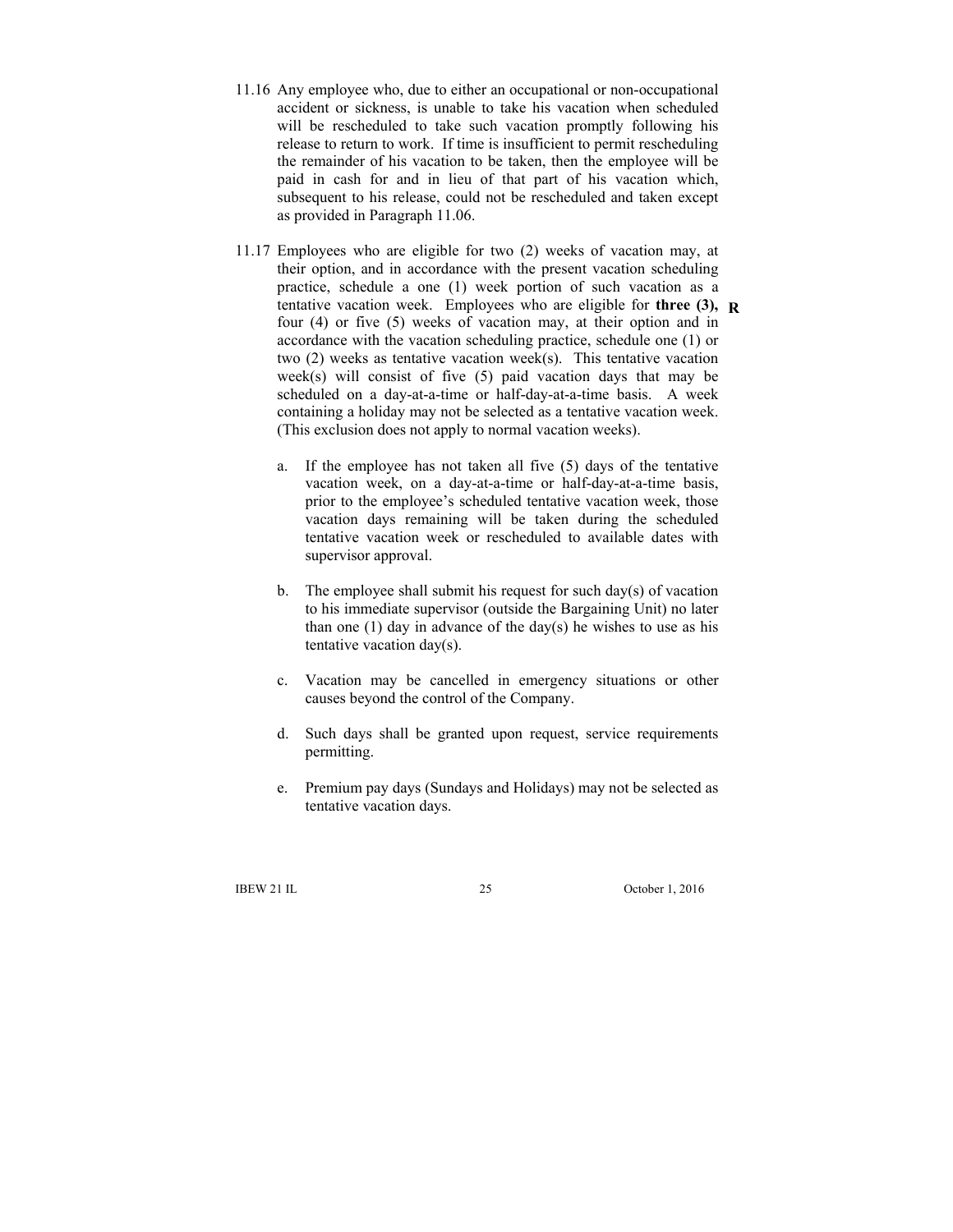#### 11.18 Vacation Restrictions

a. The number of employees on vacation at any one time shall be decided in each instance by the Company, giving due consideration to requirements of the service. There will be a minimum of 10% of employees in each workgroup off on any given week; there will be no closed weeks for smaller workgroups.

### **ARTICLE XII HOLIDAYS**

12.01 Effective January 1, 1997, the following days shall be observed as holidays:

| New Year's Day | Thanksgiving Day            |
|----------------|-----------------------------|
| Good Friday    | Friday After Thanksgiving   |
| Memorial Day   | Christmas Eve Day           |
| Fourth of July | Christmas Day               |
| Labor Day      | *Five (5) Personal Holidays |

Employees will be eligible for all Company recognized holidays immediately upon employment. When any of the above holidays falls on Sunday, it shall be observed on the following Monday. When any of the above holidays falls on a Saturday, it may be observed on the preceding Friday at the option of the Company. Employees will be eligible for five (5) Personal Holidays after ninety (90) days of employment.

- 12.02 Personal Holidays may be taken in two (2) hour increments.
	- a. Personal Holidays may be selected by accredited seniority after all vacations have been selected according to Article XI. Personal holidays, after selection, will be granted on a first come, first served basis. Premium pay days may not be selected as Personal Holidays.
	- b. Employees who do not select their Personal Holiday in accordance with the preceding paragraph will select their Personal Holiday on a first come, first served basis. The employee will submit his request for such day to his immediate supervisor (outside the Bargaining Unit) no later than the day before the day he desires to take his Personal Holiday. The immediate supervisor will determine if the Personal Holiday may be granted based on service requirements.

IBEW 21 IL 26 October 1, 2016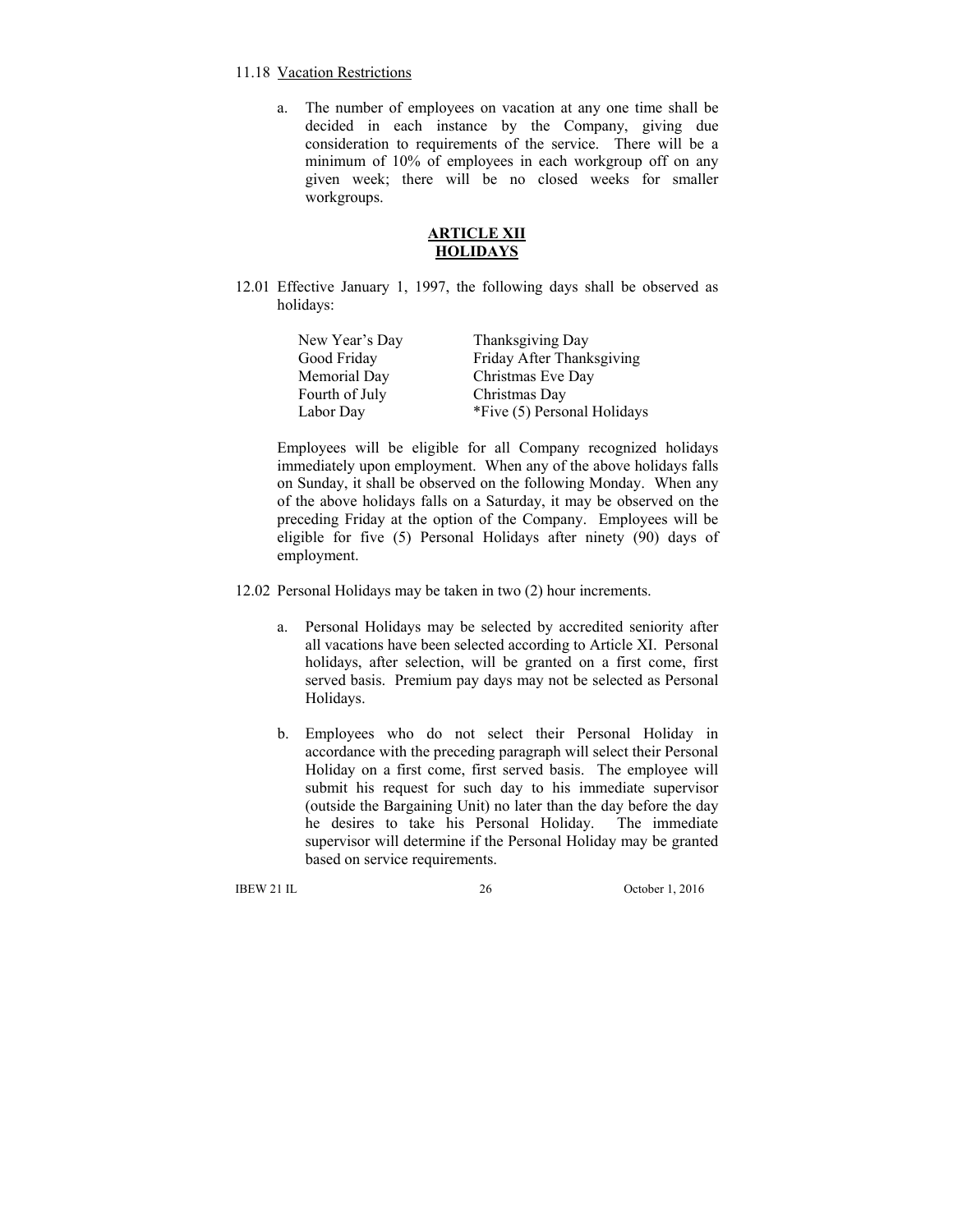c. Once the selection process has been complete, an employee's Personal Holiday will not be changed except by mutual agreement between the Company and the Employee. Personal holidays must be used by the end of the calendar year and will not be paid out nor carried over into the following calendar year.

12.03 All regular employees shall receive eight (8) hours straight time pay, including applicable positional differentials, for all holidays, whether or not they perform work (except as provided in Paragraph **12.04**) and in addition thereto they shall be paid –

For the eight  $(8)$  hours worked on the holiday – One and one-half  $(1)$ ½) times the employee's straight time rate, including applicable differentials.

 For all hours worked over the first eight (8) hours on the holiday – Two and one-half (2 ½) times the employee's straight time rate, including applicable differentials.

- 12.04 Employees failing to work on a holiday for which they are scheduled to work or employees failing to work on either their last scheduled work day preceding, or their first scheduled work day following the holiday shall receive no holiday allowance or other holiday pay, unless excused by the Company.
- 12.05 Holiday time for employees working all night shifts (starting at night on one day and ending on the morning of the following day) shall be that shift which begins on the day before, and ends on the holiday.
- 12.06 Employees whose tours end at 7:30 p.m. or later on Christmas Eve (December 24th) and on New Year's Eve (December 31, 2013 only) shall be paid at double the employee's straight time rate (including applicable differentials) except that employees working an all night shift beginning on December 24th, or December 31st, and ending on the holiday shall be paid on the same basis as other employees for time worked on the holiday.

#### **ARTICLE XIII WORKING HOURS AND OVERTIME**

13.01 A regular work week shall consist of forty (40) hours worked during a calendar week, beginning at 12:00 A.M. Sunday and ending at 11:59 P.M. the following Saturday. A regular work week may be scheduled on any five (5) consecutive days of the seven (7) days of said calendar

IBEW 21 IL 27 October 1, 2016

**R**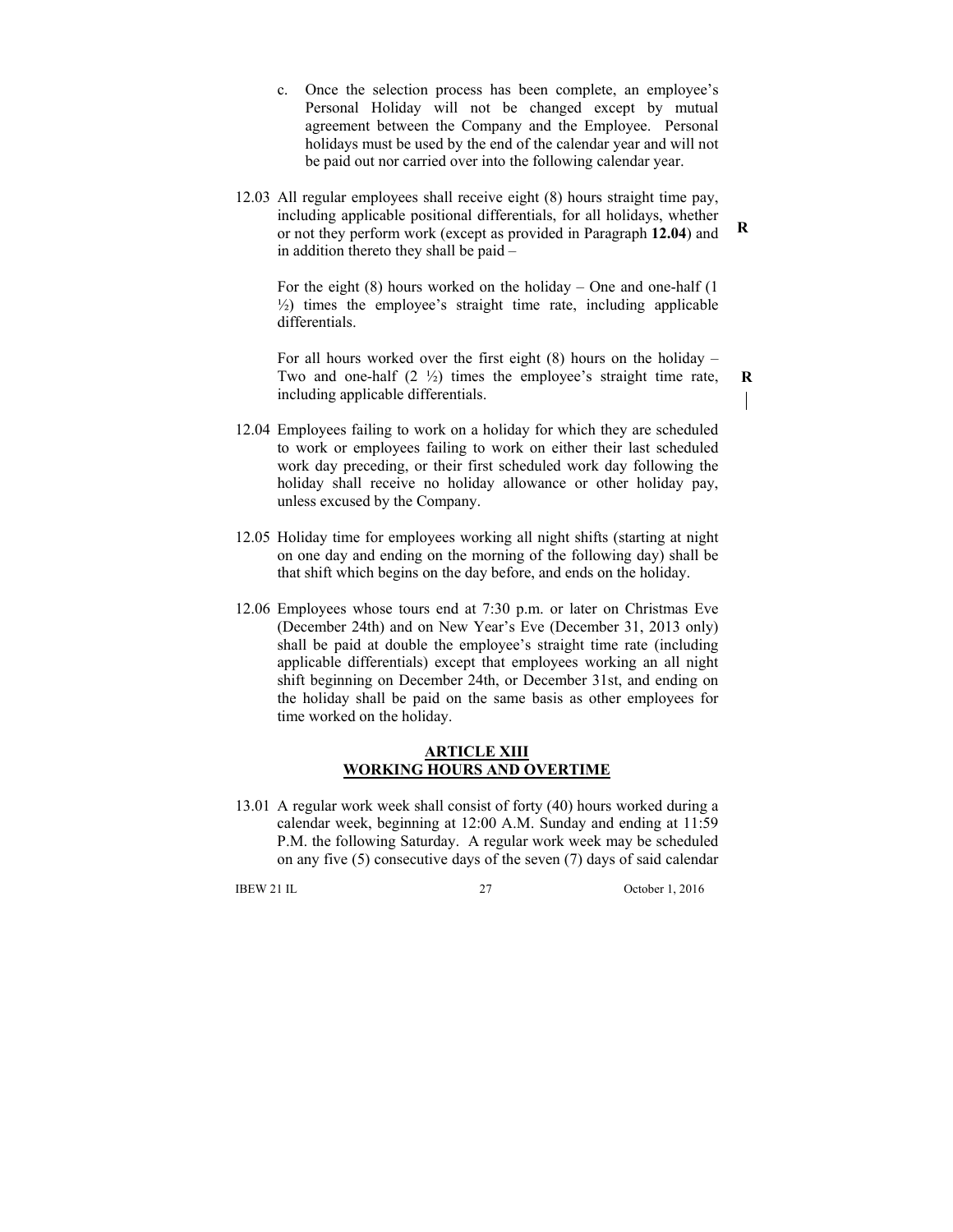week but shall not be scheduled on less than four (4) days or more than five (5) days.

- a. Preference in the selection of work hours, work days, work schedules, shifts, and tours in appropriate force groups shall be on an accredited seniority basis in so far as requirements of the service of the Company will permit.
- b. A half hour or hour unpaid intermission for lunch will be assigned to each employee scheduled to work eight (8) hours or more continuous hours on any one (1) day.
- 13.02 It is recognized that it may be beneficial to the employees and in the best interest of the business to establish a four (4) day schedule as a normal work week. Accordingly, the number of hours which presently constitute a normal five (5) day work week schedule will be scheduled in equal amounts of four (4) consecutive days, if agreed to by the affected employees.
	- a. No daily overtime payment will be made for any of the hours worked over eight (8) when the conditions of this paragraph are in effect. Overtime will be paid after ten (10) hours are worked in a day.
	- b. Differential payments for evening and night shift work will be paid for only those hours worked after 7:00 p.m. and before 6:00 a.m.
	- c. An employee must be scheduled for a four (4) day week at the beginning of the week and remain on this schedule for the entire week.
	- d. A week in which a regular holiday falls shall be scheduled as a five (5) day, eight (8) hour work week.
	- e. An employee who becomes ill and the illness extends to disability, will be assumed to remain on the schedule last worked until the employee is able to return to work or after the disability benefits have been exhausted.
	- f. All other contract provisions will apply to employees assigned to work four (4), ten (10) hour days.

IBEW 21 IL 28 October 1, 2016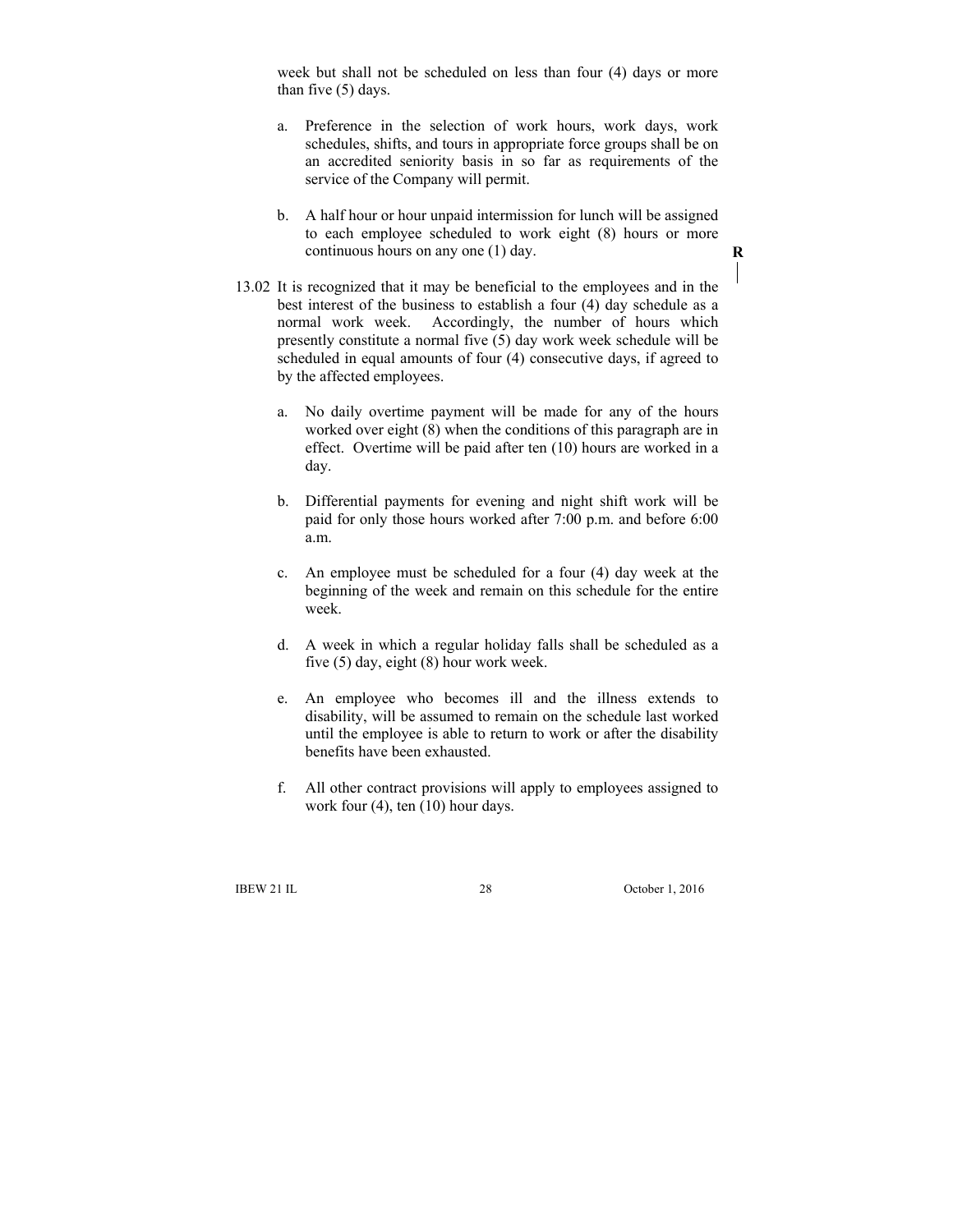- 13.03 A relief period of not in excess of fifteen (15) minutes shall be provided for all employees once each regular–uninterrupted–tour of four (4) hours provided that:
	- a. In the Central Office, at the particular location, there is at least one (1) Communications Technician employee on duty;
	- b. Cable Splicers and Service Technicians shall, whenever possible, take their relief periods between jobs. Otherwise, they may leave a job, or their truck at a point en route, during their relief periods, provided they do not leave Company work or property unprotected and return to work promptly at the end of the relief period;
	- c. Crews shall take their relief periods at times to be determined by the Supervisor or his assigned representative who shall take into consideration the work and service conditions, location and also that it is desirable for the relief periods to be taken near the middle of the work session. Crew employees may leave the job or their truck at a point en route, during their relief periods, provided they do not leave Company work or property unprotected and return to work promptly at the end of the relief period;
	- d. All such rest periods shall be considered and paid for as time worked, provided that the employees assigned to work on Company premises shall not leave the Company's premises during any such rest periods if coffee facilities are made available to employees on the Company premises.
- 13.04 All weekly shift assignments shall be scheduled for a period of one (1) week in advance and posted not later than the close of business on Wednesday of the week preceding the weeks being scheduled.
- 13.05 **The overtime rate is one and one-half (1.5) times the basic hourly rate of pay and is paid under the following conditions:** 
	- **a) All hours worked after an employee has worked 8 hours at the basic hourly rate of pay in a workday.**
	- **b) All hours worked after an employee has worked 40 hours at the basic hourly rate of pay in a workweek.**
	- **c) All hours worked on Sundays.**

IBEW 21 IL 29 October 1, 2016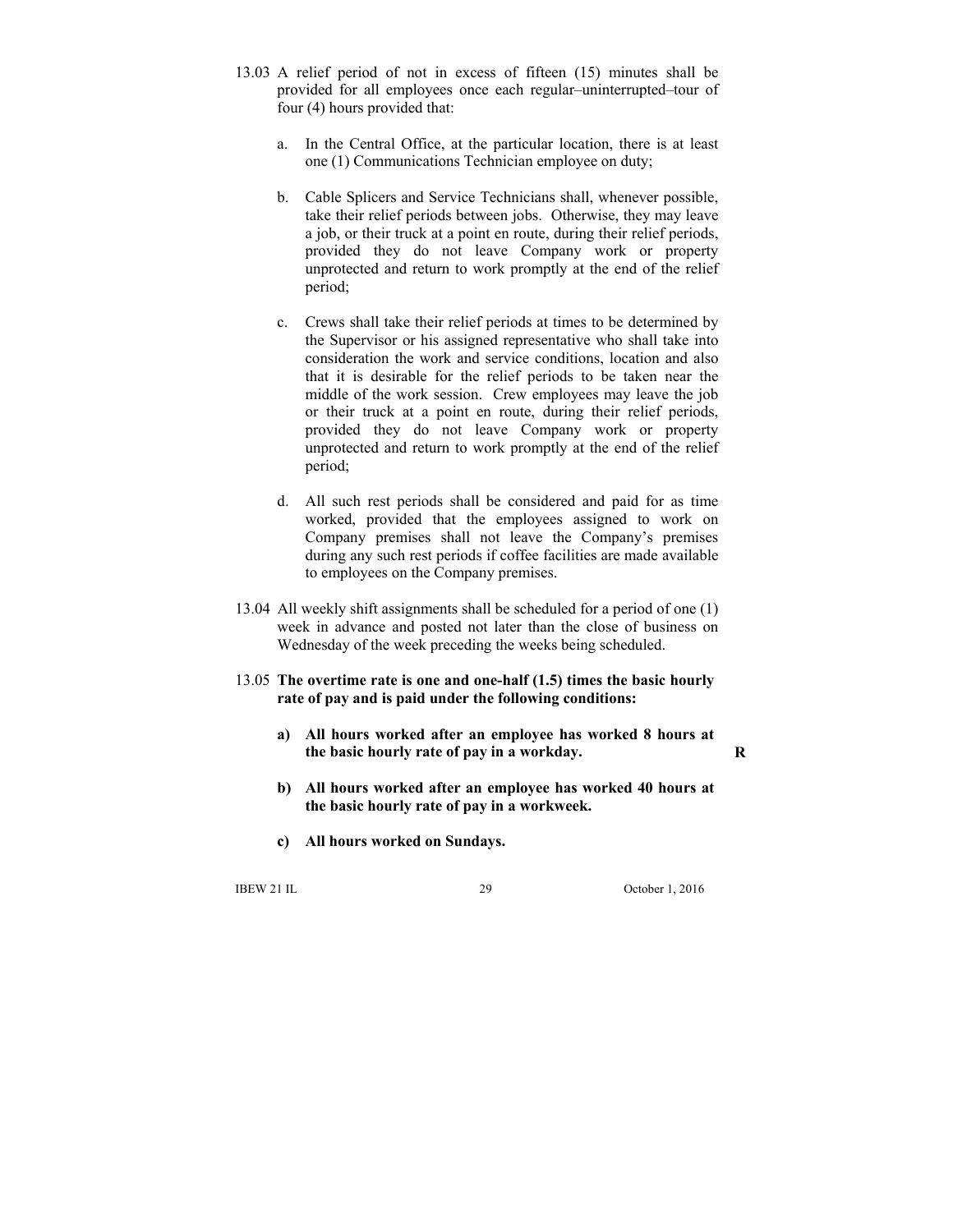**d) All call-out hours worked and those call-out hours not worked which make up the minimum requirement threshold listed in Article XIII.** 

**The following hours will be considered as hours worked and will count toward the daily and weekly overtime calculation described in (a) and (b) above:** 

- **Scheduled vacation/personal holidays.**
- **First 8 hours worked or not worked on a recognized holiday.**
- **First 8 hours worked on a Sunday.**
- **Paid union time off for joint meetings with the Company.**

**The following hours will not count toward the daily and weekly overtime calculation described in (a) and (b) above:** 

- **Bereavement, Jury Duty, Witness Duty, Short-term Disability (STD), Workers Compensation, Military, unscheduled vacation/personal holidays hours, and any other paid time off not listed above.**
- **Any non-paid time off, including non-paid union time.**
- **Any call-out hours (worked or those call-out hours not worked which make up the minimum requirement threshold).**
- **Any hours worked over 8 in a workday or 40 in a workweek already paid at the overtime rate.**

**Compensation at the rate of two (2) times the basic hourly straight time rate of pay will be paid for all hours worked in excess of fiftysix (56) hours within the calendar work week. For determining hours worked, all hours compensated for, whether worked or not worked, will be used in the calculation.**

13.06 When an employee works outside of his regular scheduled hours after having been released from a regular shift, or before the scheduled starting time of his next regular shift, he shall be paid for at least a minimum of two (2) hours at his regular overtime rate, except when

IBEW 21 IL 30 October 1, 2016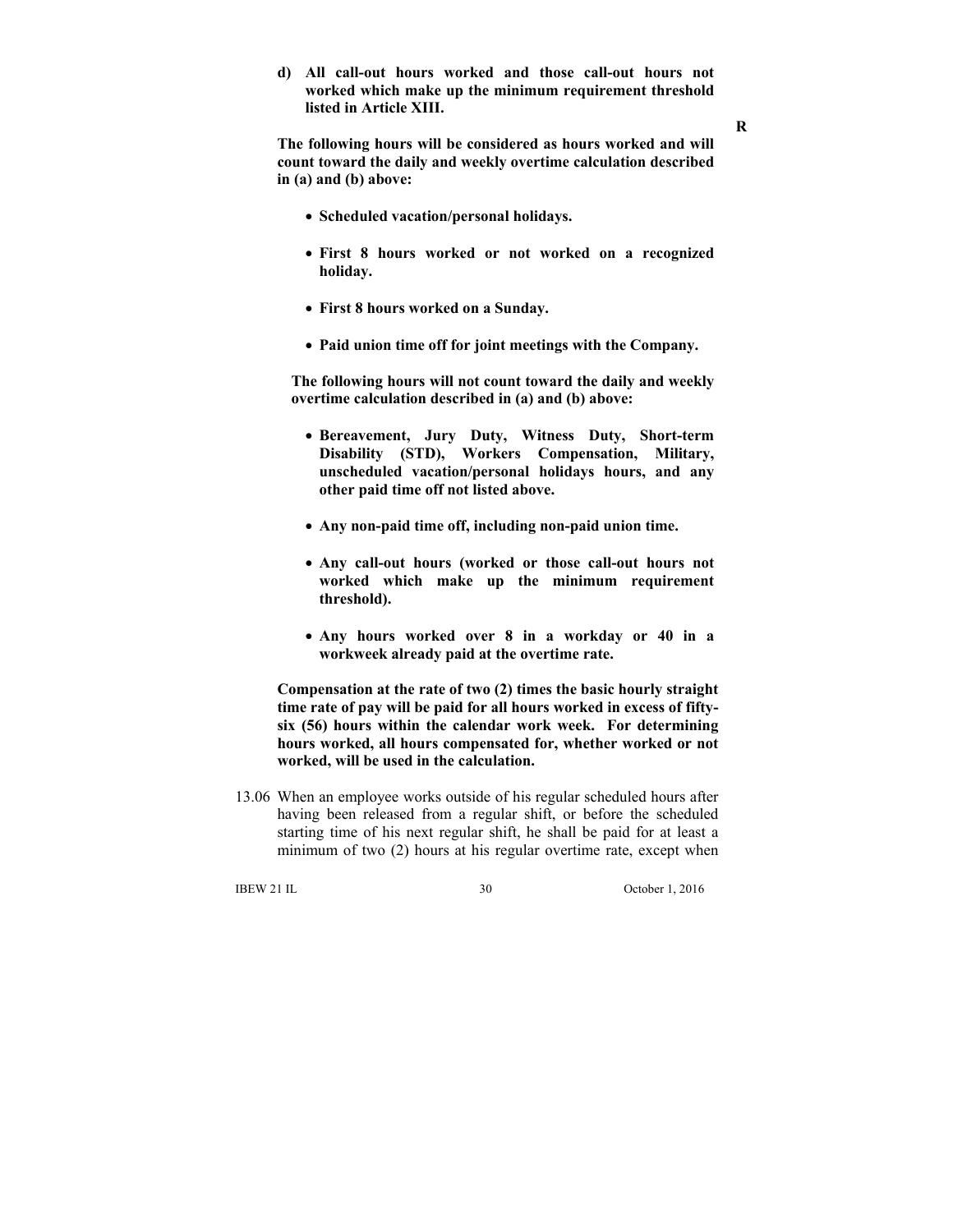he is called out less than two (2) hours before the regular starting time of his next regular shift.

- 13.07 All overtime shall, so far as is practicable, be equally and impartially divided among the employees who generally work on the class of work being performed in their respective departments and territory.
- 13.08 The Company will assign each employee a regular reporting location. The Company may also assign employees to other temporary reporting locations. Regular or temporary locations may be, but are not limited to, as follows:
	- a. Company owned or rented quarters
	- b. A job location at a Business Marketing Organization (BMO) customer premise.
	- c. A training or meeting location for an entire shift or portion thereof.
- 13.09 The Company recognizes that the nature of the work and the health and safety of employees are important factors when assigning work during severe weather. Continuous exposure to the elements in severe weather will not be required except to maintain service and/or protect life or property. The Company will furnish protective equipment, such as tent heaters, heating equipment, or heated motor vehicles so that employees can get out of the weather for periods necessary to avoid continuous exposure. Employees must report.

 When scheduled straight time work is suspended by the supervisor due to severe weather, other suitable work will be assigned if available. Employees will be paid for a full day's shift.

 The supervisor (outside of the Bargaining Unit) shall make the decision regarding the inclemency of the weather; such decision shall be subject to negotiation as provided for in Article III, Paragraph 3.03, but it shall not be subject to arbitration.

13.10 Employees may be required to be available for callout to provide prompt response to customer service requests that are received outside normal business hours. Employees who are assigned to Standby Duty will carry a company provided cell phone. Standby may be for periods of daily (5:00 p.m. to 8:00 a.m.), weekly (8:00 a.m. to 8:00 a.m. beginning and ending on the same day of the week, i.e., Monday to Monday, Tuesday to Tuesday), or weekend (Friday 5:00 p.m. to

IBEW 21 IL 31 October 1, 2016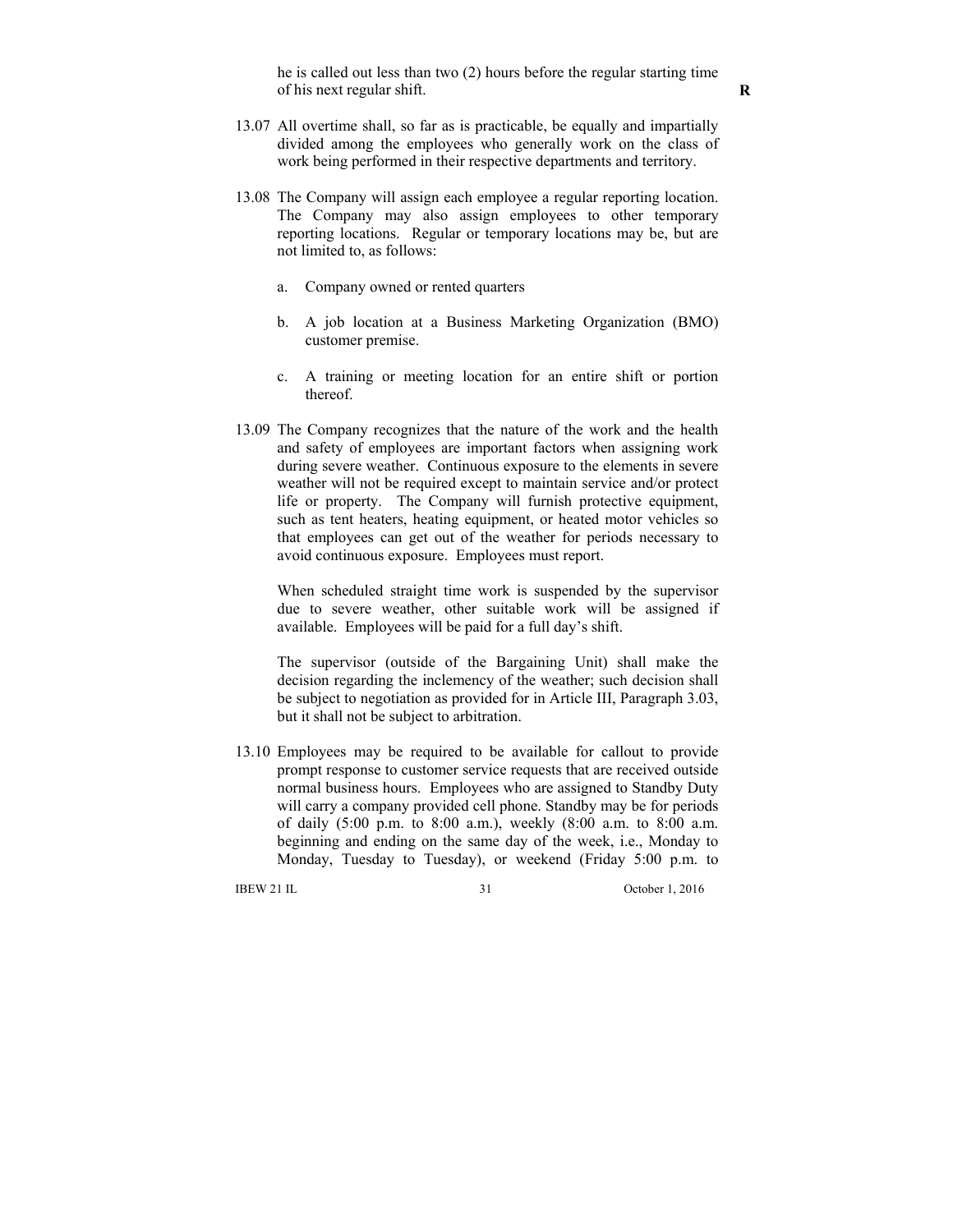Monday 8:00 a.m.). Employees on standby during these periods of time shall be paid the following: daily \$25.00, weekly \$150.00, weekend \$60.00. When a recognized holiday is included, an additional \$40.00 will be paid.

- a. Standby Duty will be rotated among qualified employees within a classification.
- b. Employees on Standby Duty will be permitted to take a Company vehicle home at their option.
- c. When it is necessary to call out an employee to respond to a service affecting condition, the employee on Standby Duty will be called first and will be expected to respond immediately. The employee will receive pay for callout in accordance with Paragraph **13.06** of this agreement in addition to Standby pay.

**R**

- d. The Company retains the right to call out employees other than those employees assigned to Standby Duty. Standby Duty does not lessen the responsibility of all employees to accept callouts.
- e. Employees assigned to Standby Duty, who are not available for callout, will be responsible for making arrangements for a substitute.

#### **ARTICLE XIV TRAVELING TIME AND EXPENSES**

- 14.01 When an employee is temporarily assigned to work at a city or town other than the location of his normal assignment, the Company will at its option either:
	- a. Furnish daily transportation, on Company time, to and from the location of the temporary assignment.
	- b. Furnish transportation, on Company time, to and from the location of the temporary assignment, at the beginning and end thereof, and also furnish the employee with or reimburse him for the cost of, reasonable board and lodging for the period of such temporary assignment.
	- c. The employee may elect an allowance of \$75.00 a day in lieu of board and lodging on temporary work assignments.

IBEW 21 IL 32 October 1, 2016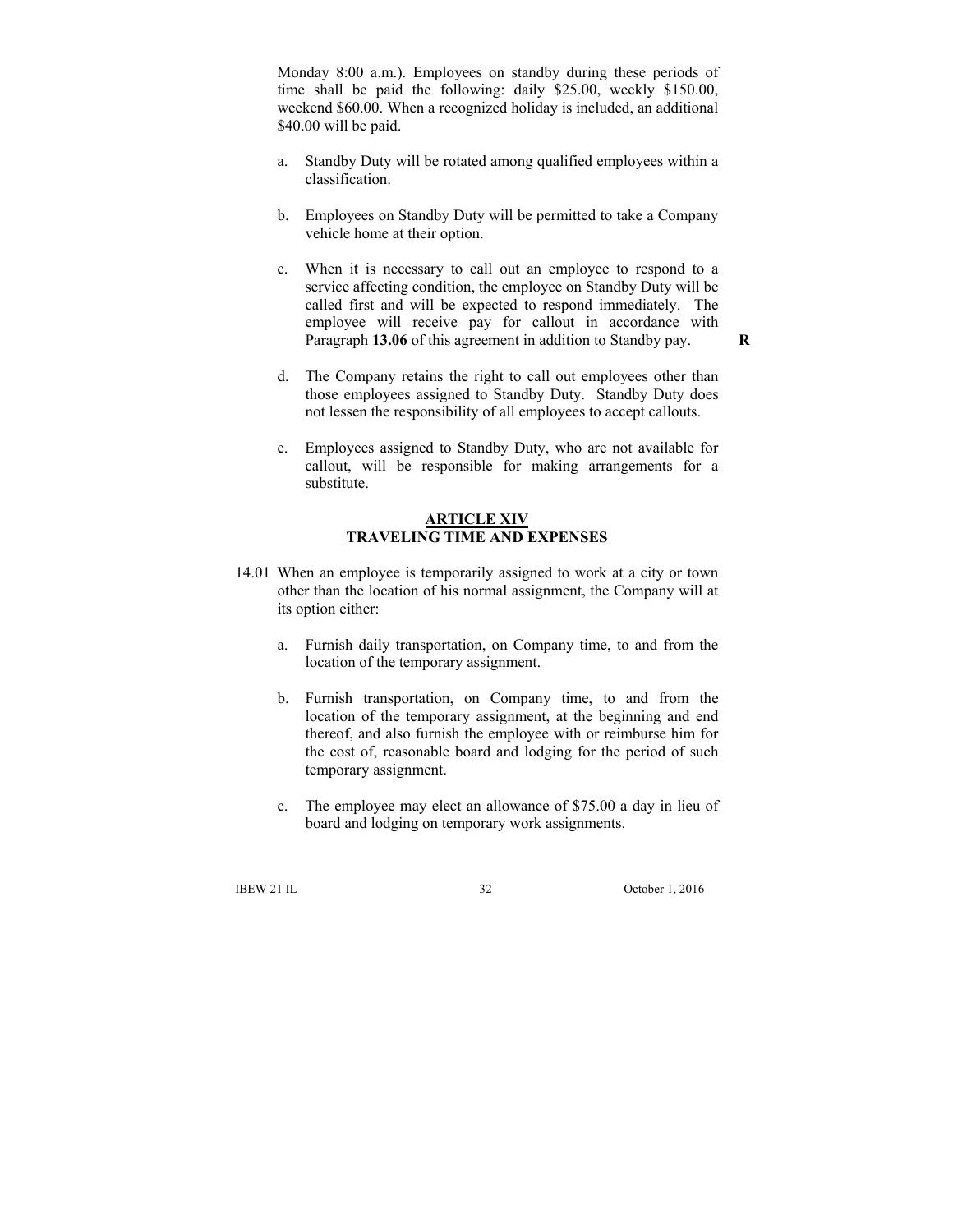14.02 **Home Garaging will be administered in accordance with the current Company policy. The Company reserves the right to amend or discontinue the policy in accordance with Section 2.05. Participation in the Home Garaging Policy will be voluntary and can be cancelled by the Company with thirty (30) days written notice to the Union. R**

### **ARTICLE XV FEDERAL AND STATE LAWS**

- 15.01 Nothing in this Agreement shall be construed to require either party to this Agreement to act in defiance of any State or Federal Law or Regulations having the effect of law, and in the event any such condition arises, it is agreed that the provisions of this Agreement shall be deemed to have been modified in respect to either or both parties to the extent necessary to comply with the law.
- 15.02 Consistent with the other provisions of this Agreement, the Company and the Union agree to continue to support their policies of avoiding discrimination against any employee regarding the terms or conditions of employment because of sex/gender, race, color, religion, age, disability, or national/ethnic origin. The Company will comply with the applicable provisions of the Vietnam Era Veterans' Readjustment Act of 1974, as amended, and the Rehabilitation Act of 1973, the Family and Medical Leave Act (FMLA) of 1993 and the Americans With Disabilities Act (ADA).
- 15.03 Any reference to either the male or female gender in this Agreement is intended to include both genders and is not to be considered as a limitation on either sex.

#### **ARTICLE XVI HEALTH AND SAFETY**

16.01 Safety rules and regulations issued by the Company and Local, State and Federal Governments for the health and safety of employees and the public shall be strictly complied with. The Union and the Company shall cooperate in implementing all such measures.

### **ARTICLE XVII PUBLIC SECURITY**

17.01 Inasmuch as the parties have provided in this agreement for an orderly and peaceful means of resolving grievances, the Company shall not lock-out nor shall the Union directly or indirectly call, sanction,

IBEW 21 IL 33 October 1, 2016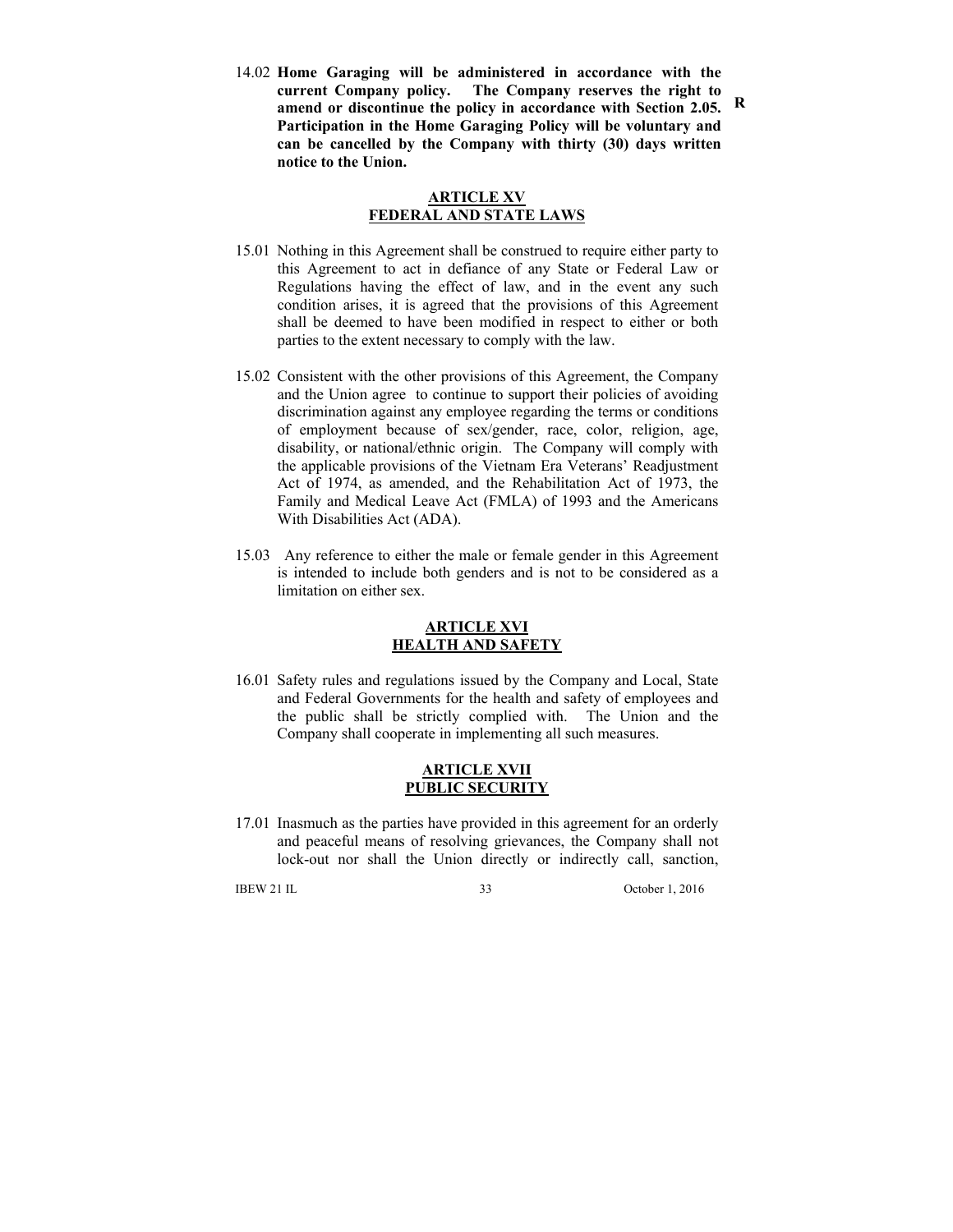encourage, finance, and/or assist in any way, nor shall any employee participate, directly or indirectly, in any strike (including sympathy), slowdown, walkout, work stoppage or other interference with operations growing out of any dispute which is subject to the grievance procedure. The Union shall cooperate with the Company throughout said period in continuing operations in a normal manner, and shall actively discourage and endeavor to prevent or terminate any violation of this Section. Any employee who violates the provisions of this Article shall be subject to disciplinary action, including discharge.

This also includes the observance of picket lines, signs, or appeals from any labor organization engaged in any such activities, except in situations where an employee has a reasonable, objective belief of bodily harm in which event they will immediately notify management.

The Company will not use any provisions of this section to require employees represented by IBEW 21 to serve another Company location in the event of a strike at that location.

#### **ARTICLE XVIII GENERAL PROVISIONS**

- 18.01 Any employee temporarily assigned to work four (4) hours or more of any full shift in any position carrying a differential, as set forth herein, shall be paid such differential for each hour of such assignment.
- 18.02 The Company agrees that it will not contract out any of the work which is ordinarily and customarily performed by its regular employees covered by this Agreement if, as a result thereof, it would be necessary to lay off, or reduce to part-time, regular employees who are trained and otherwise able to perform the work and who have seniority status under this Agreement; or so doing would prevent the rehiring of any employees laid off who are trained and otherwise able to perform the work and who have seniority status under this Agreement.

 The foregoing prohibition does not apply to the consolidation or transfer of work to other Company locations or subsidiaries of CenturyLink. In such cases the Company shall advise the Union of its intention to consolidate or transfer work prior to implementing such changes.

a. The Company agrees to furnish the Union information regarding what work is to be contracted and to whom.

IBEW 21 IL 34 October 1, 2016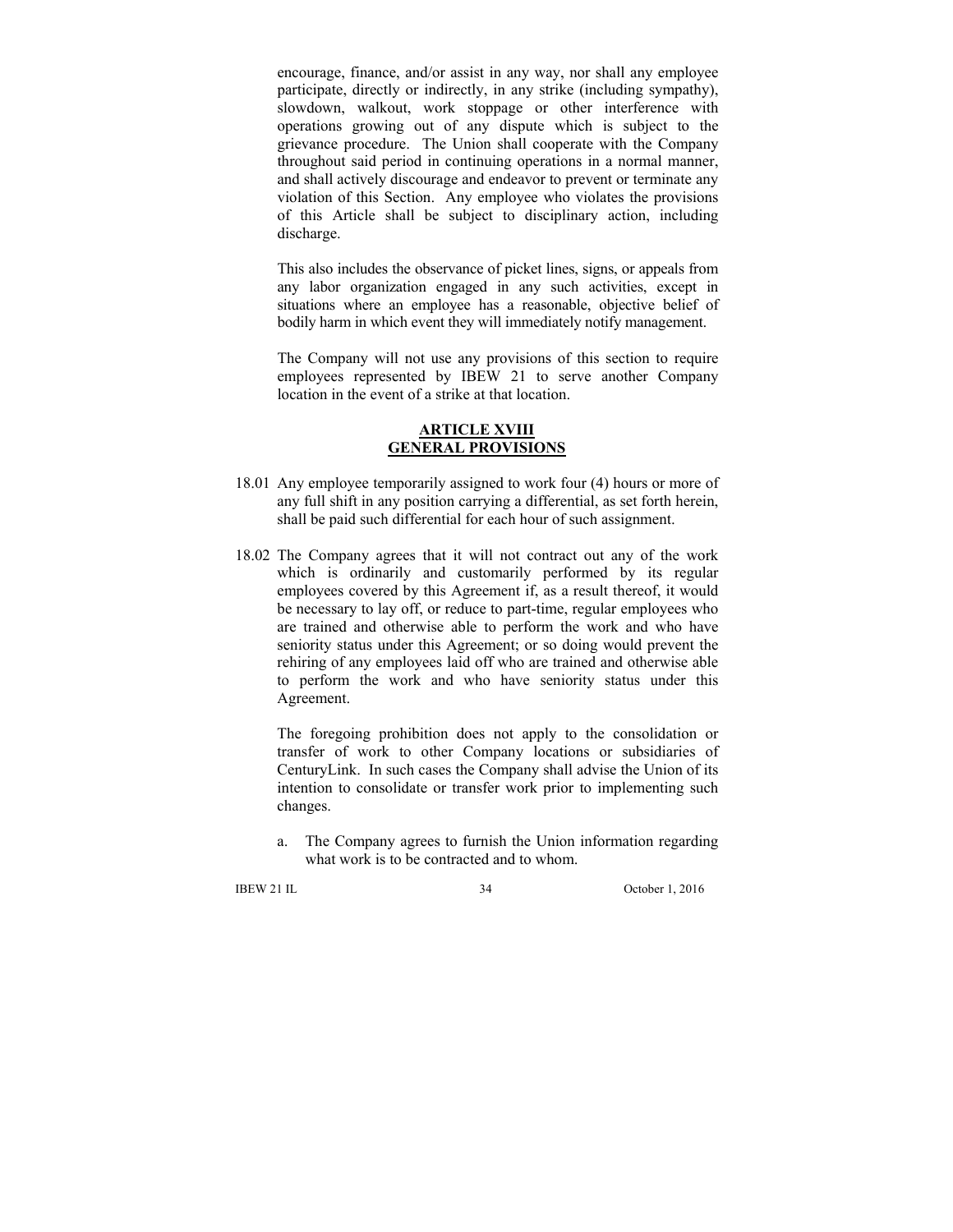- b. The Company, when contracting is necessary, will attempt to utilize Union contractors whenever possible.
- c. All contractors working within the exchange area will be required to comply with the safety rules as they apply to regular bargaining unit employees.
- 18.03 Employees electing to receive pay via direct bank deposit shall be paid on the Friday following each bi-weekly pay period and the pay weeks shall be recognized as starting on Sunday and ending on Saturday. Employees electing not to receive their paycheck via direct bank deposit will have their paycheck mailed to their home via U.S. Mail on the Wednesday following each bi-weekly pay period. The Company will not be held responsible for delays in paycheck delivery caused by the U.S. Mail system.
- 18.04 The Company agrees to grant scheduled wage increases specified in their appropriate schedules in accordance with the time intervals and amounts provided in such schedules, subject to the following conditions:
	- 1) Wage progression**/step** increases will be effective based on the service anniversary date for active, full time employees and based on date last given for part time employees after the employee has worked 1040 hours.
	- 2) **Annual w**age increases will be effective the first day of the pay period closest to the effective date of the increase.
- 18.05 If any employee(s) is requested by the Company to fill a temporary vacancy or to work on a job calling for a higher wage rate than is paid for his regular job, said employee shall receive the higher wage rate for all work performed in such classification. If the employee is temporarily assigned to a job carrying a higher wage rate for more than four (4) hours during any scheduled eight (8) hour shift, the employee will receive the higher rate for the entire shift for that day. Upon return to his regular job he shall again receive his regular rate. If the rate for the job to which he is temporarily assigned is lower, the employee's rate of pay shall not be reduced.
- 18.06 All regular, temporary, or part-time employees who were transferred into the bargaining unit shall retain any service accumulated to the date of transfer.

IBEW 21 IL 35 October 1, 2016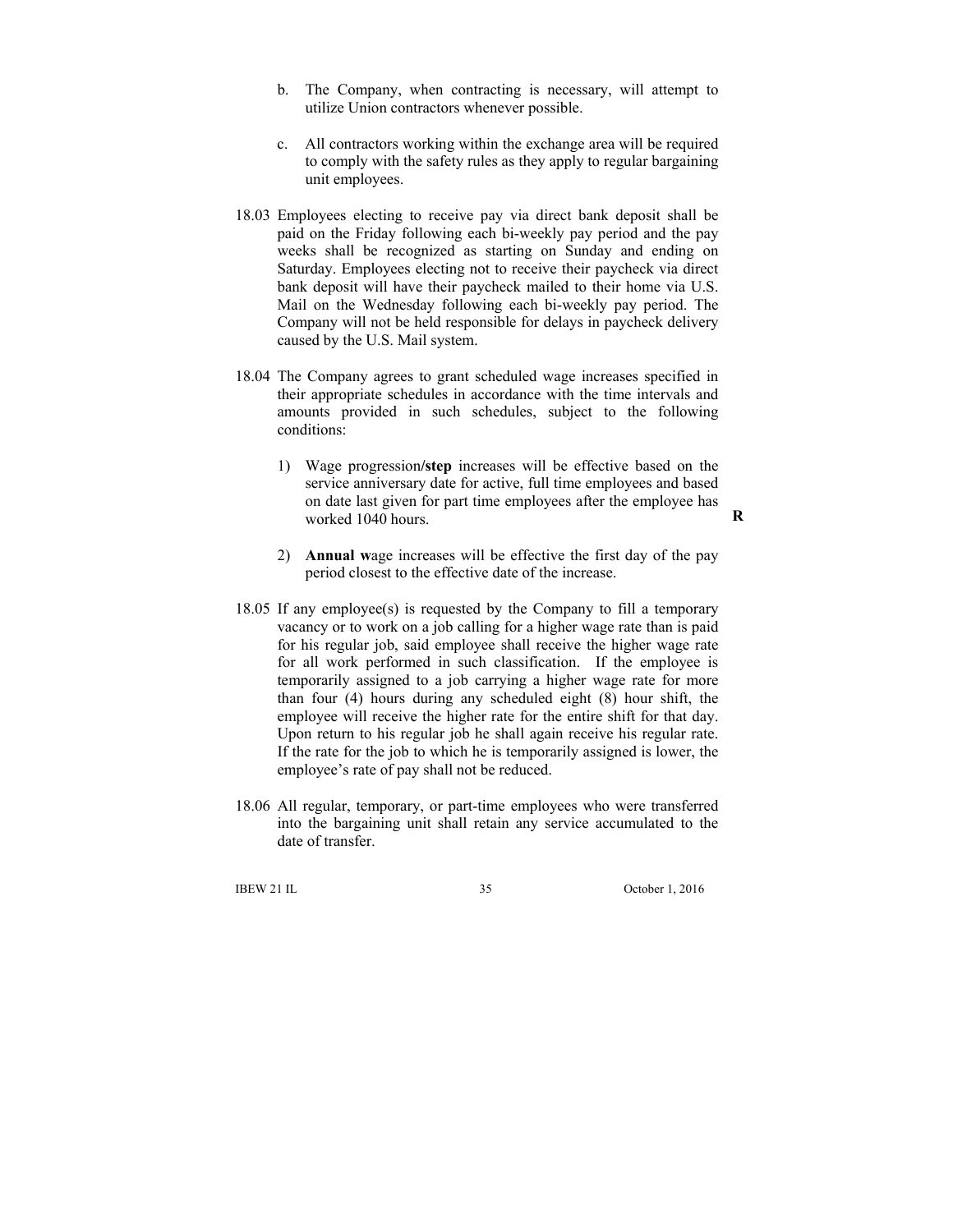All regular, temporary, or part-time employees of the Company who were regular, temporary, or part-time bargaining unit employees of the Company or one of its predecessors at the time their employment was last terminated for reasons other than cause, or left the bargaining unit for reasons other than cause, shall be eligible for bridging bargaining unit seniority after they have completed twenty-four (24) months of continuous employment within the bargaining unit. Bridging only applies to service and seniority that was credited prior to the most recent break in employment.

18.07 Upon reemployment following any separation from employment, an employee may qualify for "bridging of service." Bridging of service shall be available to former employees in accordance with the Bridging of Service Policy applicable to non-represented employees of the Company.

 The Company has the exclusive right to amend, modify, or discontinue the Bridging of Service Policy at any time so long as the changes are uniformly applied to all eligible employees, both represented and non-represented of the Company.

18.08 The Company will provide at its discretion either an appropriate number of uniform garments (as determined solely by the Company) or an annual credit for the purchase of approved garments through the Company authorized vendor to employees in those classifications which the Company deems appropriate. New hires in those classifications may receive additional uniform garments or a higher initial credit. The color, style, and material blend of uniforms will be determined by the Company.

 Employees will be required to wear uniform and non-uniform garments that are, in the Company's judgment, properly maintained and presentable. The wearing of uniforms will be mandatory during all work hours. Regular and all appropriate maintenance of an employee's uniform is the responsibility of the employee.

 A pin, not to exceed 1-1/2 inches in diameter designating affiliation with the IBEW and not derogatory of the Company or its personnel, may be worn with the uniform. This pin will not cover the Company logo.

 The Company shall have the right to amend or terminate the uniform program at any time with thirty (30) days notice to the Union. **R** 

IBEW 21 IL 36 October 1, 2016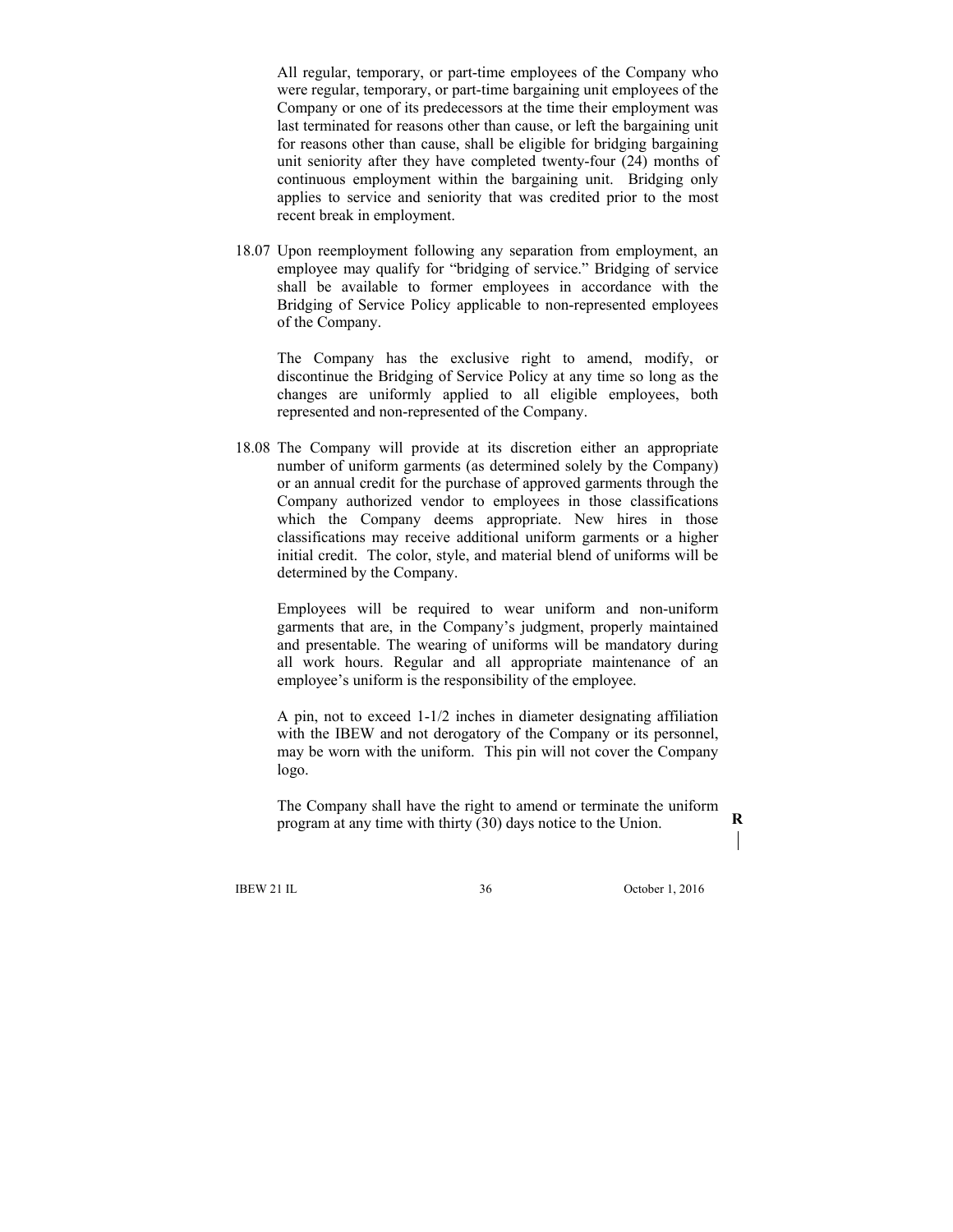18.09 Each employee consents to the Company's use of telephone monitoring devices for customer service quality assurance purpose as permitted by Illinois State Law.

 If the Illinois state law is rescinded, the language in this paragraph shall become null and void.

- 18.10 If the Company name changes, or it is absorbed or transferred to another Company, or itself absorbs another Company, this Contract will continue in full force and effect.
- 18.11 Crossing Jurisdictional Boundaries At the discretion of management, due to service requirements, employees covered by this agreement may be assigned to work at other Company locations outside the bargaining unit jurisdiction. Similarly, employees from other bargaining units **and/or non-bargaining employees** may be assigned **R** to work at Company locations within the bargaining unit performing bargaining unit work.

 The parties agree that such assignments as permitted under this agreement are not intended in any way to affect the separate community of interest shared by each group of employees, nor to result in an accretion of one group of employees into another.

 The Company will not use any provisions of this section to require employees represented by IBEW 21 to serve another Company location in the event of a strike at that location.

### **ARTICLE XIX SHORT TERM DISABILITY (STD)**

19.1 The Company agrees to provide STD benefits for all regular full-time **R**employees on a non-contributory basis. Regular part-time, temporary, or occasional employees are not eligible for STD benefits. The administration of STD leaves, including the application process and timelines, eligibility rules, notice requirements, return to work rights, and modified duty programs will be governed by the CenturyLink Disability Plan (the "Plan").

 Employees qualify for STD benefits when they are participants who cannot work at their normal job due to an illness or injury incurred off the job, and satisfy the requirements as outlined in this Article but subject to the terms of the Plan which control and govern. STD benefits begin on the 8th consecutive calendar day (sixth consecutive

IBEW 21 IL 37 October 1, 2016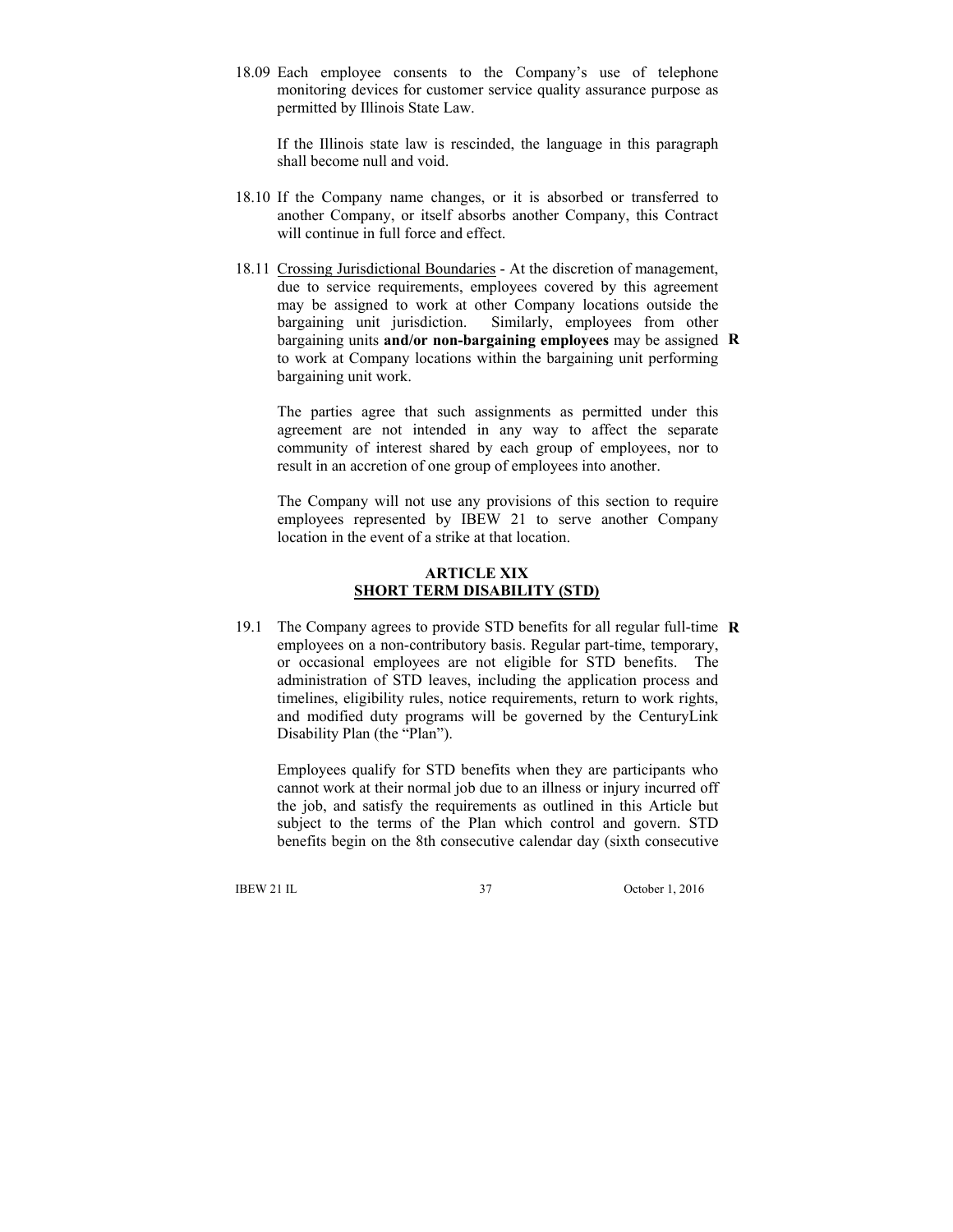scheduled workday) of non-occupational illness or injury for participants. Written medical certification shall be required.

 Vacation/Personal Holiday hours are provided for all incidental absences from work and for the first five (5) consecutive scheduled workdays of a non-occupational disability related absence (STD waiting period). The employee must use all available Vacation/Personal Holiday hours before hours can be taken unpaid. If an employee does not have available Vacation/Personal Holiday hours, those hours for which Vacation/Personal Holidays are not available shall be non-paid.

- 19.2 If employment is involuntarily terminated due to reasons including but not limited to reduction in work force, plant/office closure, etc., while the employee is receiving STD benefits under the Plan, the employee may continue to receive benefits until the earlier of either the Plan's benefits are exhausted, the employee fails to comply with the Plan's STD administrative requirements or the employee's doctor (or the IME doctor) states and the Plan agrees that the employee can return to work. If employment is involuntarily terminated for just cause, STD benefits may be terminated immediately.
- 19.3 The Plan Administrator may suspend or deny STD benefits if the employee fails to submit all forms/documentation as required, fails to comply with a Company request for an IME, or fails to comply with the requirements of the STD Plan. The Plan Administrator may require such physical or other professional examinations from healthcare providers in accordance with the Americans with Disabilities Act, the Family and Medical Leave Act and/or any other applicable law or regulations as well as when an employee is claiming benefits or privileges under the Plan. The requirement for additional medical or other examinations shall include, but not be limited to, independent medical examinations to confirm a disability, circumstances in which an employee seeks disability or family leave and applies for or is receiving any benefits financed by the Plan; and "fitness for duty" examinations.
- 19.4 STD benefits under the Plan may be paid up to a maximum of twentysix (26) weeks. The amount of pay (partial or full pay benefits) is a percentage of "base rate pay". Base rate pay for the purpose of determining the appropriate STD benefit will be based on the regular straight time rate of pay. Base rate does not include incentive compensation, overtime, shift differential or other special payments or calculations.

IBEW 21 IL 38 October 1, 2016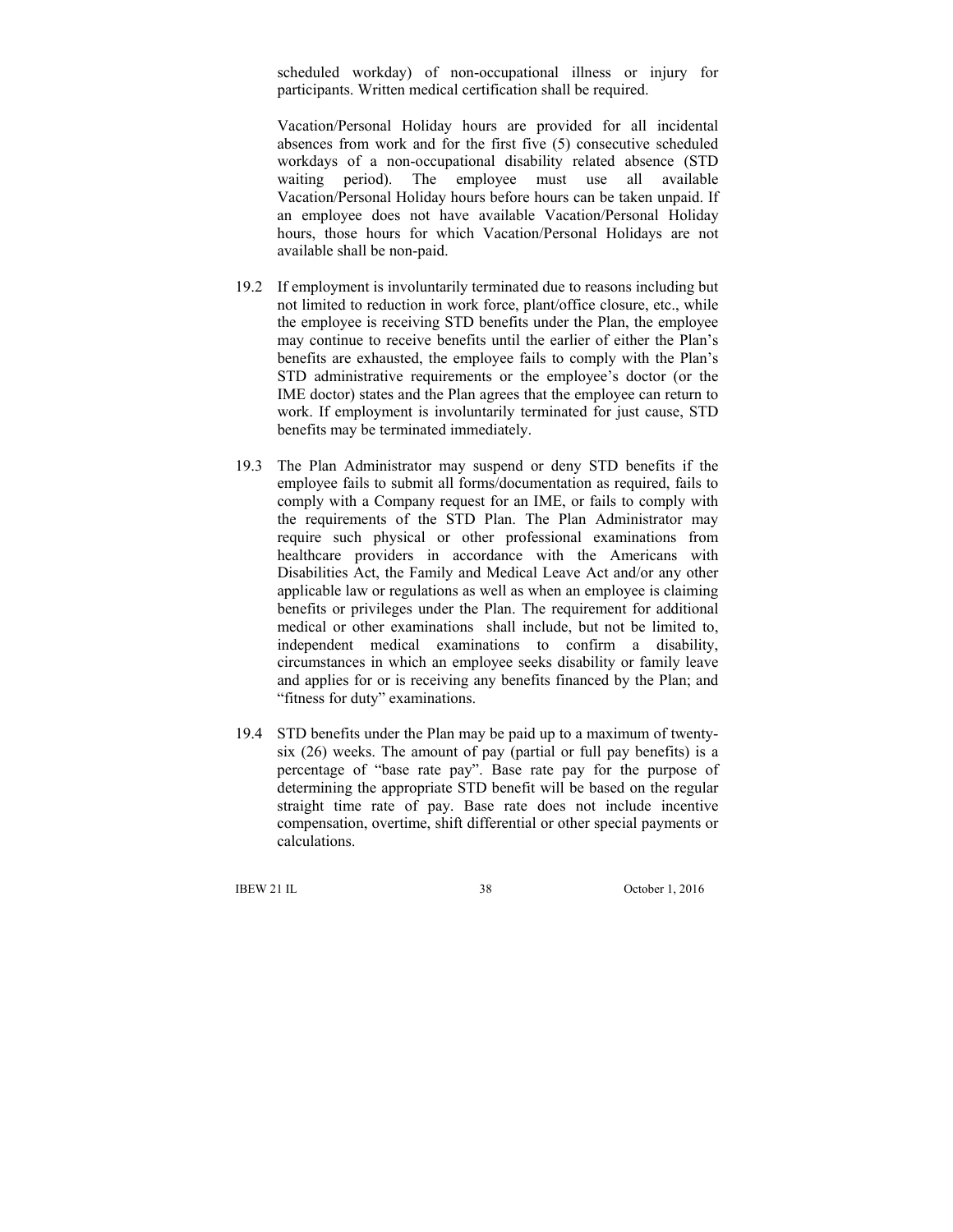- a) **For employees hired, re-hired, or transferred into this bargaining unit before January 1, 2018, t**he STD benefit under **N**  the Plan is either sixty percent (60%) or one hundred percent (100%) of the base rate. The percentage paid is based on the length of service with the Company. An employee's service anniversary date determines the benefit payment schedule as identified in the chart below. The following STD benefit payment schedule is based on completed years of service as determined by the employee's service anniversary date.
- b) A higher level of benefits does not take place if an employment anniversary occurs while receiving benefits or if the employment anniversary occurs before the employee returns to work for one hundred eighty two (182) consecutive days after any STD benefit usage.

| If your length of<br>service is: | Then benefits at<br>100% of Base<br>Salary are paid<br>for: | And benefits at<br>$60\%$ of Base<br>Salary are paid<br>for: |
|----------------------------------|-------------------------------------------------------------|--------------------------------------------------------------|
| Less than one year               | None                                                        | None                                                         |
| 1 yr but $<$ 2 yrs               | 2 weeks                                                     | 24 weeks                                                     |
| 2 yrs but $<$ 3 yrs              | 4 weeks                                                     | 22 weeks                                                     |
| 3 yrs but $<$ 4 yrs              | 6 weeks                                                     | 20 weeks                                                     |
| 4 yrs but $<$ 5 yrs              | 8 weeks                                                     | 18 weeks                                                     |
| 5 yrs but $< 6$ yrs              | 10 weeks                                                    | 16 weeks                                                     |
| 6 yrs but $<$ 7 yrs              | 12 weeks                                                    | 14 weeks                                                     |
| 7 yrs but $< 8$ yrs              | 14 weeks                                                    | 12 weeks                                                     |
| 8 yrs but $<$ 9 yrs              | 16 weeks                                                    | 10 weeks                                                     |
| 9 yrs but $< 10$ yrs             | 18 weeks                                                    | 8 weeks                                                      |
| 10 yrs but $< 11$ yrs            | 20 weeks                                                    | 6 weeks                                                      |
| 11 yrs but $<$ 12 yrs            | 22 weeks                                                    | 4 weeks                                                      |
| 12 yrs but $<$ 13 yrs            | 24 weeks                                                    | 2 weeks                                                      |
| 13 yrs or $>$                    | 26 weeks                                                    | 0 weeks                                                      |

**c) For employees hired, re-hired, or transferred into this bargaining unit on or after January 1, 2018, the STD benefit under the Plan is seventy percent (70%) of the base rate. The following STD benefit payment schedule is based on completed years of service as determined by the employee's service anniversary date.** 

IBEW 21 IL 39 October 1, 2016

**N**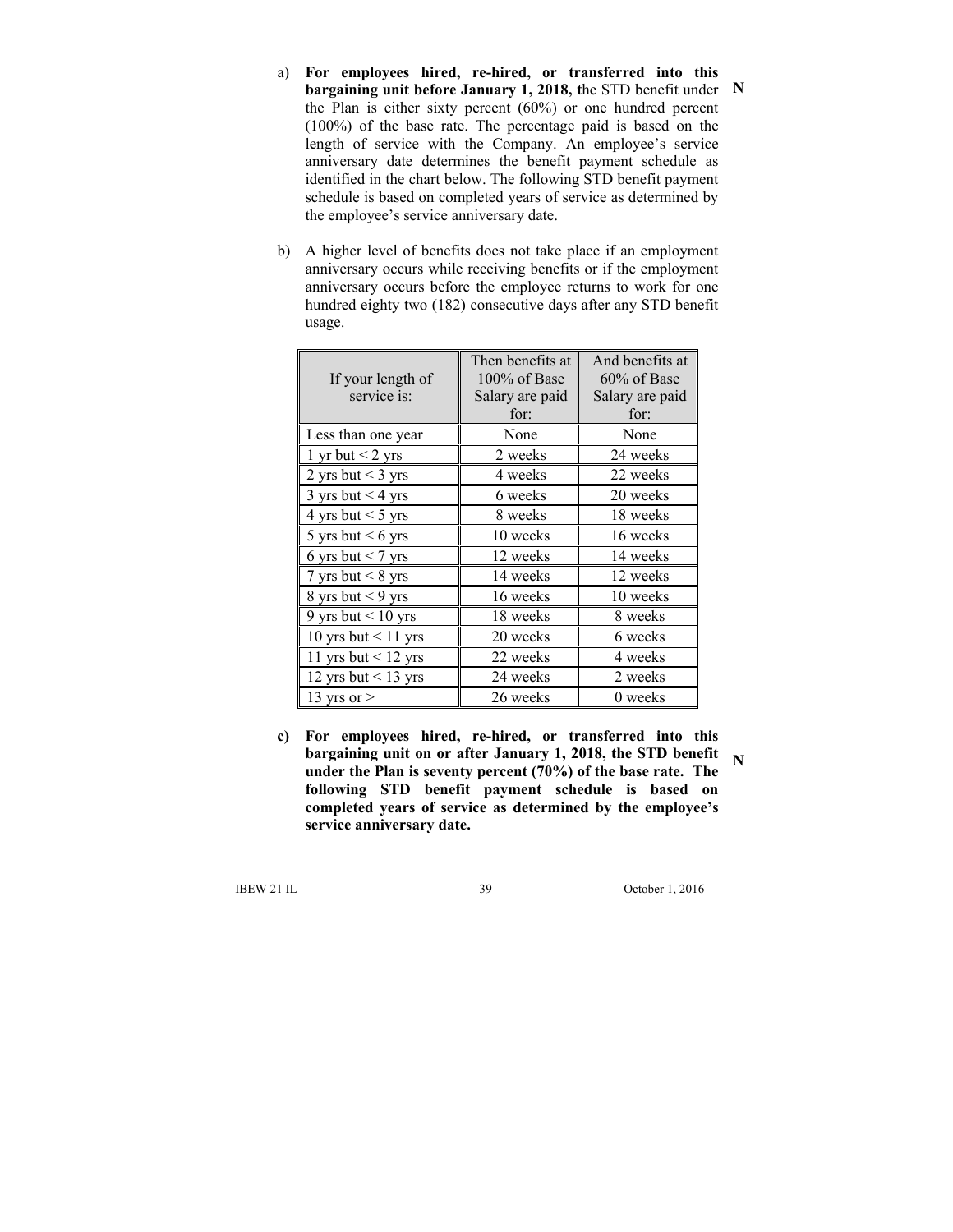| If your length of service is: | Then benefits at 70% of Base<br>Salary are paid for: |  |
|-------------------------------|------------------------------------------------------|--|
| Less than one year            | None                                                 |  |
| 1 year or $>$                 | 26 weeks                                             |  |

**N** 

- **d)** STD benefits under the Plan cease on the earlier of when a) the employee is released by their provider, and supported by the Plan, to return to work, b) the employee fails to comply with the Plan's STD administrative requirements, or c) the Plan's benefits as described in this Article have been exhausted.
- 19.5 If you return to work for less than 182 calendar days following an STD absence, your previous STD benefits will be considered in determining the amount and maximum period of benefits. In other words, you will continue on the STD Benefit Payment Schedule described above based on your service at the first time you became entitled to Plan benefits.

If you return to work for at least 182 calendar days following an STD absence, your previous STD benefits under the Plan will not be considered in determining the amount and maximum period of benefits. In other words, you will be eligible for the full benefit described above for any STD absence.

### **ARTICLE XX WORKERS' COMPENSATION**

- **20.01 The Company will provide all Workers' Compensation benefits required by statute to an employee who sustains an on-the-job injury.**
- **20.02 For employees hired, re-hired, or transferred into this bargaining Nunit before January 1, 2018, the Company will provide an employee a salary continuation benefit (called Workers' Compensation Supplemental Pay or WCSP) equal to 85% of regular base pay when combined with an approved Workers' Compensation claim and statutory payment. For employees hired, re-hired, or transferred into this bargaining unit on or after January 1, 2018, the Company will provide an employee a salary continuation benefit (called Workers' Compensation Supplemental Pay or WCSP) equal to 70% of regular base pay when combined with an approved Workers' Compensation claim and statutory payment.**

IBEW 21 IL 40 October 1, 2016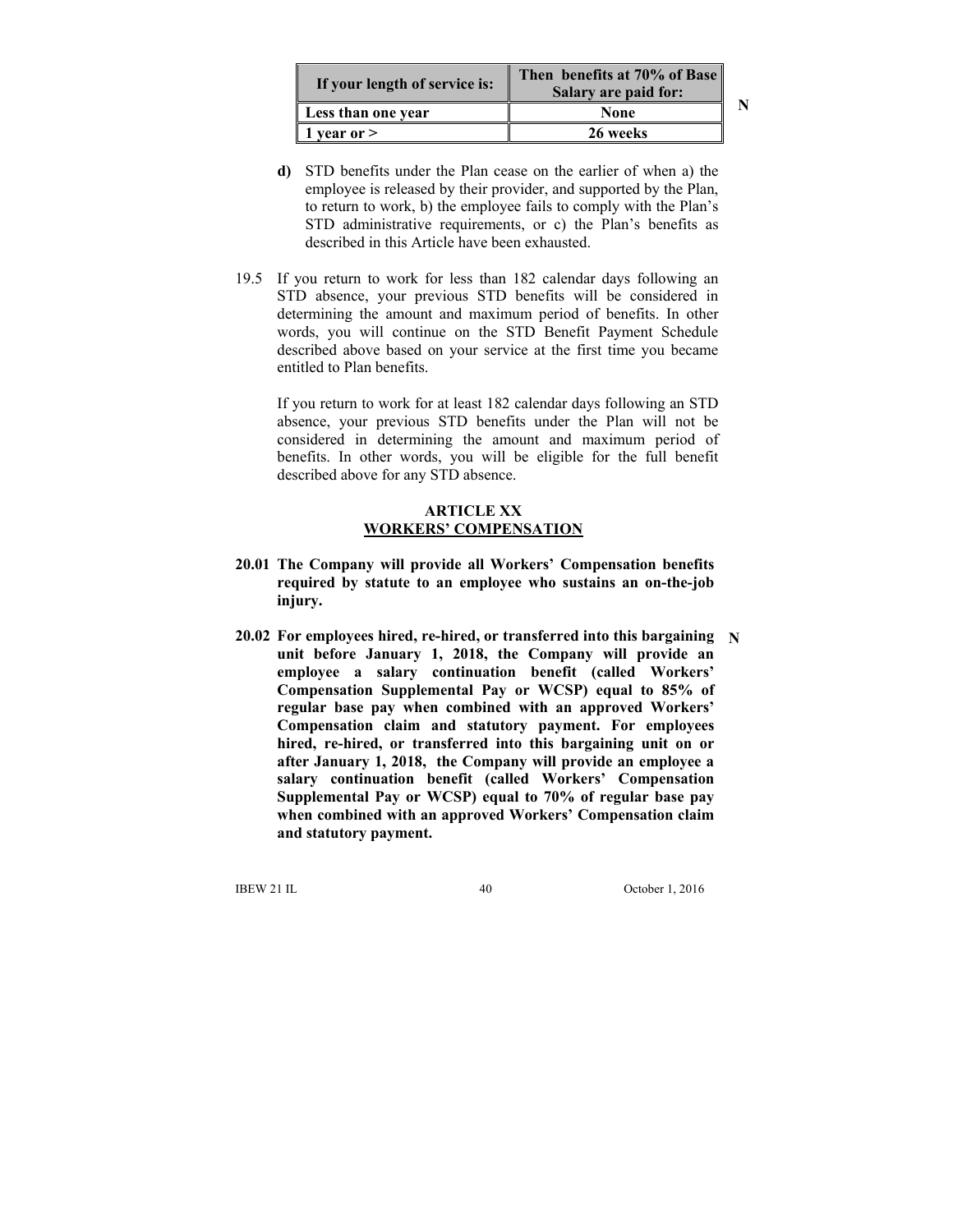**The salary continuation benefit is available up to a maximum of 1040 hours for a single disability beginning on the first day of approved absence. If the disability extends beyond 1040 hours, the employee may be eligible for Long Term Disability (LTD) benefits under the Plan. If approved as eligible for LTD under the Plan, the employees' Worker's Compensation benefit will be deducted from the employee's LTD benefit as an approved offset.** 

- **20.03 An employee is never entitled to more than 85% of regular base pay while absent due to an on-the-job injury. Any overpayments made by receiving both WCSP salary continuation and Workers' Compensation benefit payments in excess of 85% of regular base pay will be deducted from the employee's salary continuation check, regular pay check, or are to be reimbursed by the employee to the Company. The employee receiving an overpayment is deemed to agree to the deduction from the employee's salary continuation check, regular pay check, or to reimburse the Company.**
- **20.04 WCSP payments of salary continuation benefits will be in accordance with the CenturyLink Disability Plan (the "Plan") and shall cease upon the earlier of a) an employee's retirement, b) discharge for just cause, or c) when employment would otherwise terminate because of reduction in force.**

#### **ARTICLE XXI BULLETIN BOARDS**

- **21.01** The Company will provide space for Union bulletin boards, one per location for the Union's exclusive use in those Company locations where bargaining unit employees normally report for work. The appropriate Union representative and the appropriate Company representative will mutually decide upon location of the boards.
- **21.02** The Union agrees to post notices about the following matters: elections, meetings, reports, other official Union business and notices of Union social and recreational activities.
- **21.03** The Union will not be prohibited from posting political material, Union activist materials, or Agreements concluded by the Union and the Company.
- **21.04** The Union assumes responsibility for complete compliance with the spirit and intent of the provisions of this article. If the Company believes that the posted material is not in the spirit and intent of the

IBEW 21 IL 41 October 1, 2016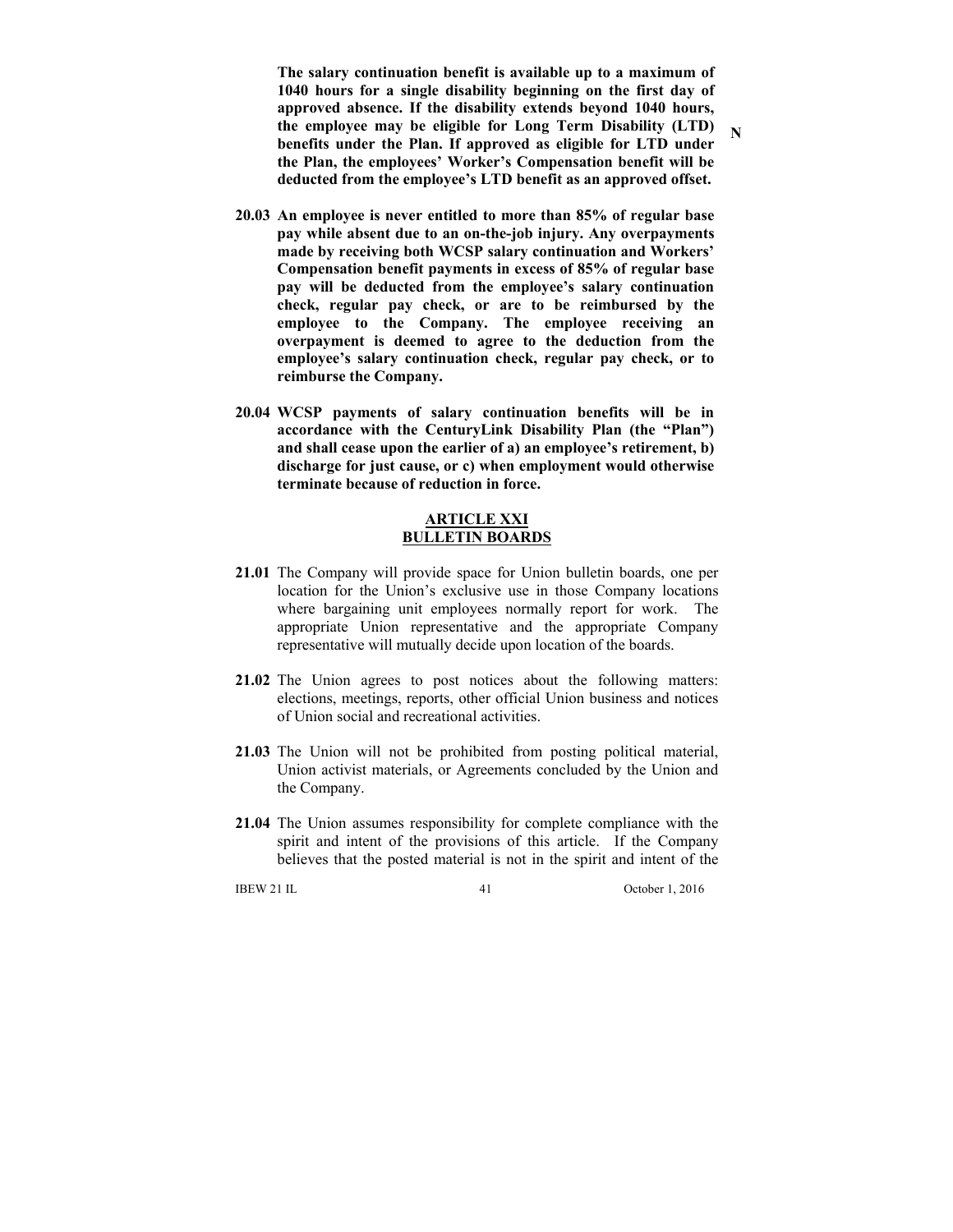provisions of this Article, such material shall be brought to the attention of the Business Representative of the Local Union. After discussion with the Business Representative of the Local Union, if there is still disagreement regarding posted material the Business Representative of the local Union will direct removal of the materials by local Union Stewards.

### **ARTICLE XXII RECOGNITION AND/OR INCENTIVE PROGRAM**

**22.01** At the sole discretion of the Company, employee recognition and/or incentive programs to honor exemplary performance, achievement of objectives, meritorious events, community service, etc., by employees, may be unilaterally developed, implemented, modified or deleted. Such programs may include, but not be limited to, cash payments, bonuses, or commissions and may be, at the individual and/or group level. The Company will notify the Union in advance of any newly developed, modified or expired recognition or incentive programs, however, both parties mutually agree to the above mentioned unilateral Company right. If and to the extent that any such recognition programs, incentive programs, individual bonuses, or commissions may be awarded, such award shall not constitute a binding precedent or practice with respect to any future recognition programs, incentive programs, individual bonuses, or commissions.

 It is agreed and understood that all customer contact employees may be required to perform informal and direct sales work as part of their normal job duties. The Company has the right to establish sales incentive and promotional programs to stimulate sales of its products and services and will notify the Union prior to the implementation of any new program.

#### **ARTICLE XXIII HEALTH AND WELFARE**

23.01 Effective October 1, **2016**, and continuing for the term of this Agreement, the Company agrees to provide employees covered by this Agreement the same group medical insurance (to include prescription drug), group dental, group vision, employee life insurance, dependent life insurance, basic long-term disability insurance, supplemental long-term disability insurance, accidental death and dismemberment, health care flexible spending account and dependent day care flexible spending account, and at the same premiums, as the Company provides for its non-bargaining employees employed by the Company in the exchanges covered by this Agreement. The Company in its sole

IBEW 21 IL 42 October 1, 2016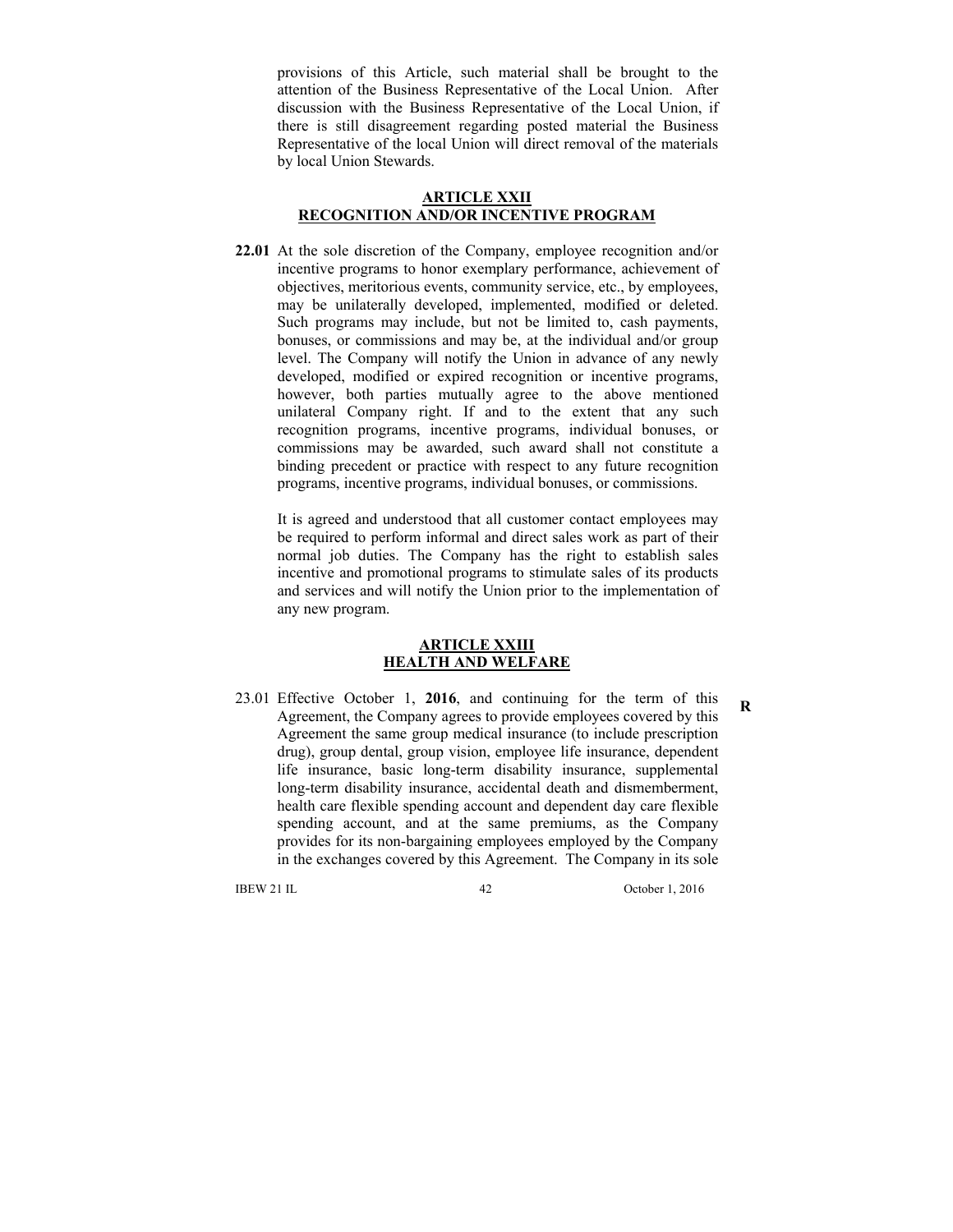discretion may provide the coverage and benefits required by this Article through insurance and/or self-funded plans.

 The Company will make available to employees, upon retirement, the same options for retiree health benefits as are offered to similarlysituated non-bargaining employees who retire from the Company. The retiree health benefits will be exclusively governed by the terms of the applicable plan(s).

 The selection and administration of any plans to provide the coverage and benefits required by this Article shall be within the Company's exclusive control and sole discretion. The Company shall therefore have the unilateral right to make any changes which it deems necessary or desirable, including changes to establish, restore and/or maintain the most favorable qualification or treatment of the plan(s) under federal (or any applicable state) law. The selection of the insurers, carriers, agents and/or plan or claims administrators shall also be in the Company's exclusive control and sole discretion.

 The Company reserves the right to unilaterally amend, change or terminate any one or more or any combination of these plans or flexible spending accounts or any of their features (including, but not limited to, deductibles, co-payments, maximum out-of-pocket expenses, etc.), or the premiums charged to employees (annually or as otherwise deemed necessary) for any plan(s). However, the Company may do so only so long as the amendments, changes and/or terminations apply equally to all eligible employees, both bargaining unit and non-bargaining unit employees, of the Company.

 During the term of this Agreement, the Company shall not have any obligation to engage in decision or effects negotiations of any type on any subject addressed (directly or indirectly) in or by this Article.

#### 23.02 Retiree Medical Benefits:

### Employees hired prior to January 1, 2008:

 To be eligible for retiree medical and dental benefits, employees must be at least age 55 with at least 10 years of service at time of retirement. Years of service for eligibility are based upon an employee's original date of hire. Employee receives a credit of \$10 per month per year of service towards their entire retiree premium (for themselves, spouse and family). Years of service commence on the later of (1) November 1, 1998 or (2) an employee's date of hire. The

IBEW 21 IL 43 October 1, 2016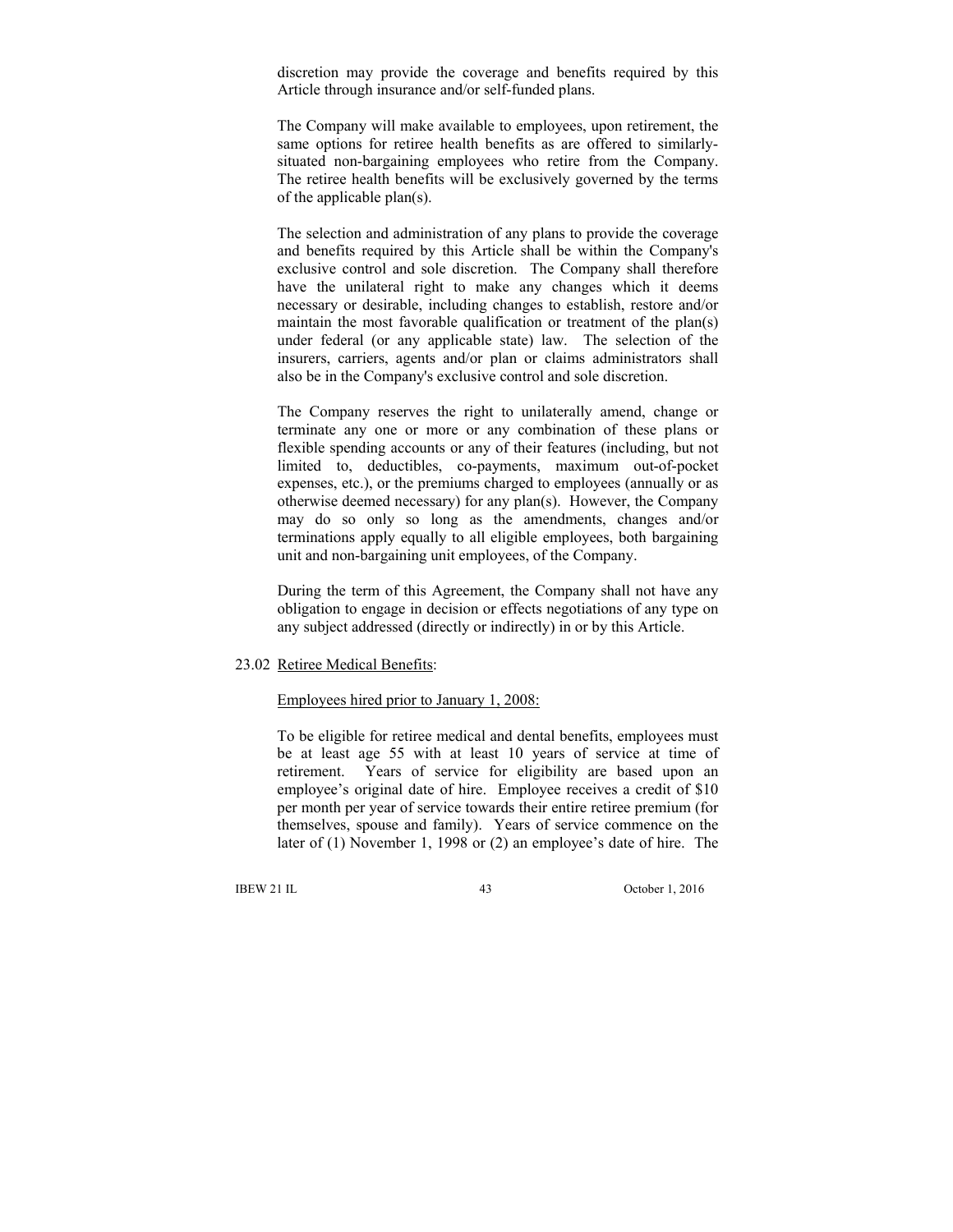earliest date years of service may start accumulating is November 1, 1998 for Gallatin River and is frozen as of December 2007. Years of service after December 31, 2007 do not count towards the \$10 per year credit.

#### Employees hired January 1, 2008 **to December 31, 2010**:

 To be eligible for retiree medical and dental benefits, employees must be at least age 55 with at least 10 years of service at the time of retirement. Retiree will pay 100% of the cost of the medical and dental plans.

 Employees who are eligible for retiree health care are also provided retiree life insurance benefits. Employees hired before January 1, 2008 are provided with retiree life coverage equal to the lesser of \$25,000 or 50% of pay as 12/31/2007.

**R**

 Employees hired from January 1, 2008 through December 31, 2010 have retiree life coverage equal to \$10,000.

 Employees hired on or after January 1, 2011 are not eligible for retiree **healthcare or** life insurance.

 Except as specifically provided in this Article, all disputes, complaints and questions, and any other issues arising out of or in any connected with any ERISA benefit plan, shall be exclusively resolved in accordance with the underlying plan, procedures and ERISA, and shall not be subject to Article V, Settlement of Differences, and VI, Arbitrations, of this Agreement.

### **ARTICLE XXIV ADOPTION ASSISTANCE**

24.01 Effective October 1, 2013 and continuing for the life of the Agreement, the Company agrees to include employees covered by this Agreement in the Adoption Assistance Plan as it is applicable to nonrepresented employees of the Company, subject to the limitations described below.

 The Company reserves the right to modify or terminate the Adoption Assistance Plan at any time without negotiation so long as the changes are uniformly applied to all eligible employees.

IBEW 21 IL 44 October 1, 2016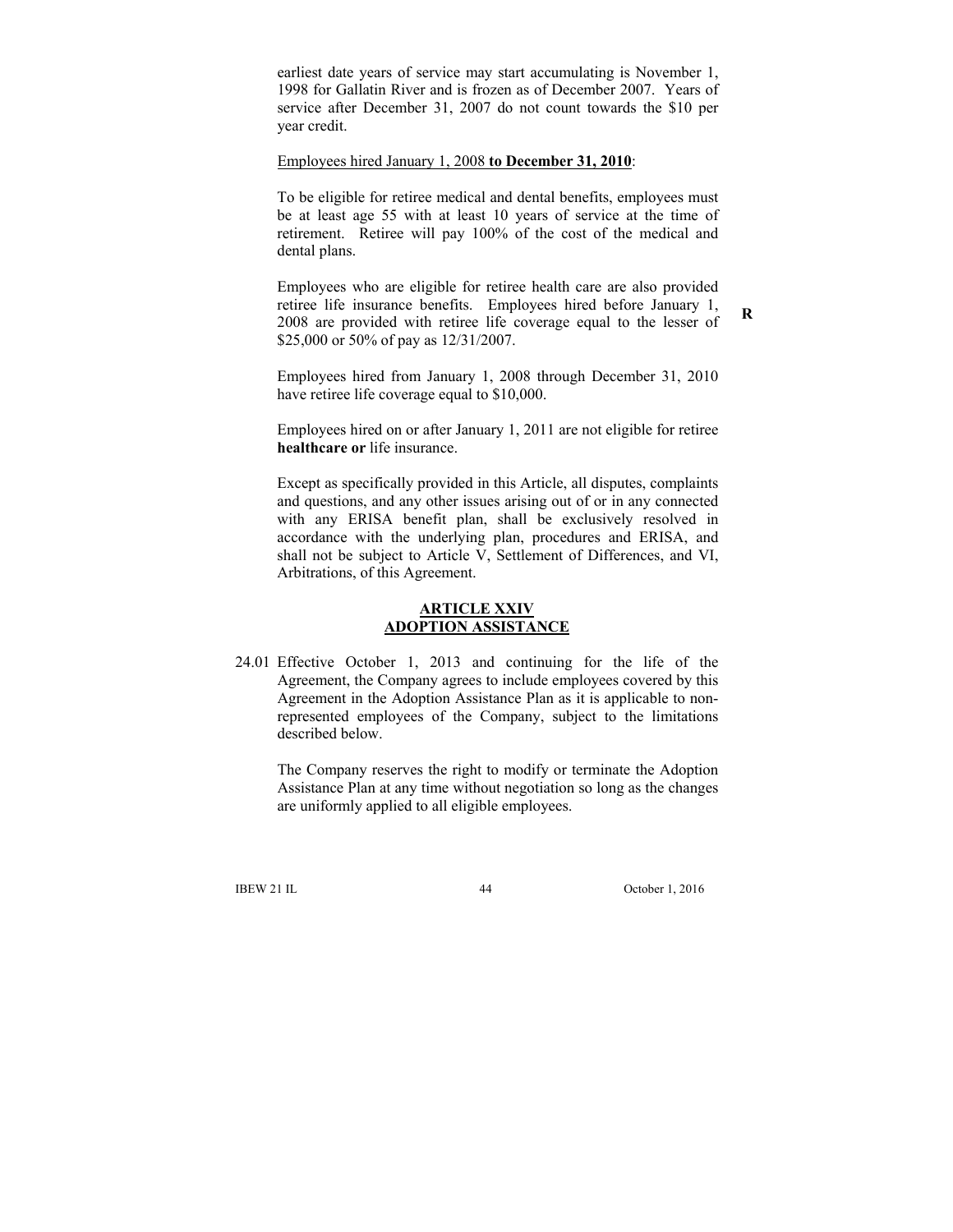#### **ARTICLE XXV TELEPHONE CONCESSION**

**25.01 Subject to Company policy, regular employees (full and parttime) with six (6) or more months of service are eligible for a telephone concession benefit. It is recognized that the Company has the exclusive right to amend, modify wholly or in part this plan. The Company agrees, however, that any changes to the concession plan for bargaining unit employees will be equivalent to the concession benefits that are provided to non-bargaining employees at the same location.** 

#### **ARTICLE XXVI SAFETY FOOTWEAR AND EYEWEAR**

**26.01 Safety Footwear – Employees with exposure to foot hazards as determined by the Company's Task Based Hazard Assessment for Personal Protective Equipment (PPE) and Safety Equipment must regularly wear safety footwear (safety shoes/boots) that meet the current national standards recognized by the Occupational Safety & Health Administration (OSHA) and internal CenturyLink requirements found in Safety & Health Practice on Personal Protective Equipment. The Company, in its sole discretion, and in accordance with OSHA standards, will identify employees who will be required to wear safety footwear.** 

 **Employees identified as needing safety footwear will be required to wear safety footwear at all times when performing their work assignments. Those employees will have the choice of wearing steel toe or composite toe safety footwear as long as it meets the current national standard. The requirement to wear safety footwear will cease when employees leave the position through transfer, promotion, retirement, separation, voluntary resignation or dismissal, or when safety footwear is no longer required.** 

 **Since safety footwear can be utilized both on and off the job, employees are responsible for the purchase and maintenance of their safety footwear. For those employees that have only occasional exposure, a safety toe overshoe, at no cost, is available through the SAP/CART ordering process.** 

 **NOTE: The Company agrees to reimburse current employees in the identified titles at the time of ratification of the 2016 labor agreement up to \$200 over the life of the contract. Footwear** 

IBEW 21 IL 45 October 1, 2016

**N**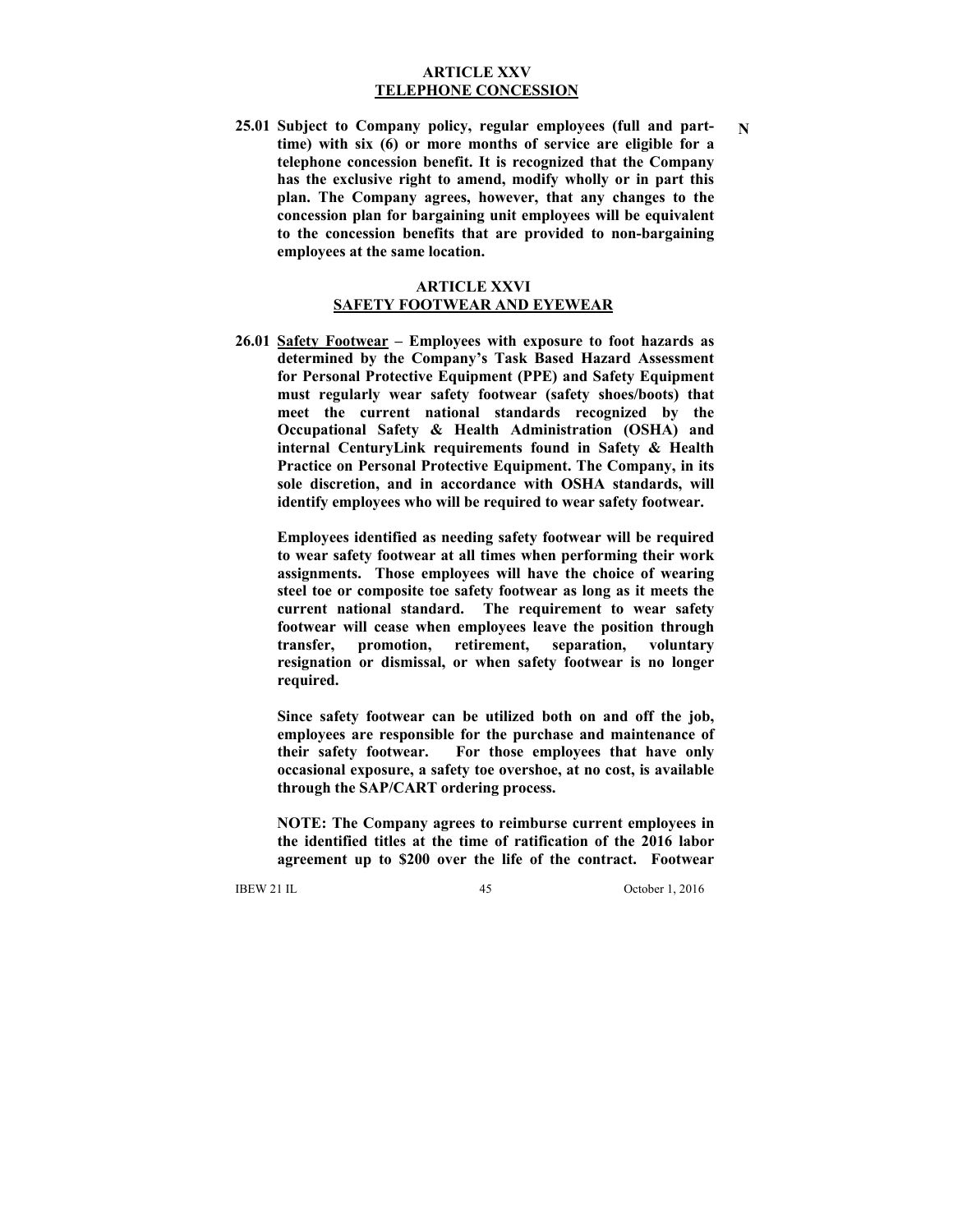**must be purchased and expensed by September 30, 2019. It is understood and agreed there shall be no further reimbursement for replacement or repair of safety footwear after the initial purchase. Further, employees hired or transferred into this bargaining unit after the ratification of this agreement shall not be eligible for safety footwear reimbursement.** 

**26.02 Safety Eyewear – Employees in certain job titles and work environments may also be required to wear safety eyewear while at work. Employees who require corrective vision lenses must also wear safety eyewear, when required.** 

 **Effective October 1, 2016, the Company will provide an annual (calendar year) maximum contribution of \$75 for the procurement of one (1) pair of prescription safety glasses (or replacement frames or replacement lenses) for employees in positions which require the wearing of safety eyewear, subject to the following.** 

- **1. The Company will identify the job titles eligible for the company contribution for prescription safety eyewear.**
- **2. Prescription safety glasses shall meet current ANSI standard Z87.1, and include protective specialty safety eyewear where the user requires a vision 'correction.'**
- **3. The Company shall determine the supplier(s) for the procurement of prescription safety eyewear and reserves its right to identify the approved safety frame styles, lens materials, lens options and allowable optional upgrades. Each order for prescription safety glasses will include detachable side shields.**
- **4. The Company contribution for prescription safety eyewear will only be provided through the designated supplier(s) for the procurement of prescription safety glasses. There will be no company contribution, subsidy or reimbursement for prescription safety glasses obtained outside of the designated supplier(s).**

 **This supplier will bill the Company for the \$75 annual maximum contribution and the remainder of the expense for prescription safety glasses, if any, will be paid by the employee. Employees will be responsible for the cost of prescription safety glasses above the Company's annual contribution for additional or** 

IBEW 21 IL 46 October 1, 2016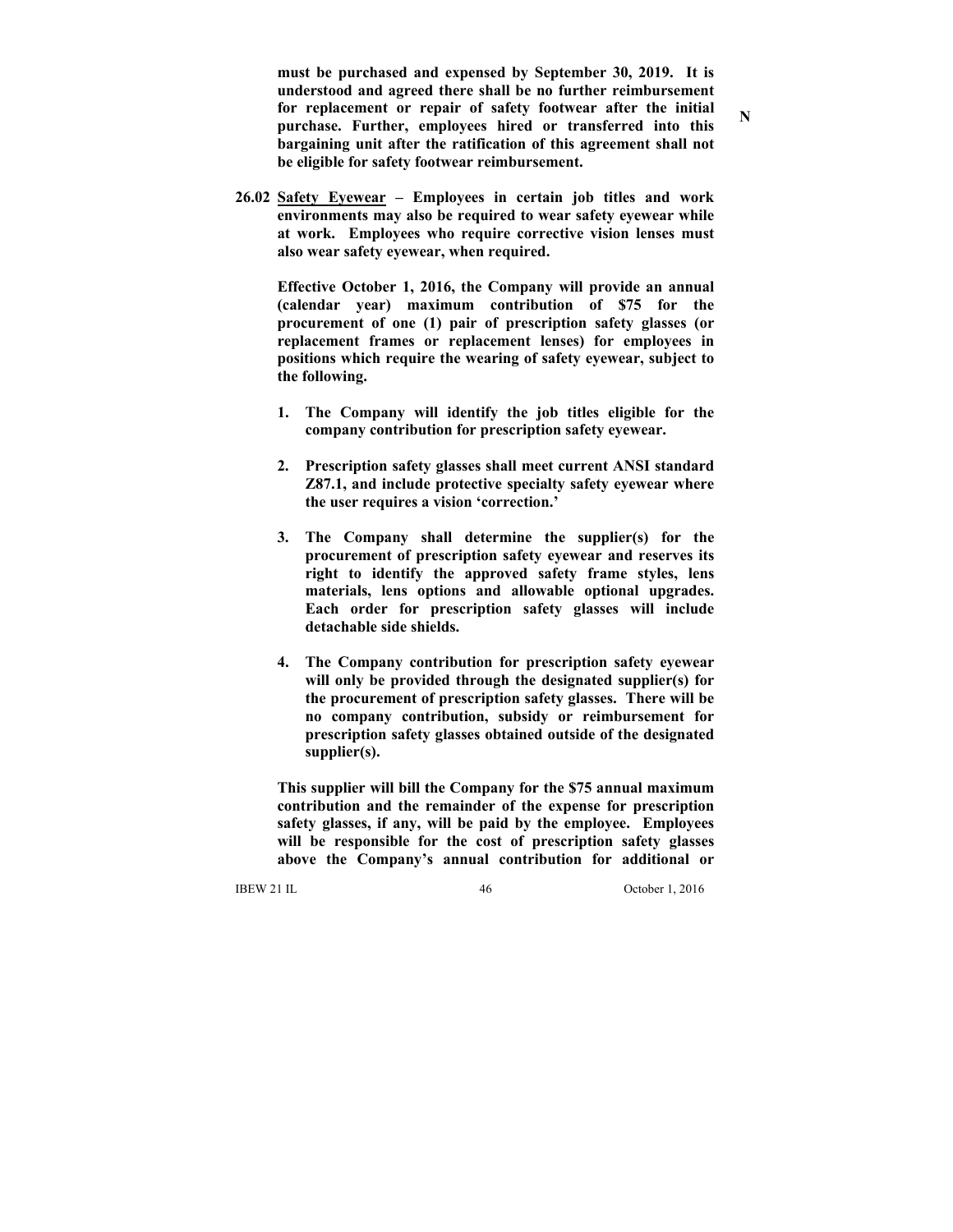**replacement pairs of prescription safety glasses, including frames and/or lenses. Employees will also be responsible for the cost of eye examinations.** 

 **Specialty safety eyewear that does not include a vision correction will be excluded from the company contribution for prescription safety eyewear.** 

 **The Company will make available, at no cost, non-prescription safety eyewear. Choices of non-prescription safety eyewear are available to employees through the SAP/CART ordering process.** 

IBEW 21 IL 47 October 1, 2016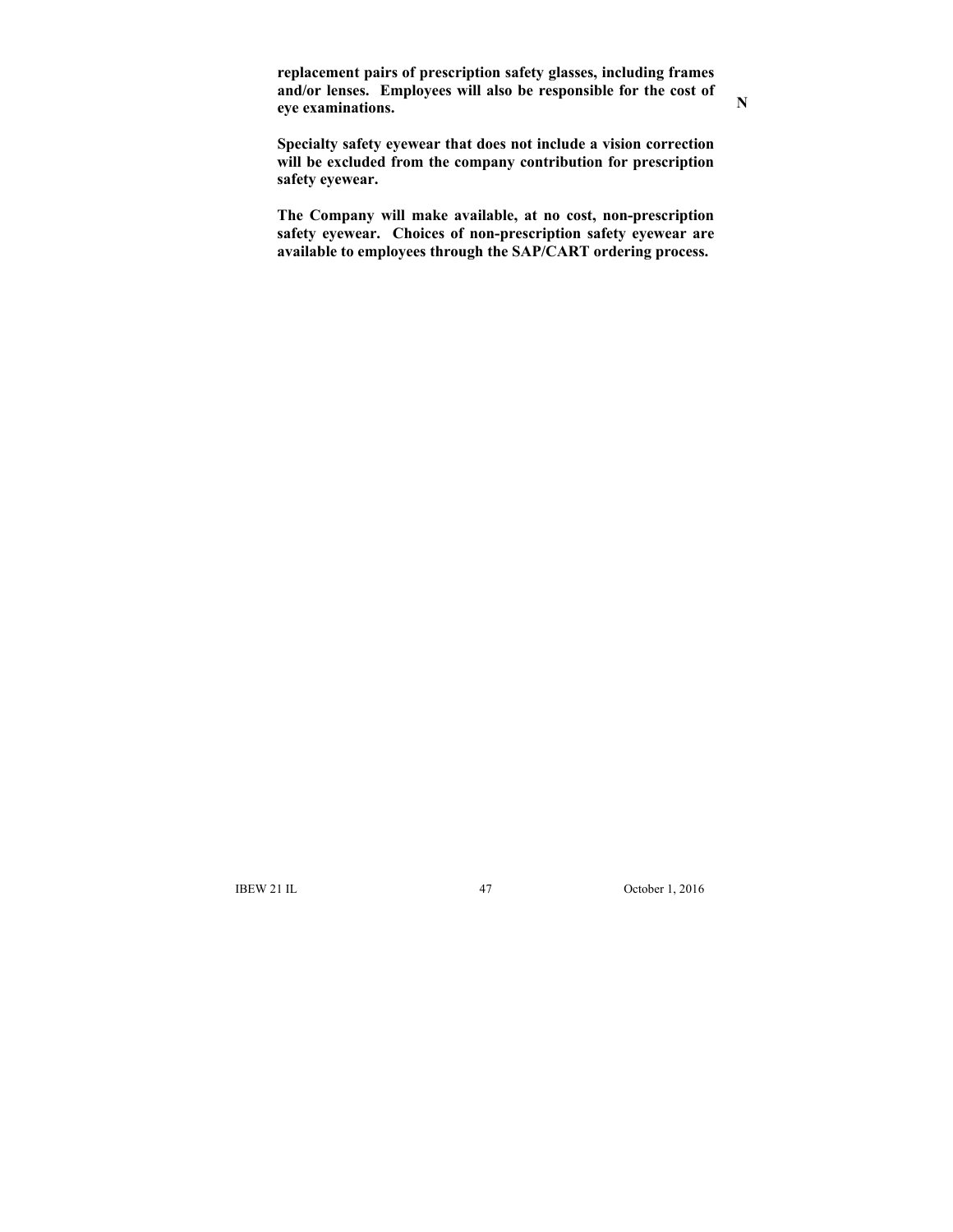## SIGNATURE PAGE

Gallatin River Communications, LLC International Brotherhood of

Duane Ring<br>
Region President<br>
Region President<br>
President/Busin Midwest Region

Michael Director Labor Relations

Electrical Workers, Local Union 21

 $\overline{\mathcal{O}}$  $\sqrt{2}$ 

President/Business Manager



Company Negotiating Committee: Union Negotiating Committee:

John Fordham William Henne Deanna Moore Dave Cottral Meredith Moreno Kevin Hieser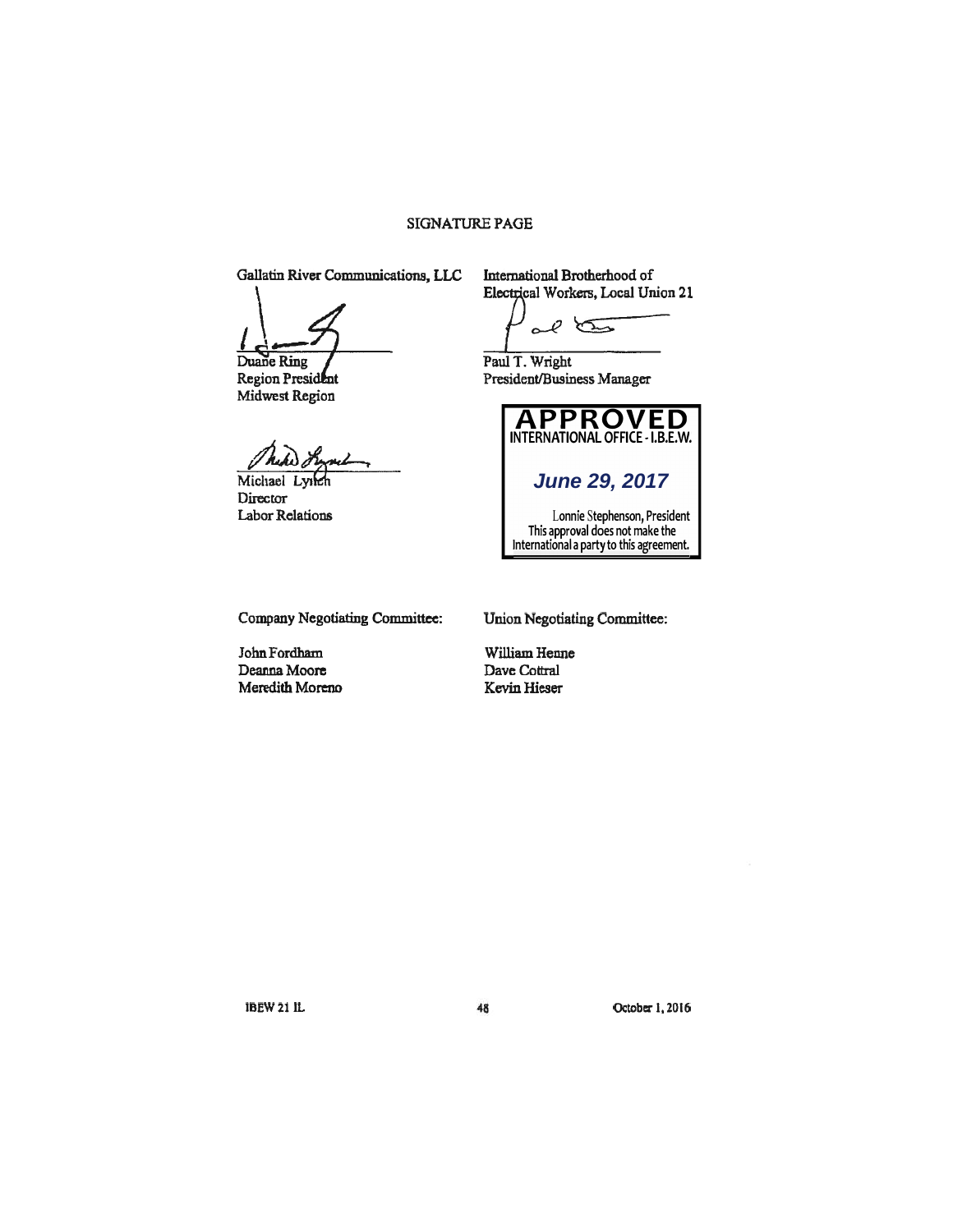| Ħ            | EFFECTIVE: OCTOBER 1, 2010"<br><b>WAGE SCHEDULE</b> |                                                           |         |         |  |
|--------------|-----------------------------------------------------|-----------------------------------------------------------|---------|---------|--|
|              |                                                     |                                                           |         |         |  |
|              | <b>STEP</b>                                         | 01                                                        | 02      | 04      |  |
|              | <b>Start</b>                                        | \$10.09                                                   | \$10.09 | \$10.09 |  |
|              | 6 Months                                            | \$12.37                                                   | \$12.37 | \$12.37 |  |
| 49           | 12 Months                                           | \$13.34                                                   | \$13.34 | \$13.34 |  |
|              | 18 Months                                           | \$14.45                                                   | \$14.45 | \$14.45 |  |
|              | 24 Months                                           | \$15.69                                                   | \$15.69 | \$15.69 |  |
|              | 30 Months                                           | \$19.98                                                   | \$19.98 | \$19.98 |  |
|              | 36 Months                                           | \$21.26                                                   | \$21.26 |         |  |
|              | 42 Months                                           | \$24.11                                                   | \$24.11 |         |  |
|              | 48 Months                                           | \$30.16                                                   | \$29.90 |         |  |
| October      | Group 01                                            | Network Technician, Business Service Technician           |         |         |  |
|              | Group 02                                            | Customer Service Technician, Lineperson, Cable Technician |         |         |  |
| J,<br>$\sim$ | Group 04                                            | <b>Building Maintenance Person</b>                        |         |         |  |

IBEW 21 IL **CENTURYLINK WAGE SCHEDULE - IBEW 21 - PEKIN/DIXON, IL EFFECTIVE: OCTOBER 1, 2016\*** 

October 1, 2016 October 1, 2016

*\*Effective the first day of the pay period closest to the effective date*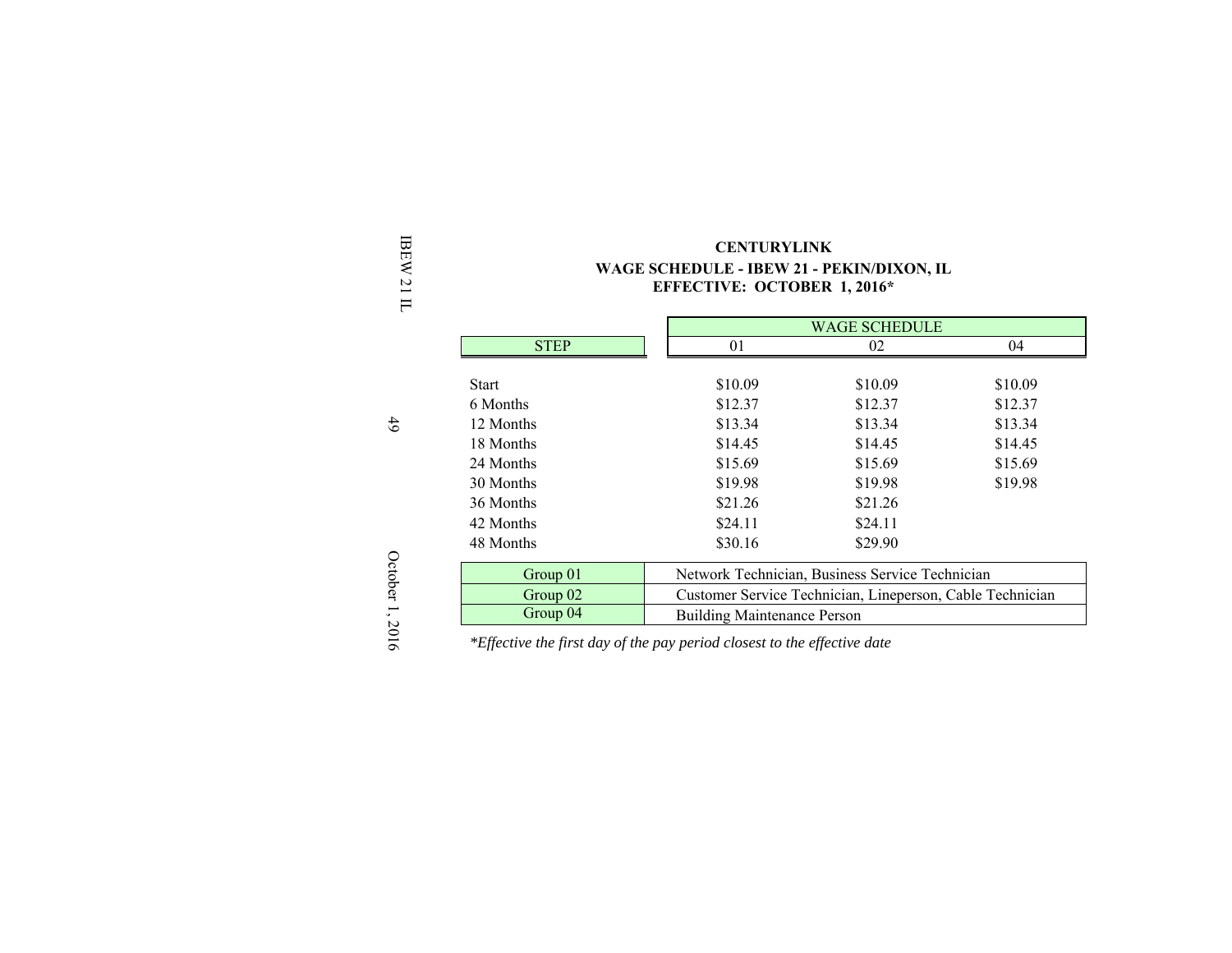| 豆                             | <b>CENTURYLINK</b>                        |
|-------------------------------|-------------------------------------------|
| EW                            | WAGE SCHEDULE - IBEW 21 - PEKIN/DIXON, IL |
| N<br>$\overline{\phantom{0}}$ | <b>EFFECTIVE: OCTOBER 1, 2017*</b>        |
| $\Box$                        |                                           |

|             |         | <b>WAGE SCHEDULE</b>                                                                                         |         |  |
|-------------|---------|--------------------------------------------------------------------------------------------------------------|---------|--|
| <b>STEP</b> | 01      | 02                                                                                                           | 04      |  |
| Start       | \$10.24 | \$10.24                                                                                                      | \$10.24 |  |
| 6 Months    | \$12.56 | \$12.56                                                                                                      | \$12.56 |  |
| 12 Months   | \$13.54 | \$13.54                                                                                                      | \$13.54 |  |
| 18 Months   | \$14.67 | \$14.67                                                                                                      | \$14.67 |  |
| 24 Months   | \$15.93 | \$15.93                                                                                                      | \$15.93 |  |
| 30 Months   | \$20.28 | \$20.28                                                                                                      | \$20.28 |  |
| 36 Months   | \$21.58 | \$21.58                                                                                                      |         |  |
| 42 Months   | \$24.47 | \$24.47                                                                                                      |         |  |
| 48 Months   | \$30.61 | \$30.35                                                                                                      |         |  |
| Group 01    |         |                                                                                                              |         |  |
| Group 02    |         | Network Technician, Business Service Technician<br>Customer Service Technician, Lineperson, Cable Technician |         |  |
| Group 04    |         | <b>Building Maintenance Person</b>                                                                           |         |  |

*\*Effective the first day of the pay period closest to the effective date* 

50

October 1, 2016 October 1, 2016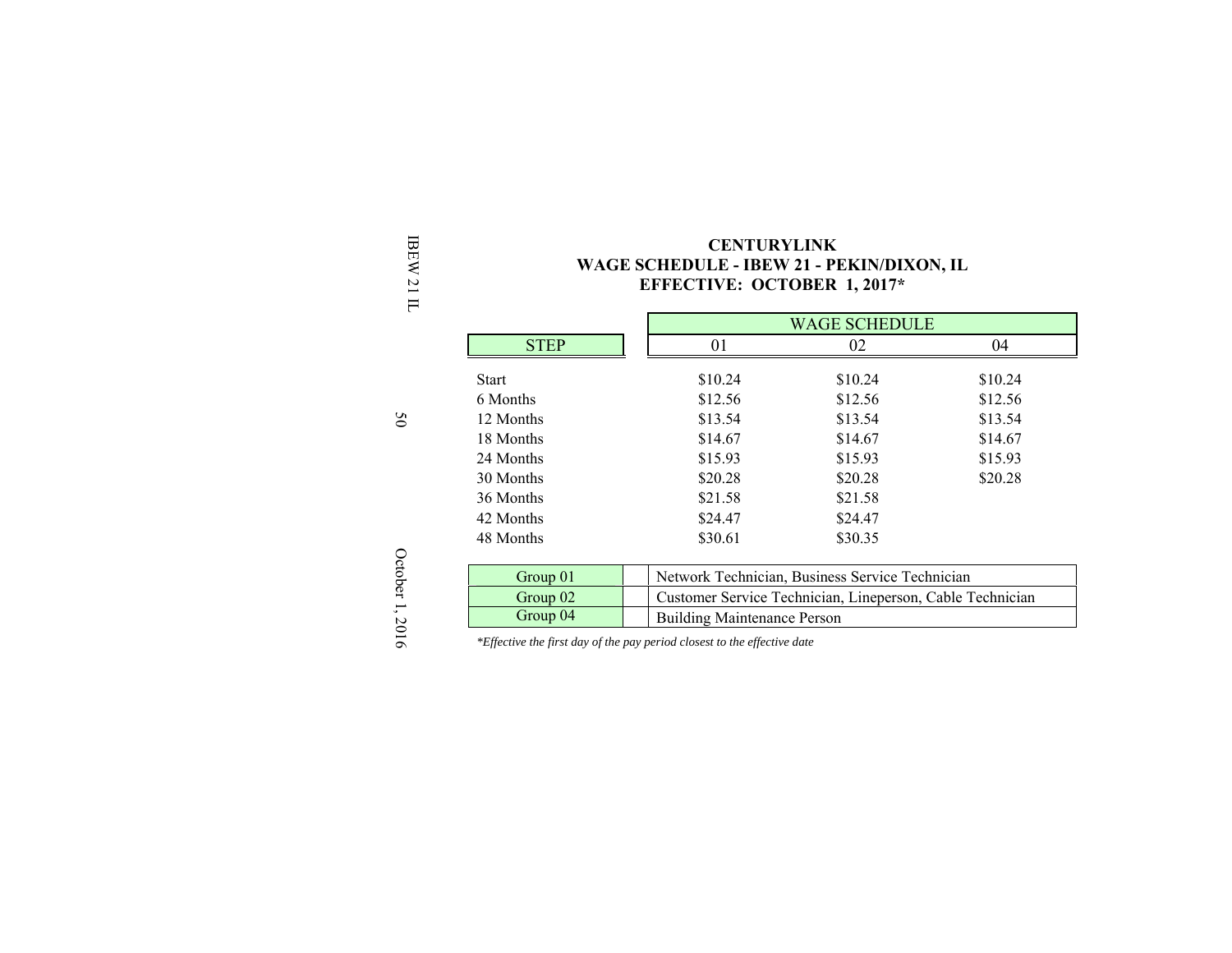| ╒                                                               | ETTECHTE. OCTOBER 1, 2010 |         |                                                           |         |  |
|-----------------------------------------------------------------|---------------------------|---------|-----------------------------------------------------------|---------|--|
|                                                                 |                           |         |                                                           |         |  |
|                                                                 | <b>STEP</b>               | 01      | 02                                                        | 04      |  |
|                                                                 |                           |         |                                                           |         |  |
|                                                                 | <b>Start</b>              | \$10.39 | \$10.39                                                   | \$10.39 |  |
|                                                                 | 6 Months                  | \$12.75 | \$12.75                                                   | \$12.75 |  |
| $\overline{51}$                                                 | 12 Months                 | \$13.74 | \$13.74                                                   | \$13.74 |  |
|                                                                 | 18 Months                 | \$14.89 | \$14.89                                                   | \$14.89 |  |
|                                                                 | 24 Months                 | \$16.17 | \$16.17                                                   | \$16.17 |  |
|                                                                 | 30 Months                 | \$20.58 | \$20.58                                                   | \$20.58 |  |
|                                                                 | 36 Months                 | \$21.90 | \$21.90                                                   |         |  |
|                                                                 | 42 Months                 | \$24.84 | \$24.84                                                   |         |  |
|                                                                 | 48 Months                 | \$31.07 | \$30.81                                                   |         |  |
|                                                                 |                           |         |                                                           |         |  |
|                                                                 | Group 01                  |         | Network Technician, Business Service Technician           |         |  |
| October 1,                                                      | Group 02                  |         | Customer Service Technician, Lineperson, Cable Technician |         |  |
| Group 04<br><b>Building Maintenance Person</b><br>$\mathcal{L}$ |                           |         |                                                           |         |  |

IBEW 21 IL **CENTURYLINK WAGE SCHEDULE - IBEW 21 - PEKIN/DIXON, IL EFFECTIVE: OCTOBER 1, 2018\*** 

October 1, 2016 October 1, 2016

*\*Effective the first day of the pay period closest to the effective date*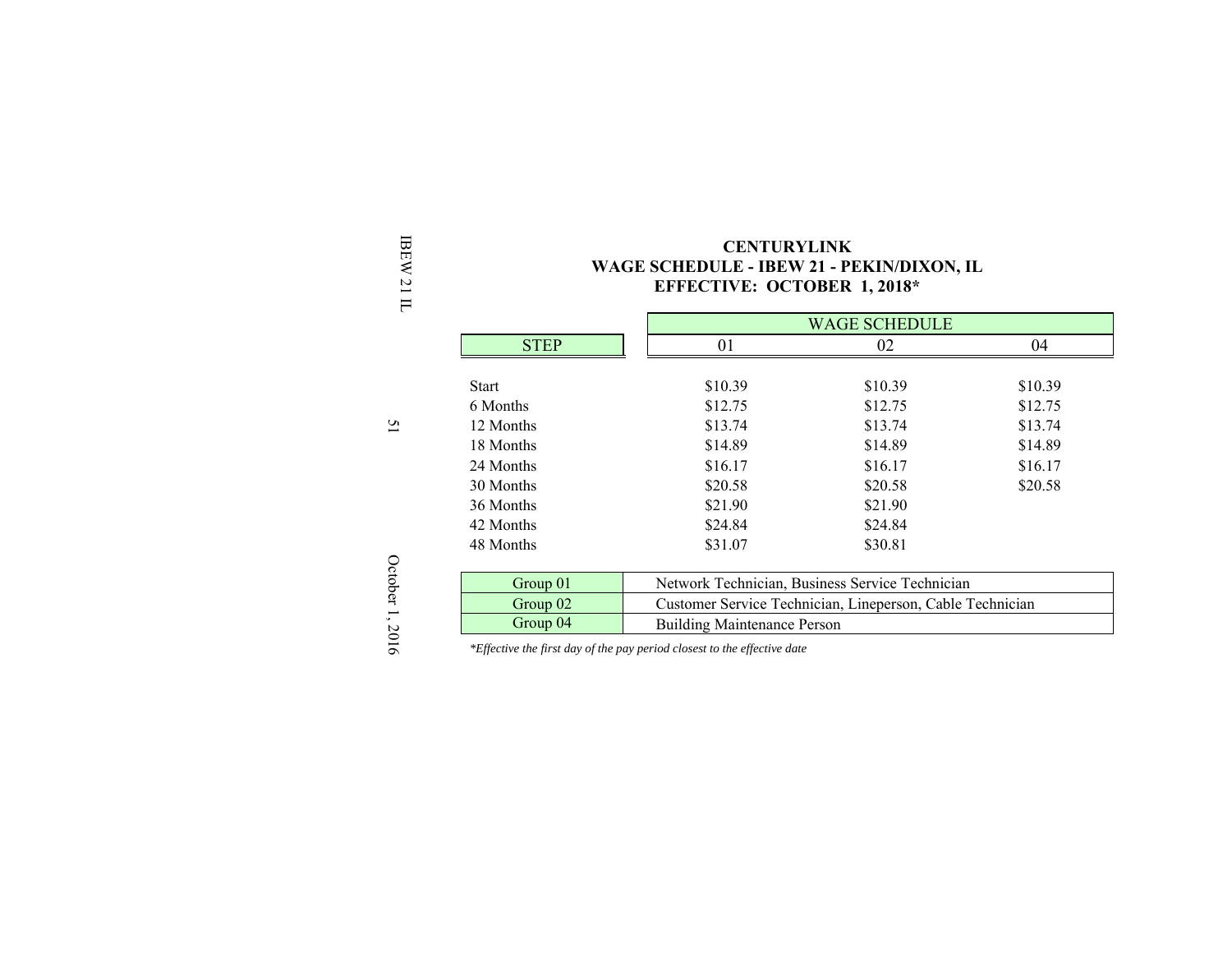# **EXHIBIT A DIFFERENTIALS**

Lead Person:

\$1.50

Evening and Night Shift:

Excluding the scheduled 10 hour "day" shift, \$1.50 per hour will be paid for all hours of the scheduled shift falling between 5:00 p.m. – 7:00 a.m. If the majority of the scheduled shift falls between 5:00 p.m. - 7:00 a.m., then \$1.50 per hour will be paid for all hours of the scheduled shift.

IBEW 21 IL 52 October 1, 2016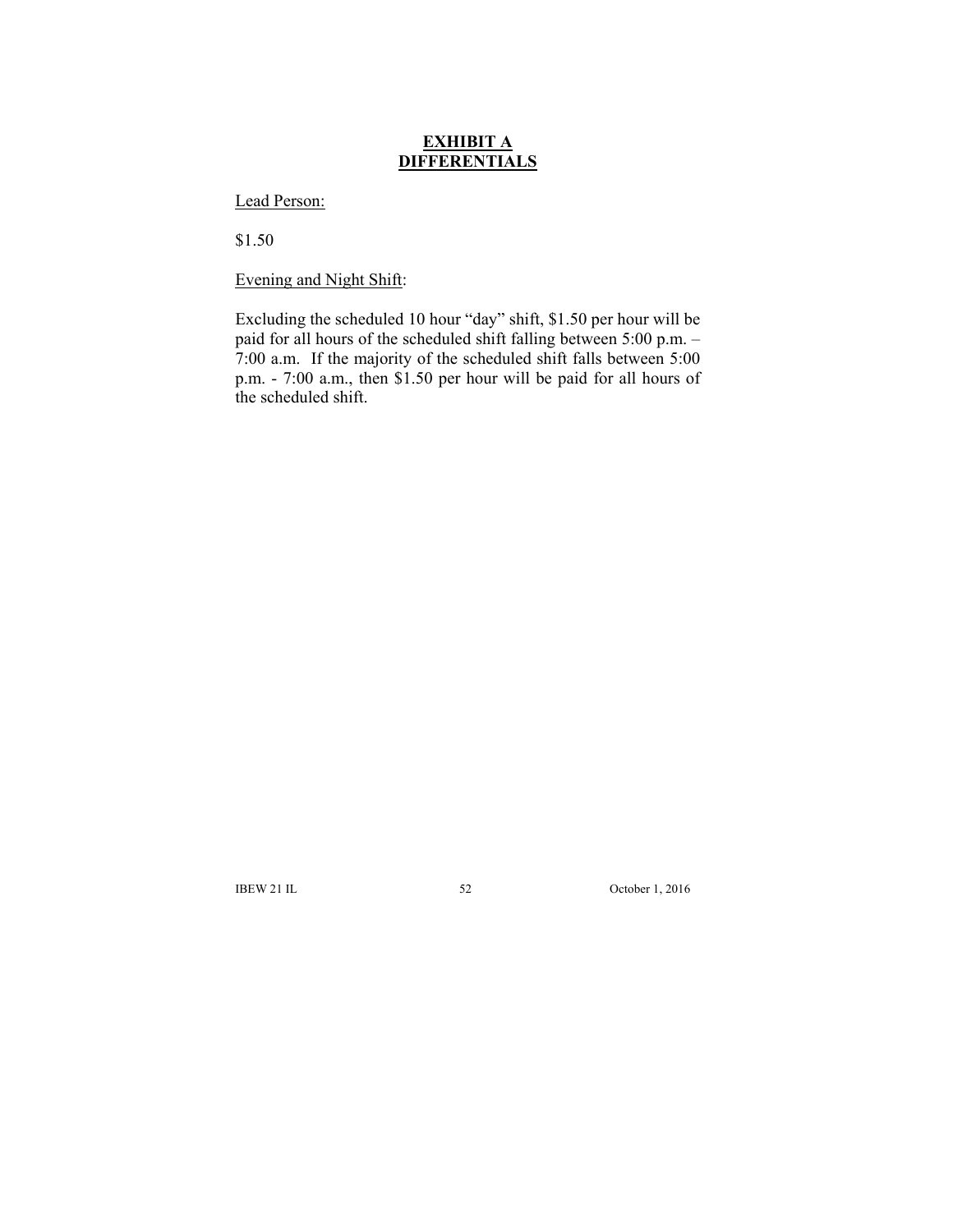## **MEMORANUM OF AGREEMENT between GALLATIN RIVER COMMUNICATIONS, LLC and IBEW LOCAL 21**

## **CENTURYLINK UNION 401(k) PLAN**

Effective October 1, 2010 or whenever administratively feasible, Gallatin River Communications LLC and I.B.E.W. Local 21 agree the Company matching contribution to the **CenturyLink** Union 401(k) Plan will be sixty cents (\$.60) for every dollar (\$1.00) contributed by the employee, up to six percent of eligible pay.

Gallatin River Communications, IBEW Local 21

LLC.<br>IClama vilone

Deanna Moore Labor Relations Negotiator

William Henne Assistant Business Manager

 $\mathcal{L}_\text{max}$ 

IBEW 21 IL 53 October 1, 2016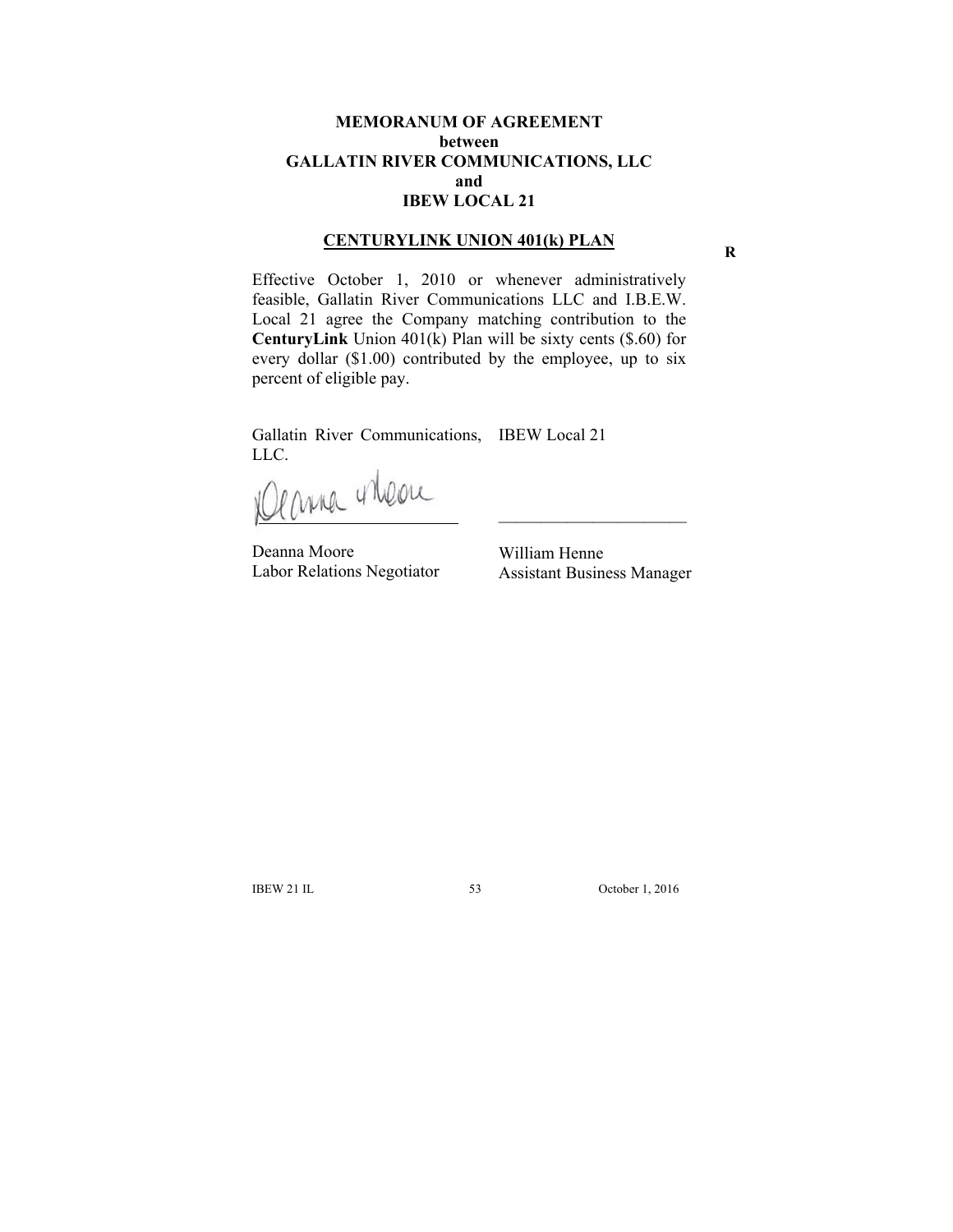#### **Index**

# **A**

Absence, leaves, 17 Accredited Seniority, 11 Administrative/Personal Leave, 18 Adoption Assistance, 44 Agreement Term, 1 Arbitration, 9

# **B**

Board and Lodging, 32 Bridging of Service, 36 Bulletin Boards, 41

# **C**

Call Out, 31 CenturyLink Union 401(k) Plan, 53 Classification of Employees and Wage Rates, 11 Consolidating Work, 34 Contracting Work, 34 Cross Jurisdictional Boundaries, 37

# **D**

Deduction of Dues, 5 Differential, Call Out, 30 Differential, Evening, 52 Differential, Lead, 52 Differential, Night Shift, 52 Differential, Stand By, 32 Direct Deposit of Pay, 35 Disability Leave, 19 Districts, 11

# **E**

Eliminated Job Classifications, 5 Evening Differential, 52 Expenses and Travel Time, 32

## **F**

Family and Medical Leave, 18 Federal and State Laws, 33 Force Adjustment, 12 Four Day Work Week, 28 Funeral Leave, 17

### **G**

General Provisions, 34 Grievance Procedure, 8

### **H**

Health and Safety, 33 Health Benefits, 42 Health Benefits Retiree, 43 Holiday Pay, 27 Holiday Time, Night Shift, 27 Holidays, 26 Holidays, Personal, 26 Home Garaging, 33 Hours of Work, 27

### **I**

Immediate Family, 17 Incentive/Recognition Programs, 42 Inclement Weather, 31 Insurance, 42

#### **J**

Job Applications, 14 Job Classifications, New, 4 Job Postings, 14 Job Transfers, 15 Job Vacancies, 15 Jury Service, 17

IBEW 21 IL A October 1, 2016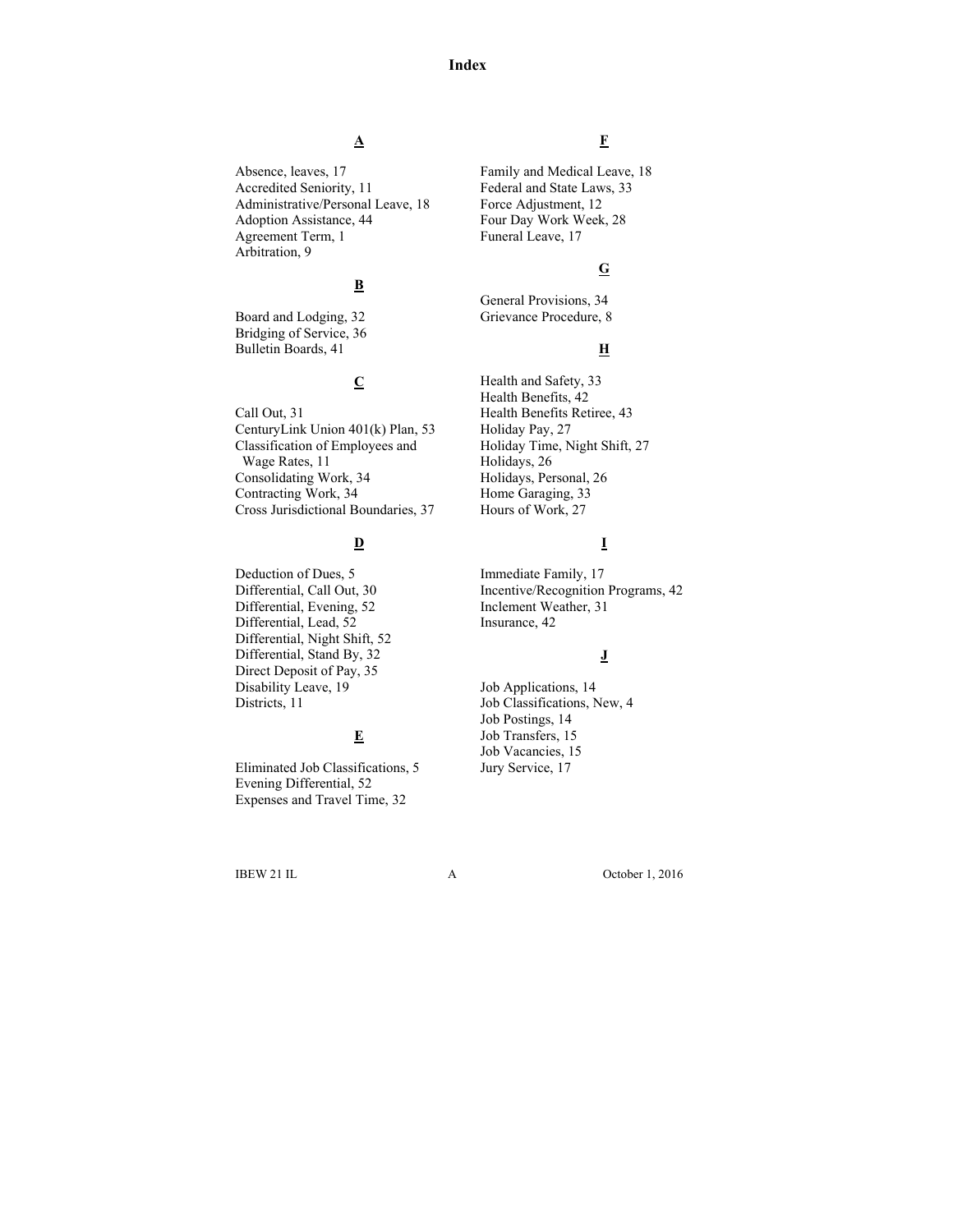#### **Index**

# **L**

Layoffs, 12 Leave without Pay, 18 Leaves of Absence, 17 Lockout, 33 Lunch, 28

# **M**

Management Rights, 3 Medical Insurance, 42 Method of Negotiation, 6 Military Leave, 20 Motor Vehicle License Leave, 18

# **N**

New Job Classifications, 4 Night Shift Differential, 52

# **O**

Overtime, 29 Overtime Equalization, 31

# **P**

Part-Time Employees, 7 Pay Checks, 35 Pay Periods, 35 Personal Holidays, 26 Personal/Administrative Leave, 18 Posting of Shift Assignments, 29 Promotion, 14 Public Security, 33

# **R**

Recall, 13 Recognition and Cooperation, 2 Recognition/Incentive Programs, 42 Recognition, Union, 2 Regular Employees, 7 Relief Period, 29

Reporting Location, 31 Rest Period, 29 Retiree Health Benefits, 43 Return from Leave, 21 Rights of Management, 3 Rules Governing Leaves, 19

#### **S**

Safety Eyewear, 46 Safety Footwear, 45 Safety Rules, 33 Seniority, 11 Settlement of Differences, 8 Severe Weather, 31 Shift Assignments, 29 Short Term Disability, 37 Sickness Leave, 20 Standby Duty, 31 Strikes, 34 Sunday Pay, 29

### **T**

Telephone Concession, 45 Telephone Monitoring, 37 Temporary Assignment, 15 Temporary Employees, 7 Term of Agreement, 2 Termination Allowance, 16 Transfer of Work, 34 Transfers, 16 Travel Allowance, 32 Travel Time and Expenses, 32

# **U**

Uniforms, 36 Union Bargaining Committee, 6 Union Dues Deduction, 5 Union 401(k) Plan, 53 Union Leave, 20 Union Recognition, 2

IBEW 21 IL B October 1, 2016